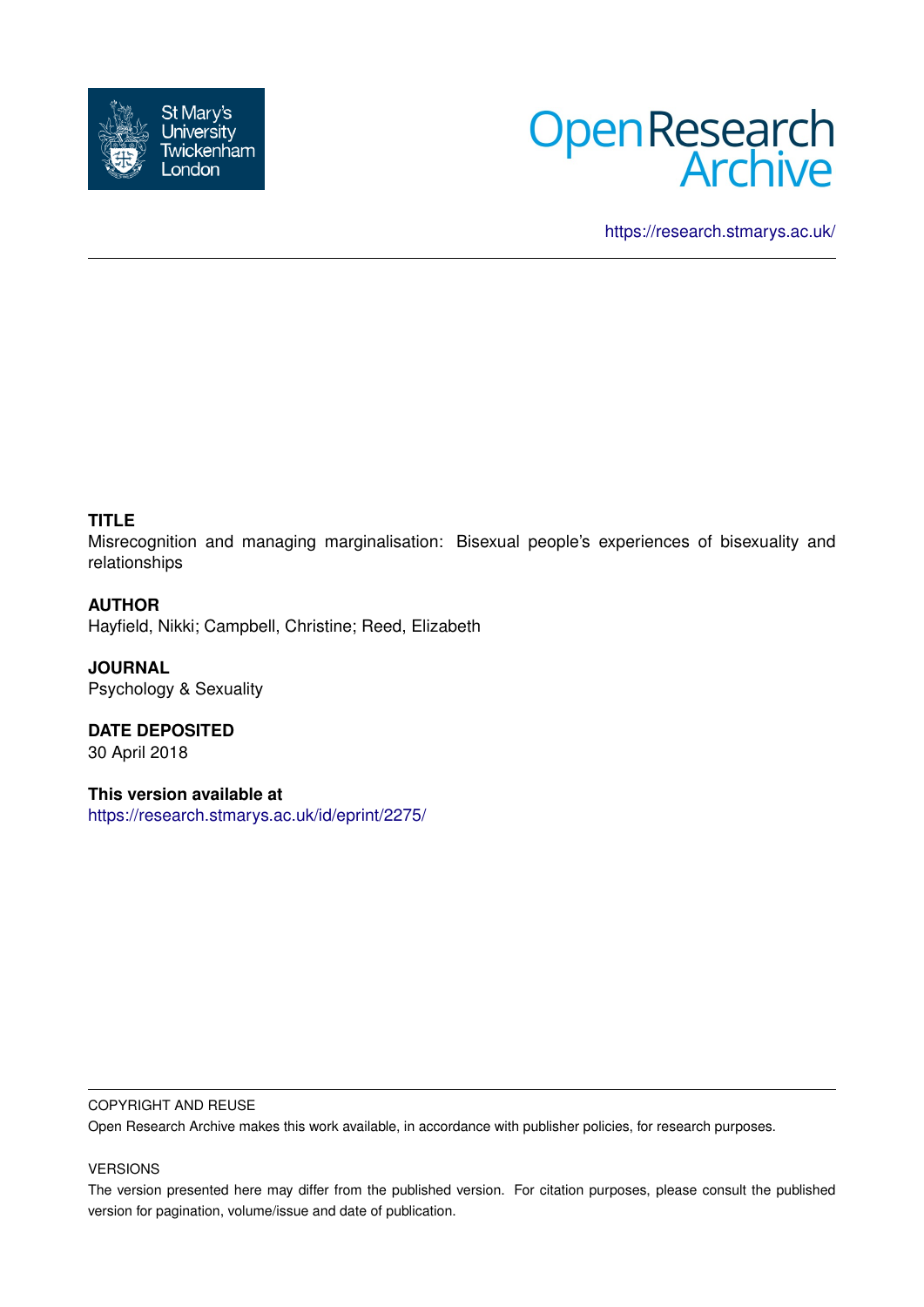

# **Psychology** Sexuality

**Psychology & Sexuality**

**ISSN: 1941-9899 (Print) 1941-9902 (Online) Journal homepage:<http://www.tandfonline.com/loi/rpse20>**

# **Misrecognition and managing marginalisation: Bisexual people's experiences of bisexuality and relationships**

**Nikki Hayfield, Christine Campbell & Elizabeth Reed**

**To cite this article:** Nikki Hayfield, Christine Campbell & Elizabeth Reed (2018): Misrecognition and managing marginalisation: Bisexual people's experiences of bisexuality and relationships, Psychology & Sexuality, DOI: [10.1080/19419899.2018.1470106](http://www.tandfonline.com/action/showCitFormats?doi=10.1080/19419899.2018.1470106)

**To link to this article:** <https://doi.org/10.1080/19419899.2018.1470106>



Accepted author version posted online: 25 Apr 2018.



 $\overline{\mathscr{L}}$  [Submit your article to this journal](http://www.tandfonline.com/action/authorSubmission?journalCode=rpse20&show=instructions)  $\mathbb{Z}$ 





[View related articles](http://www.tandfonline.com/doi/mlt/10.1080/19419899.2018.1470106)  $\mathbb{Z}$ 



[View Crossmark data](http://crossmark.crossref.org/dialog/?doi=10.1080/19419899.2018.1470106&domain=pdf&date_stamp=2018-04-25) $G$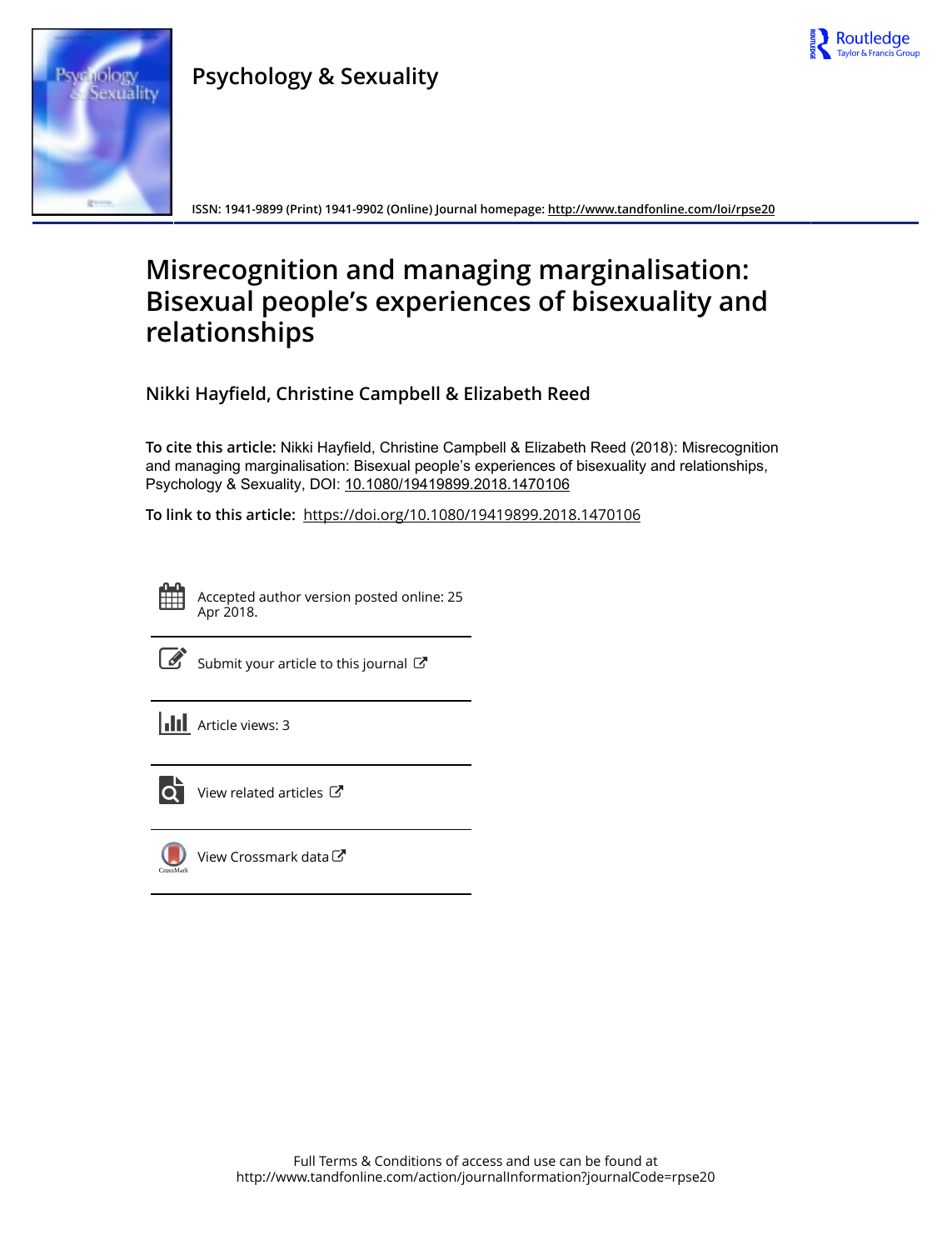

**Publisher:** Taylor & Francis

**Journal:** *Psychology & Sexuality* 

**DOI:** 10.1080/19419899.2018.1470106

*Misrecognition and managing marginalisation: Bisexual people's experiences of bisexuality* 

*and relationships* 

**Nikki Hayfield, University of the West of England (UWE)** 

Department of Health and Social Sciences, Frenchay Campus, University of the West of

England (UWE), Bristol, BS16 1QY

**Christine Campbell, St Mary's University, Twickenham** 

School of Management and Social Sciences, St Mary's University, Twickenham, TW1 4SX

**Elizabeth Reed, Goldsmiths, University of London** 

Department of Sociology, Goldsmiths, University of London, New Cross, London, SE14 6NW

and relationships<br>
Nikki Hayfield, University of the West of England (UWE)<br>
Department of Health and Social Sciences, Frenchay Campus, University of the West of<br>
England (UWE), Bristol, BS16 1QY<br>
Christine Campbell, St Mar **Corresponding author:** Dr Nikki Hayfield, Senior Lecturer in Social Psychology, Department of Health and Social Sciences, Frenchay Campus, University of the West of England (UWE), Bristol, BS16 1QY

Email: Nikki2.Hayfield@uwe.ac.uk Tel: 0117 3282139

**Acknowledgements:** We would particularly like to thank the bisexual participants who so willingly gave their time to talk to us about their identities and relationships. This research was conducted in collaboration with the community group *BiVisible Bristol* and the charity *OnePlusOne* (http://www.oneplusone.space). It was supported by a University of the West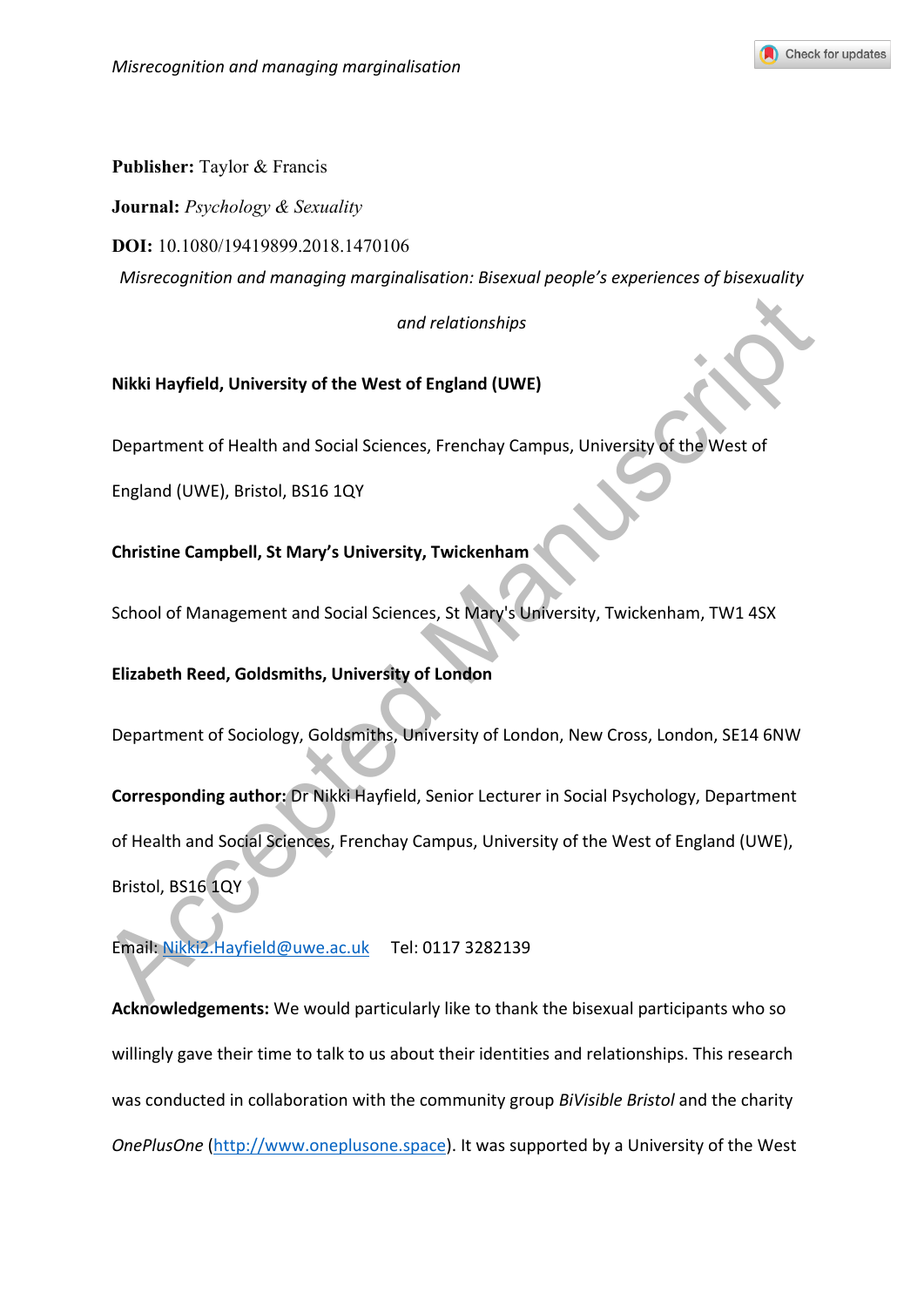of England (UWE) research grant (UHSS0072). The authors would like to acknowledge their appreciation of the support of these organisations. We are also grateful for the insightful comments offered by the three anonymous reviewers on an earlier version of this manuscript.

Accepted Manuscript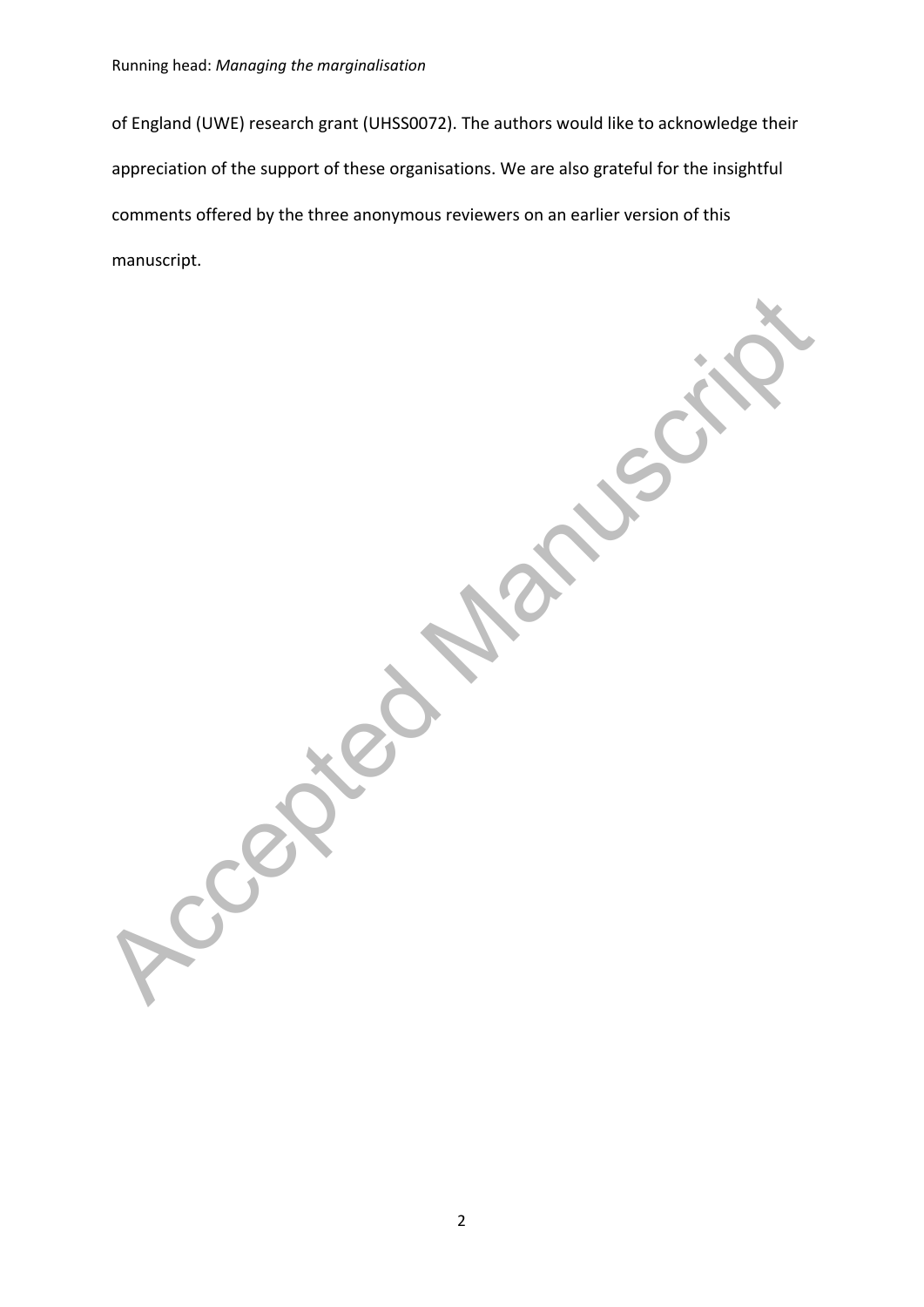*Misrecognition and managing marginalisation: Bisexual people's experiences of bisexuality and relationships* 

#### **Introduction**

In January 2013, the online campagn a subsection statution was iautholcal<br>in response to enduring misconceptions around bisexuality. The aim was to dispel two key<br>assumptions: that bisexual identity is temporary and that i In January 2015, the online campaign #StillBisexual (stillbisexual.com) was launched in response to enduring misconceptions around bisexuality. The aim was to dispel two key assumptions: that bisexual identity is temporary and that if a bisexual person commits to a relationship the inevitable result is abandonment of their bisexuality in favour of a heterosexual or gay/lesbian identity. The campaign also highlighted that not all bisexual people "need" to be in relationships with more than one person of more than one gender, to "maintain" their bisexual identity (also see, Gonzalez, Ramirez, & Galupo, 2016). However, minimal academic literature has explored bisexual people's experiences of their relationships. In this paper we report our thematic analysis of qualitative interviews with bisexual people in relationships. Our findings contribute to a deeper understanding of the ways in which bisexual people undertake unique forms of identity and relationship work in order to manage the misrecognition of their sexuality, and the marginalisation of bisexuality, within the context of their relationships. We also highlight how the notion of a bisexual relationship is seemingly unintelligible even to these bisexual participants.

## **The invisibility/invalidity of bisexuality**

The term bisexual erasure was coined to capture the overlooking and dismissal of bisexual identities which render bisexuality invisible or invalid (Ochs, 1996; Yoshino, 2000). One consequence of this invisibility is that psychologists, social scientists, therapists, and those in wider Western culture may have limited understandings of bisexuality (Barker &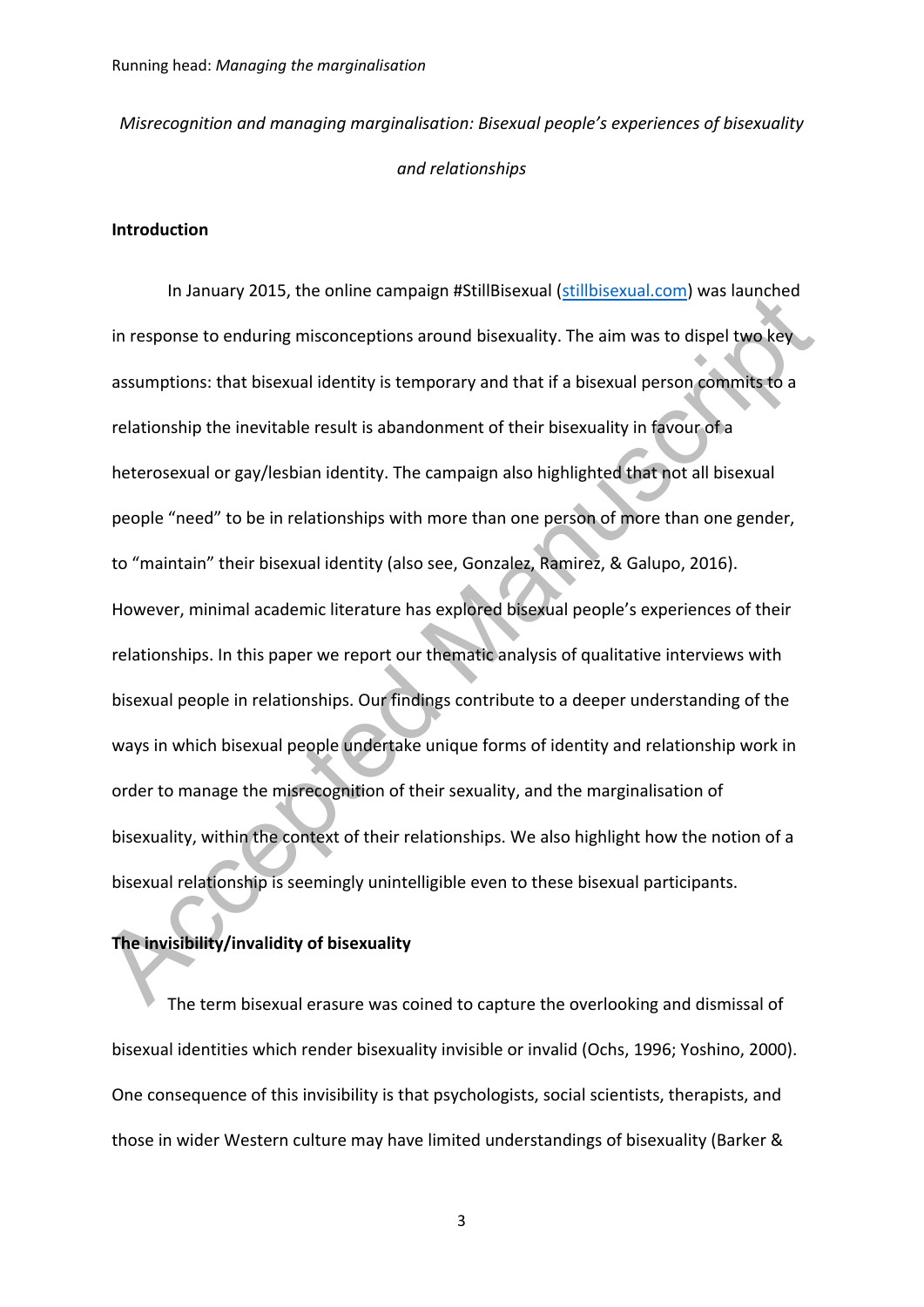(Lapointe, 2017). Therefore, bisexual invisibility cannot be ascribed to a lack of bisexual<br>people (Yoshino, 2000). Instead, the invisibility of bisexuality can be partially explained<br>through dichotomous and binary underst Langdridge, 2008; Monro, Hines & Osborne, 2017). Within Western societies, there are reported to be as many bisexual people as lesbians and gay men (Gates, 2011). Indeed, in recent years, the number of people identifying as bisexual or under the "bisexual umbrella" (e.g. using identity labels describing attraction to more than one gender) is increasing (Lapointe, 2017). Therefore, bisexual invisibility cannot be ascribed to a lack of bisexual people (Yoshino, 2000). Instead, the invisibility of bisexuality can be partially explained through dichotomous and binary understandings of sex (male/female) and gender (man/woman) which serve to produce heterosexual and "homosexual" sexualities as the only recognisable options<sup>i</sup> (Butler, 1990; Foucault, 1978). Heteronormativity and mononormativity<sup>ii</sup> also play a role in the invisibility of bisexuality and shore up monogamy as the only valid relationship framework (Barker & Langdridge, 2010; McLean, 2004; Monro et al., 2017; Roberts, Horne & Hoyt, 2015; Zinik, 1985).

Those whose marginalised identities are relatively invisible may be protected from discrimination by being non-identifiable to others (Ochs, 1996; Robinson, 2013). However, bisexual invisibility can result in bisexual identity being experienced as a constant battleground for recognition or validation (Monro, 2015; Robinson, 2013). This is partly because when bisexuality *does* become visible it is often rapidly dismissed through the deployment of stereotypes which serve to marginalise bisexuality and denigrate bisexual people (Klesse, 2011). Research indicates that bisexual people face multiple marginalisation particularly in the form of "double discrimination" (e.g., from both lesbian and gay communities, and the wider heterosexual culture) (Hayfield, Clarke & Halliwell, 2014; Mulick & Wright, 2002; Ochs, 1996). Biphobia, or bisexual marginalisation<sup>iii</sup> includes overt discrimination and wide ranging negative beliefs about bisexuality and bisexual people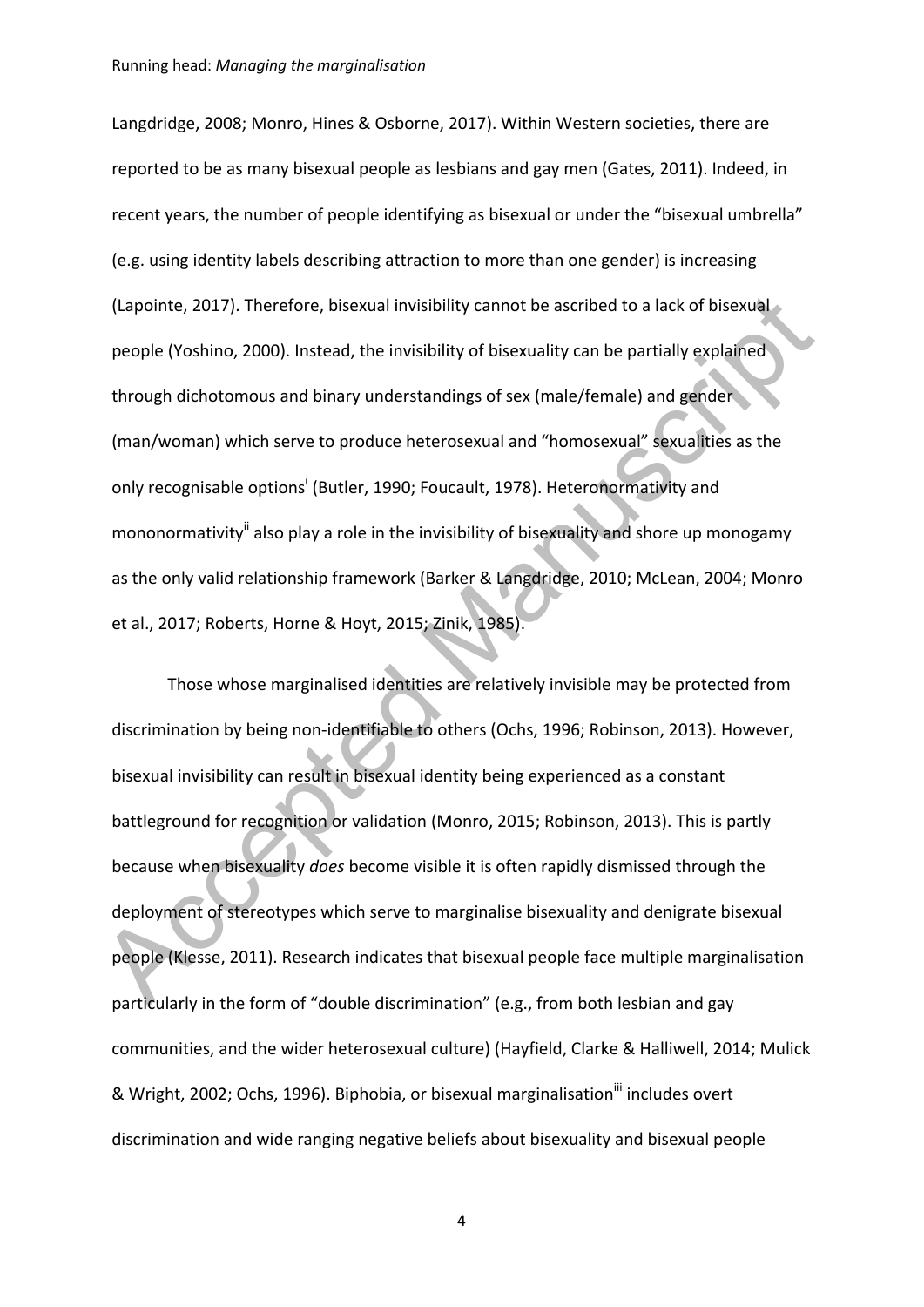2015; Armstrong & Reissing, 2014; Klesse, 2011). Bisexual marginalisation is complex and<br>nuanced according to the gender identity/gender presentation of the bisexual person and<br>whether binegativity originates from the hete (Armstrong & Reissing, 2014). These include that bisexual people are cowardly and confused; 'sitting on the fence' in a temporary or transitionary identity position; and holding onto heterosexual privilege until they eventually "make up their minds" to commit to one or other "valid" identity (e.g., heterosexual or lesbian/gay) (Anderson, Scoats & McCormack, 2015; Armstrong & Reissing, 2014; Klesse, 2011). Bisexual marginalisation is complex and nuanced according to the gender identity/gender presentation of the bisexual person and whether binegativity originates from the heterosexual mainstream or lesbian and gay culture (see, Mulick & Wright, 2002; Ochs, 1996). Feminine bisexual women may be perceived as "really heterosexual", seen to be only performing bisexuality by kissing other women to seek the attention of (heterosexual) men (Diamond, 2005; Wilkinson, 1996). Masculine bisexual men may be perceived as 'really gay' (perhaps because bisexuality threatens heterosexual masculinities), hence their bisexual identity is similarly conceived of as unreal (Alarie & Gaudet, 2013; Armstrong & Reissing, 2014). It is likely that those whose sexuality *and* gender are non-binary also experience unique and specific forms of dismissal and marginalisation (Serano, 2010), particularly if their gender presentation is visibly nonbinary (Barker & Iantaffi, 2017).

# **Negative beliefs about bisexuality and relationships**

Many negative representations of bisexuality relate specifically to relationships. Due to their attraction to multiple genders, bisexual people are understood to be hypersexual, sex-crazed, promiscuous, and incapable of committing to a relationship with one person (Hayfield et al., 2014; Klesse, 2011; Vernallis, 1999). In sum, bisexual people may be understood as "undesirable partners" (Anderson et al., 2015, p.21). They have often been perceived as untrustworthy, unfaithful, incapable of monogamy, and risky partners liable to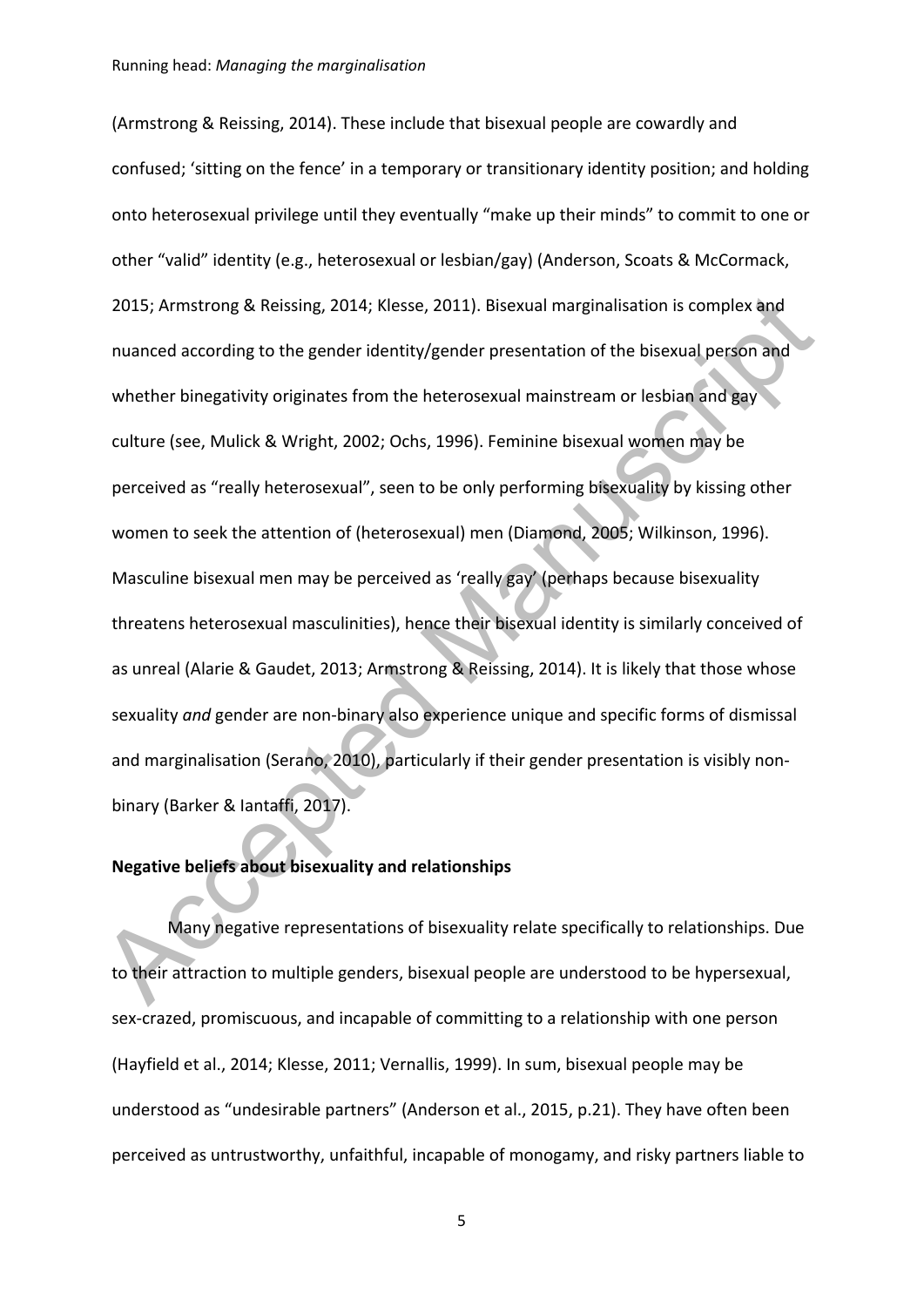people may also intersect with negativities around sexual permissiveness and multiple<br>
partners which arise from mononormativity and idealised romantic discourses of exclusive<br>
dyadic couple relationships (Finn, 2012; McLe spread sexually transmitted infections (Eliason, 1997; Feinstein, Dyar, Bhatia & Latack, 2015; Klesse, 2011; Li, Dobinson, Scheim & Ross, 2013). Perhaps unsurprisingly, bisexual people have been reported to have difficulty in finding and maintaining relationships due to these stereotypes (Anderson et al., 2015; Armstrong & Reissing, 2014). Stereotypes of bisexual people may also intersect with negativities around sexual permissiveness and multiple partners which arise from mononormativity and idealised romantic discourses of exclusive dyadic couple relationships (Finn, 2012; McLean, 2004). Those who do not adhere to mononormativity may be characterised as lacking in morals, less intelligent or trustworthy than monogamous people, and undesirable as friends or lovers (Grunt-Mejer & Campbell, 2016). However, research shows that the characteristics of people who engage in consensually non-monogamous relationships are entirely comparable to those who practice monogamy (Rubel & Bogeart, 2015).

## **Research on bisexual people and relationships**

#### *"Mixed-orientation" marriages/relationships*

Since the 1980s, some (mainly) counselling research conducted in the United States has focused on disclosure of (bi)sexuality within "mixed orientation" marriages and relationships (MOMS/MORES) (for reviews see Hernandez, Schwenke & Wilson, 2011; Vencill & Wiljamaa, 2016). These studies historically conflated lesbian/bisexual women and gay/bisexual men and therefore overlooked the distinctiveness of bisexuality (Buxton, 2001; 2006). The underlying assumption was that bisexual people "coming out" to their heterosexual partners would constitute the same (or very similar) relationship event as lesbian/gay people "coming out" to their heterosexual partners. This may be attributable to "one-drop" and "conflict" theories of sexuality. In "one-drop" theories any evidence of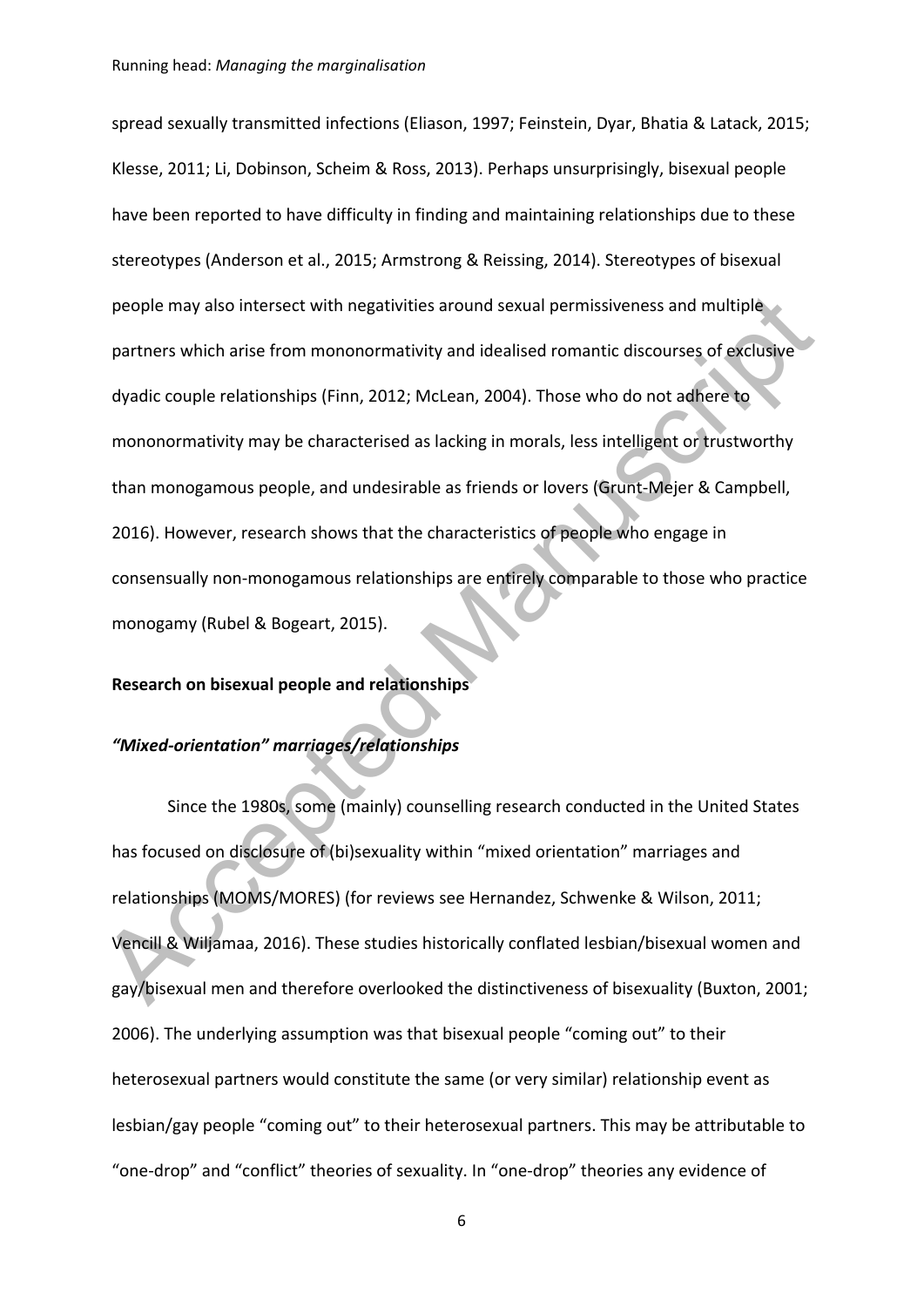#### Running head: *Managing the marginalisation*

same-sex attraction is (mis)taken to denote "homosexuality" and in "conflict" theories, same-sex attraction is (mis)assumed to always entirely eliminate different-sex "responsiveness" (Zinik, 1985, p. 10).

While interest was mainly in heterosexual spouses' experiences, a few researchers explored<br>bisexuality, and occasionally bisexual partners' perspectives of their (different-sex)<br>marriages was included (Buxton, 2001; 2004; However, some MOM/MORE research partially or entirely focused on bisexuality. While interest was mainly in heterosexual spouses' experiences, a few researchers explored bisexuality, and occasionally bisexual partners' perspectives of their (different-sex) marriages was included (Buxton, 2001; 2004; Edser & Shea, 2002). In the main, researchers tended to assume that a partner coming out as bisexual would represent tragedy, crisis, or conflict. Bisexual people were portrayed as in need of both/simultaneous same-sex and different-sex encounters, hence the likelihood of committed monogamous relationships was challenged or dismissed. This body of literature was often underpinned by a number of problematic assumptions about bisexuality and therefore risked perpetuating bisexual stereotypes (Armstrong & Reisser, 2014). Minimal research beyond MOMS/MOREs has explored bisexual people's monogamous relationships.

# *Bisexuality and non/monogamies*

A burgeoning question within early bisexual communities was whether bisexuals could be monogamous (Anderlini-D'Onofrio, 2004; Vernallis, 1999). The underlying assumption was that an "authentic" bisexual was "non-monogamous *by necessity*" (Klesse, 2005, p. 448 [emphasis in original]; Klesse, 2011). Therefore, it is understandable that bisexual relationships research has focused mainly on documenting the experiences of bisexual people in consensually non-monogamous/polyamorous relationships (e.g., Klesse, 2005; 2006; Moss, 2012). This research has identified that polyamory may be one way in which bisexuality can be behaviourally "lived out". Polyamorous relationship frameworks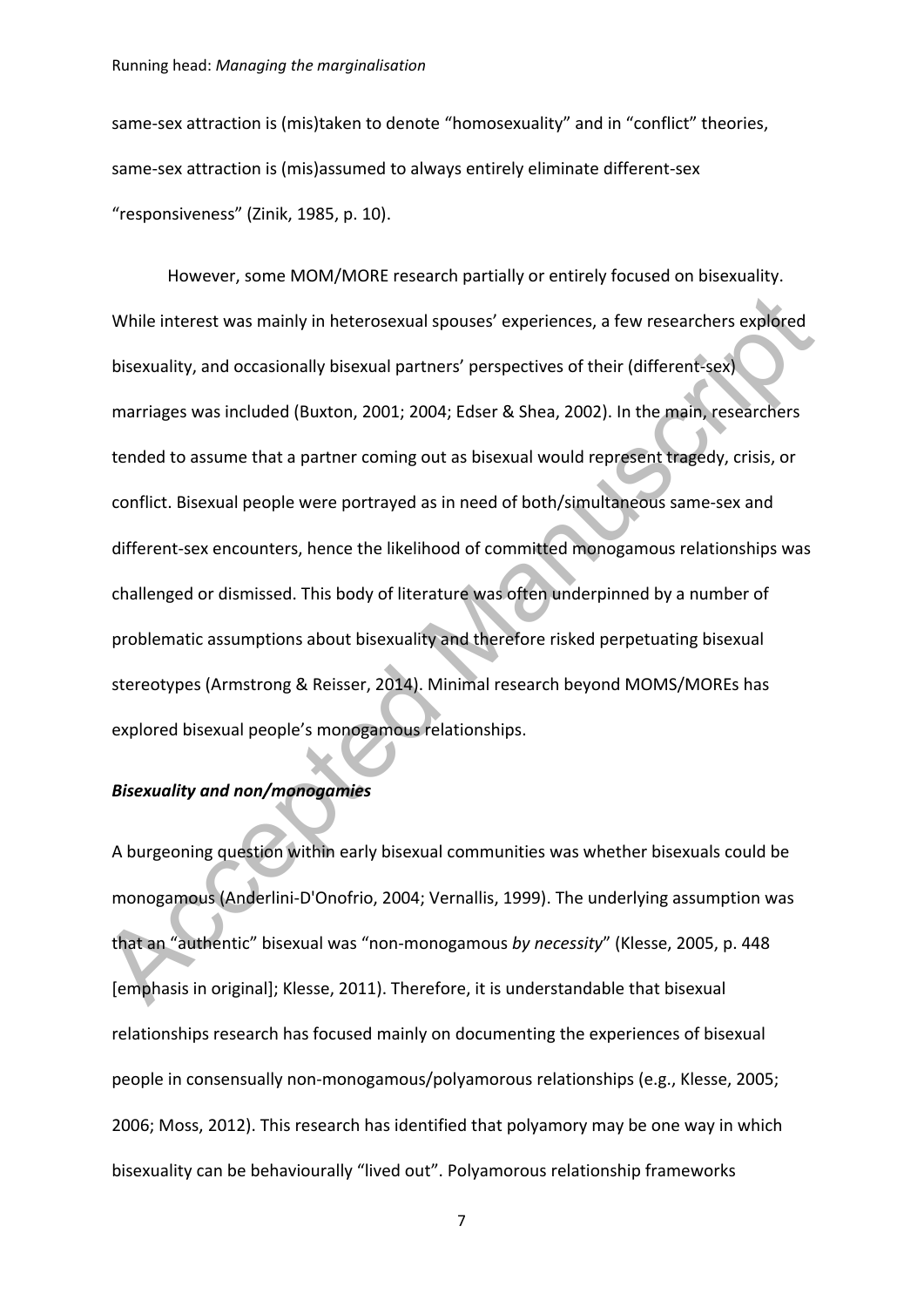potentially offer bisexual people some visibility *as* bisexual (Moss; 2012; Robinson, 2013), even when not currently in multiple relationships (Bradford, 2012). On the other hand, relationships with multiple partners are often as invisible as bisexuality itself, or represented only in negative ways (Moss, 2012; Pallotta-Chiarolli & Lubowitz, 2003). Thus, for those who are consensually non-monogamous, having to refute accusations of an inability to be monogamous may be particularly problematic (Klesse, 2005).

#### *Recent research on bisexual people's relationships*

are consensually non-monogamous, having to refute accusations of an inability to be<br>
monogamous may be particularly problematic (Klesse, 2005).<br> **Recent research on bisexual people's relationships**<br>
A small body of literat A small body of literature, mainly outside the United Kingdom (U.K.), has specifically focused on bisexual relationships (e.g., Bradford, 2012; Feinstein, Latack, Bhatia, Davila & Eaton, 2016; Gustavson, 2009; Lahti, 2015; Li et al., 2013). Bisexual participants are seemingly aware of notions that they must simultaneously be in relationships with men and women and some have challenged this idea (Bradford, 2004a; Gustavson, 2009; Li et al., 2013). While monogamous relationships may be understood as an easy option due to their social acceptability, monogamous bisexual people have reported feeling that they have had to forego an aspect of their identity (McLean, 2007), and that their bisexuality is invisible (Robinson, 2013). Indeed, the in/visibility of bisexuality within relationships has been highlighted. Some bisexual people feel frustrated that they are assumed to be straight or gay based on their partner's gender (Bradford, 2012; McLean, 2007). Those around them, including partners, have assumed that bisexual people will stop identifying as bisexual once in a relationship (Bradford, 2004b; Lannutti, 2008). Bisexual women have discussed how debates around same-sex marriage erased bisexuality due to the terminology of "lesbian and gay" marriage. Other participants suggested that same-sex marriage affirmed their bisexual identity (Lannutti, 2008). However, some bisexual people have resisted adhering to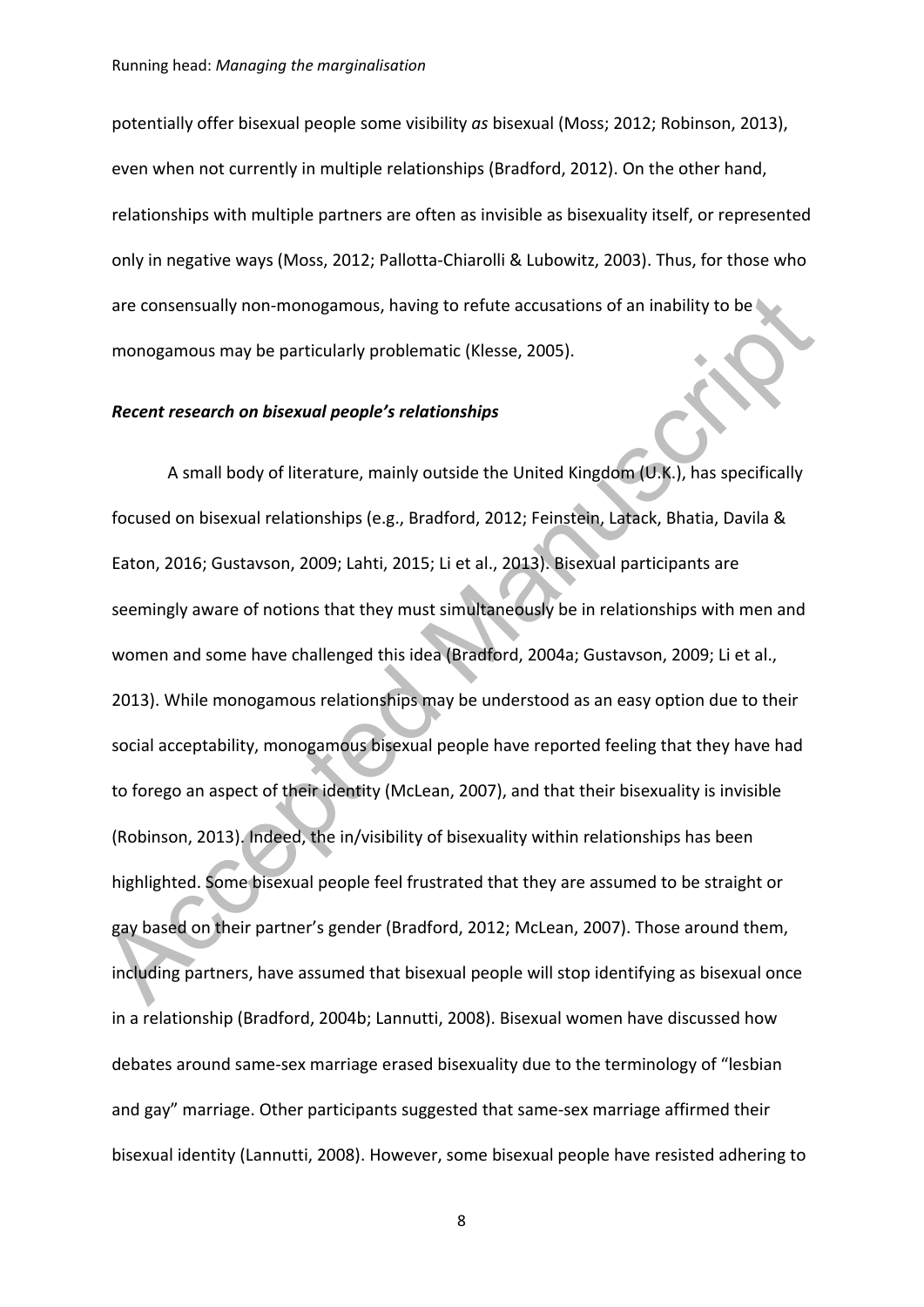traditional heteronormative marriage (and of enduring relationships more broadly, see Lahti, 2015), and found various ways to 'queer' their relationships (Hartman-Linck, 2014; Lannutti, 2008; Lahti, 2015).

people's relationships. This can include bisexual people having difficulty in finding partners<br>willing to be (or stay) with them (Li et al., 2013). Bisexual people's partners have been<br>ertitical of their partner's bisexual Negative cultural portrayals of bisexuality have been reported to affect bisexual people's relationships. This can include bisexual people having difficulty in finding partners willing to be (or stay) with them (Li et al., 2013). Bisexual people's partners have been critical of their partner's bisexuality in ways which directly link to negative conceptualisations of bisexual identities (Gustavson, 2009; Li et al., 2013). Additionally, some bisexual women have felt objectified by their male partners (Li et al., 2013). Bradford (2004b) reported that bisexual people's partners felt that for their partner to continue identifying as bisexual demonstrated a lack of commitment and invalidated the relationship. However, more recent research with U.S. and U.K. participants found that although some partners (mainly heterosexual women) were threatened by their partner's bisexuality, younger bisexual men's partners understood bisexuality as legitimate (Anderson et al., 2015). Further, and somewhat unsurprisingly, bisexual people in Canada reported that when partners were supportive of their bisexuality this had a positive impact on their mental health (Li et al., 2013).

In sum, despite relationships being central in our understandings of sexuality (Gustavson, 2009), the distinctiveness of bisexual relationships has largely been overlooked (Buxton, 2006; Klesse, 2005; Lannutti, 2008; Li et al., 2013). We specifically sought to explore how a range of diverse bisexual participants negotiated their identities and relationships. Researchers have also argued that there is a particular need to explore bisexual people's lived experiences of relationships within the climate of bisexual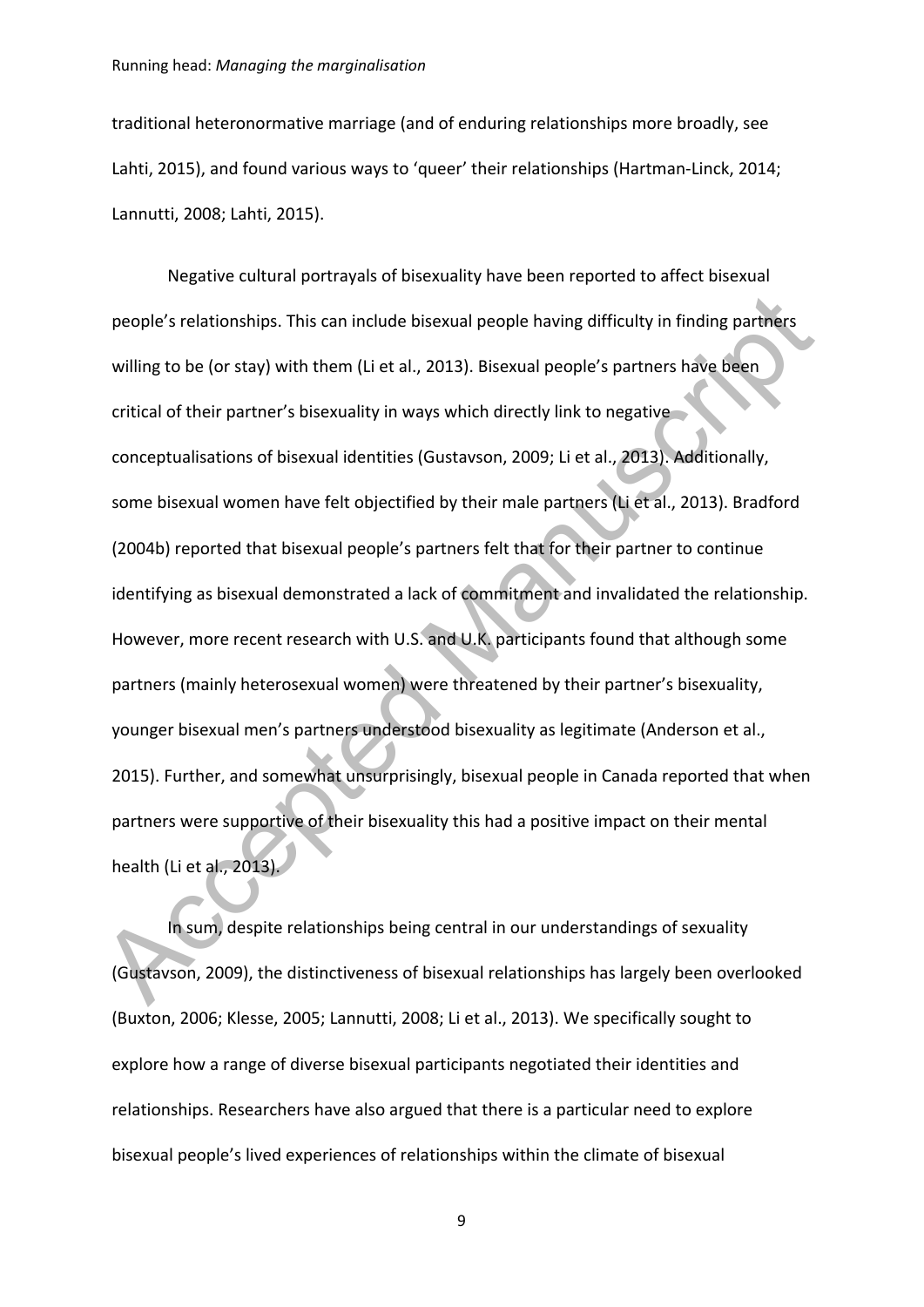discrimination (Feinstein et al., 2015). Therefore, arising from these gaps in the literature, our broad research question was: *How do bisexual people make sense of their bisexuality when they are in partner relationships, within the wider context of bisexual marginalisation?*

#### **Method**

#### *Design*

**Design**<br>
Qualitative interviews (16 conducted by E.R.; 4 by N.H.) were chosen as most suited to<br>
exploring the under-researched topic of bisexual people's experiences of identity and<br>
relationships (Edwards & Holland, 201 Qualitative interviews (16 conducted by E.R.; 4 by N.H.) were chosen as most suited to exploring the under-researched topic of bisexual people's experiences of identity and relationships (Edwards & Holland, 2013). A semi-structured interview schedule was derived from the existing literature and our research interests around bisexuality and relationships. We developed questions which we anticipated would be a starting point for our participants to talk about bisexuality and relationships and organised them into topic areas (Willig, 2001). Initial questions focused on how participants made sense of their bisexual identity (e.g., *what does bisexual mean to you; what are the challenges/best things about being bisexual?*) and how they negotiated whether, to whom, and how to "come out" (e.g., *how did your partner/partners respond to finding out that you are bisexual?*). We then asked about their past and current partners and partner relationships. We included questions about how they had met their partners, and the development of their relationship/relationships (e.g., *how did you meet your current partner/partners; can you tell me about how your relationship/relationships came to be monogamous/non-monogamous; has your bisexuality been important in your relationship/relationships?*). We sought to find out about their day-to-day experiences of bisexuality and being in a relationship/relationships (e.g., *how does/do your relationship/relationships look on a day to day basis*; *does your bisexuality feature in your relationship/relationships; are you open*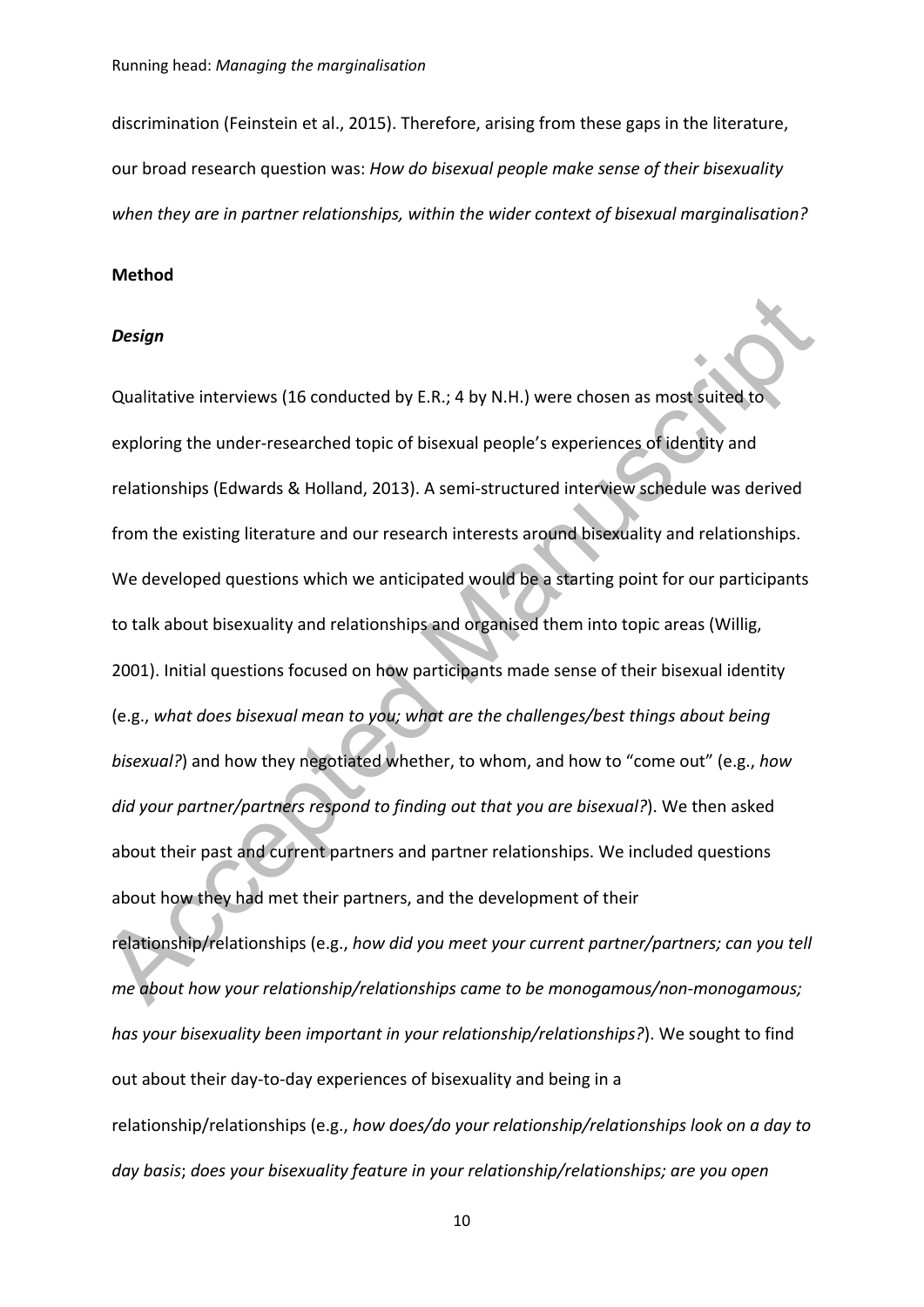*about the gender of your partner/s in different places or spaces; in what ways have your partners been supportive of you in terms of your bisexual identity; what is the best thing about your relationship/relationships?*). In semi-structured interviews the schedule serves as a tool to encourage participants to talk about what is important to them rather than the questions being rigidly adhered to. We pursued particular issues which came up in individual interviews and reviewed the schedule at various points during data collection.

#### *Recruitment*

questions being rigidly adhered to. We pursued particular issues which came up in individual<br>
interviews and reviewed the schedule at various points during data collection.<br> **Recruitment**<br>
Snowball and purposive sampling t Snowball and purposive sampling techniques were employed to recruit participants who self-identified as bisexual and were currently in a relationship/relationships (Robinson, 2014). Information sheets and demographic questions were written in English and reviewed by volunteers at *Bivisible Bristol* during a meeting, and their feedback incorporated. Twenty participants were recruited via *Bivisible Bristol*; the researchers' social and online networks; local LGBT+ groups; and through posters displayed in cafes/other venues around Bristol. Initial calls resulted in a sample that was largely women in monogamous relationships with men. To broaden the demographic to include more men, non-binary, and genderqueer participants, recruitment materials were edited and purposively distributed with some (limited) success.

#### *Procedure*

Ethical approval was granted by the university Faculty Research Ethics Committee. When participants expressed an interest in participation they were sent an information sheet (which included details of participation, anonymity and confidentiality, data management, withdrawal, and sources of support) and invited to ask questions. Participants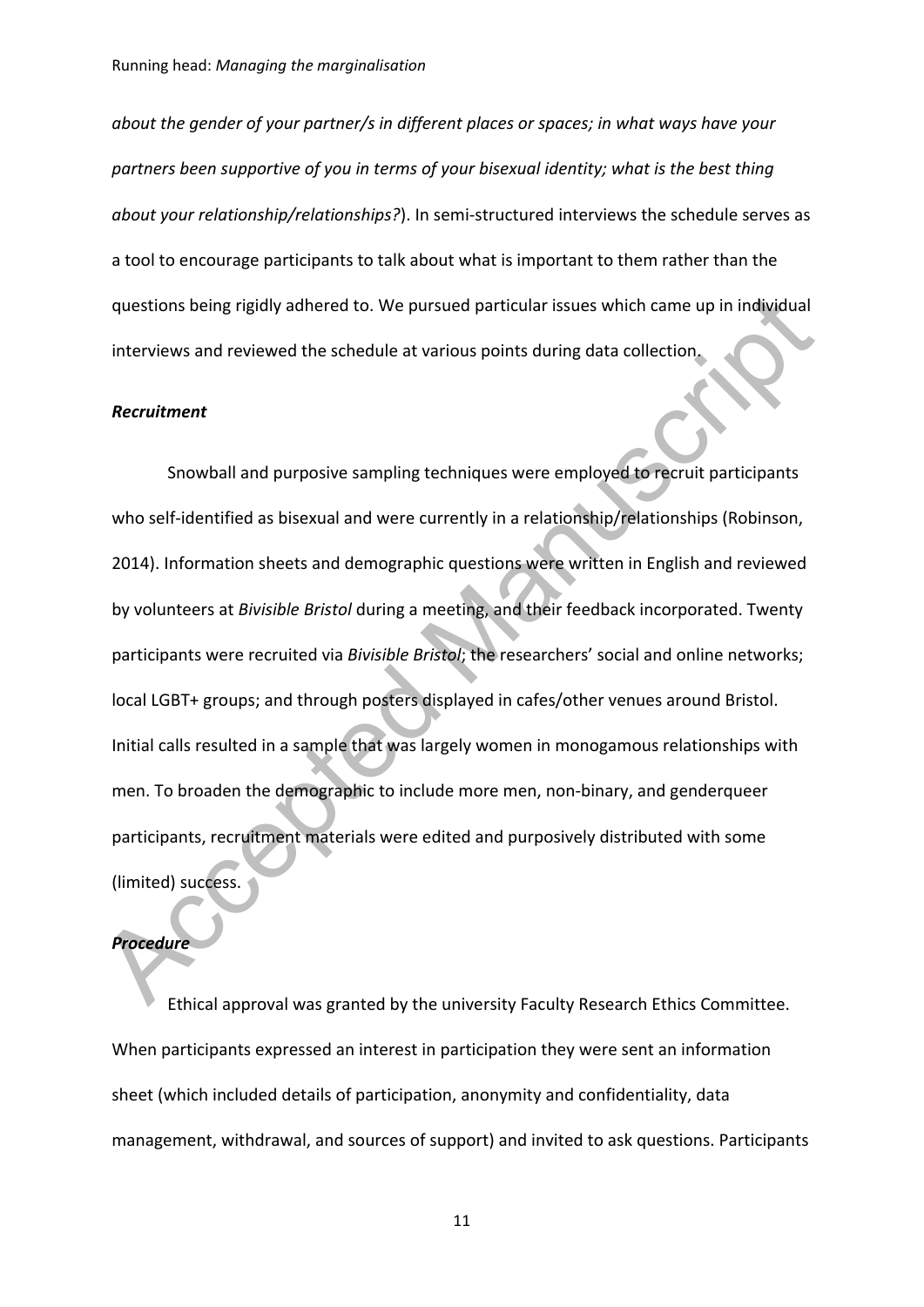guidelines specifically on researching bisexuality (Barker, Yockney, Richards, Jones, Bowes-<br>Catton, & Plowman, 2012). Participants provided informed consent and were asked to<br>create a participant pseudonym to ensure anony were also provided with information about the researchers, including that two of us identified as bisexual (E.R. and N.H.) and one as queer (E.R.). Some researchers have argued that disclosure of shared identities can potentially be advantageous, particularly in partially reducing researcher/researched boundaries (Hayfield & Huxley, 2015). We also followed guidelines specifically on researching bisexuality (Barker, Yockney, Richards, Jones, Bowes-Catton, & Plowman, 2012). Participants provided informed consent and were asked to create a participant pseudonym to ensure anonymity. Individual face-to-face interviews lasted just over an hour (M=75 minutes) and took place in university rooms or participants' homes, while two were interviewed via visual-feed *Skype*. Researchers have argued that *Skype* interviews provide convenience for participants while still enabling researchers to gather rich in-depth data (Hanna, 2012). Interviews were digitally recorded and transcribed orthographically by E.R., when pseudonyms were inserted and identifying information removed.

#### *Participants*

In order to take part, participants needed to identify as bisexual, and currently be in a relationship/relationships. All participants completed demographic questions to situate the sample and therefore provide a sense of who took part and who the findings might meaningfully transfer to (Elliott et al., 1999). The question about gender offered participants the option to tick *man, woman, cisgender, transgender, non-binary,* and *in another way (please state)*. In our results we report gender, age, and relationship/s and only include the terms cisgender or transgender when participants ticked these boxes in their response. Participants also responded to an open-ended question about any additional terms they used to define their sexuality. Two thirds reported that they used other terms, most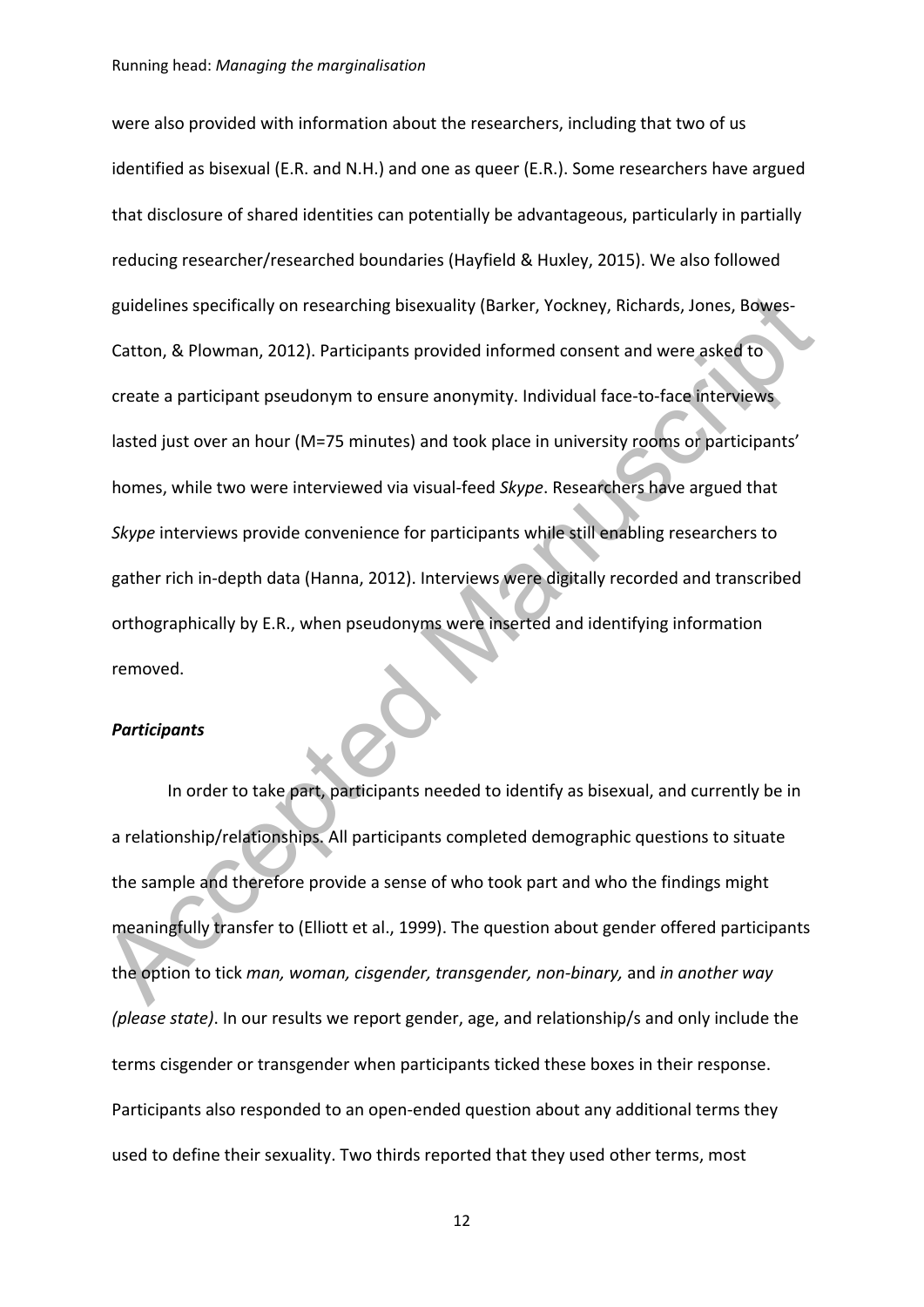studies (e.g., Anderson et al., 2015; Bradford, 2012). Monogamous participants were mainly<br>
in a different-sex relationship (11 of 14); perhaps not surprising given that a recent U.S.<br>
survey indicated that 84% of bisexual commonly *queer* and *pansexual*, in addition to bisexual. Participants were mainly women (13) and most were monogamous (14), while the remainder were in relationships which varied in levels of openness, including non-monogamous and polyamorous (6). Other researchers have reported similarly high levels of monogamous bisexual participants in their studies (e.g., Anderson et al., 2015; Bradford, 2012). Monogamous participants were mainly in a different-sex relationship (11 of 14); perhaps not surprising given that a recent U.S. survey indicated that 84% of bisexual people were in different-sex relationships (Pew Research Center, 2013). This tendency has been explained in terms of social acceptability (Robinson, 2013) and statistics; bisexual people are more likely to meet heterosexuals than they are lesbians or gay men (Anderson et al., 2015). None of the participants were in relationships with each other. Only two participants had children and most were White, middle-class, educated to degree level or higher, and employed. A demographic summary is presented in Table 1.

*<<Insert Table 1 about here>>* 

## *Analytic approach*

A critical realist framework was employed with the aim of validating participants' experiences, while also recognising the wider social context within which people's identities and lives are understood to be deeply embedded (Ussher, 1999). Thematic analysis is a flexible method which can be suited to exploring how participants experience and make sense of their lives and identities and was therefore chosen to enable the identification of patterns and themes across the data (Braun & Clarke, 2006). The six-phase process of thematic analysis involved all authors familiarising themselves with the data by reading the interview transcripts and making notes on their first impressions. We initially did this when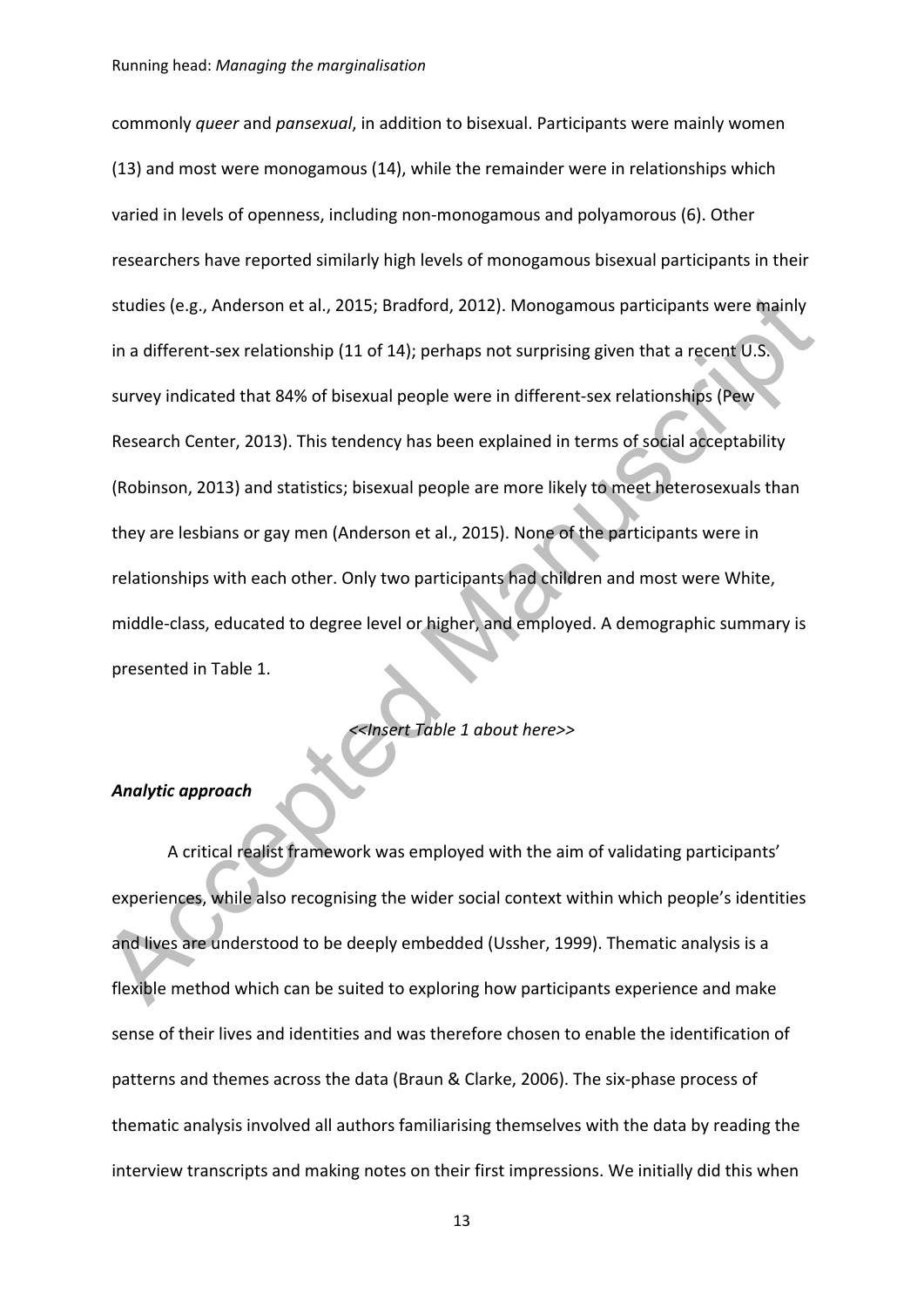where the starting point was the data rather than specific pre-existing theories or concepts.<br>
However, our own personal and academic interests are likely to have given us particular<br>
insights into the data based on our kn the data was transcribed, and again when the researchers met on several occasions to discuss the analysis. During these research meetings we discussed what stood out in the data on first reading and what else we noticed on closer readings. Data was systematically coded (e.g., every line of interview data was read and coded) using an inductive approach where the starting point was the data rather than specific pre-existing theories or concepts. However, our own personal and academic interests are likely to have given us particular insights into the data based on our knowledge which meant that our analysis was to some extent inevitably deductive. Both semantic codes at the surface of the data and latent codes at a deeper level were identified. We arranged these codes to identify candidate (initial) themes, which were then reviewed, named, and defined with the aid of thematic maps. These maps enabled us to organise the themes in a way which best captured the key stories in the data specifically in relation to these participants' relationships. Preliminary results were presented at three U.K. conferences, before our candidate themes and theme names were further discussed and refined among the research team so that the data analysis could be written-up and finalised.

#### **Analysis**

In this analysis, we report two key themes: i) *The case of the disappearing bisexual: Invisible identities and unintelligible bisexual relationships* and ii) *That's not my bisexuality and not my bisexual relationship: Defending self, relationships, and partners against bisexual negativity*. In the first theme, we report two subthemes. In the first *invisible identities,* we discuss how bisexuality was often reported to be invisible and this invisibility was amplified by being in relationships. In the second, *unintelligible bisexual relationships,* we illustrate that while bisexual identity was often invisible the notion of a bisexual relationship was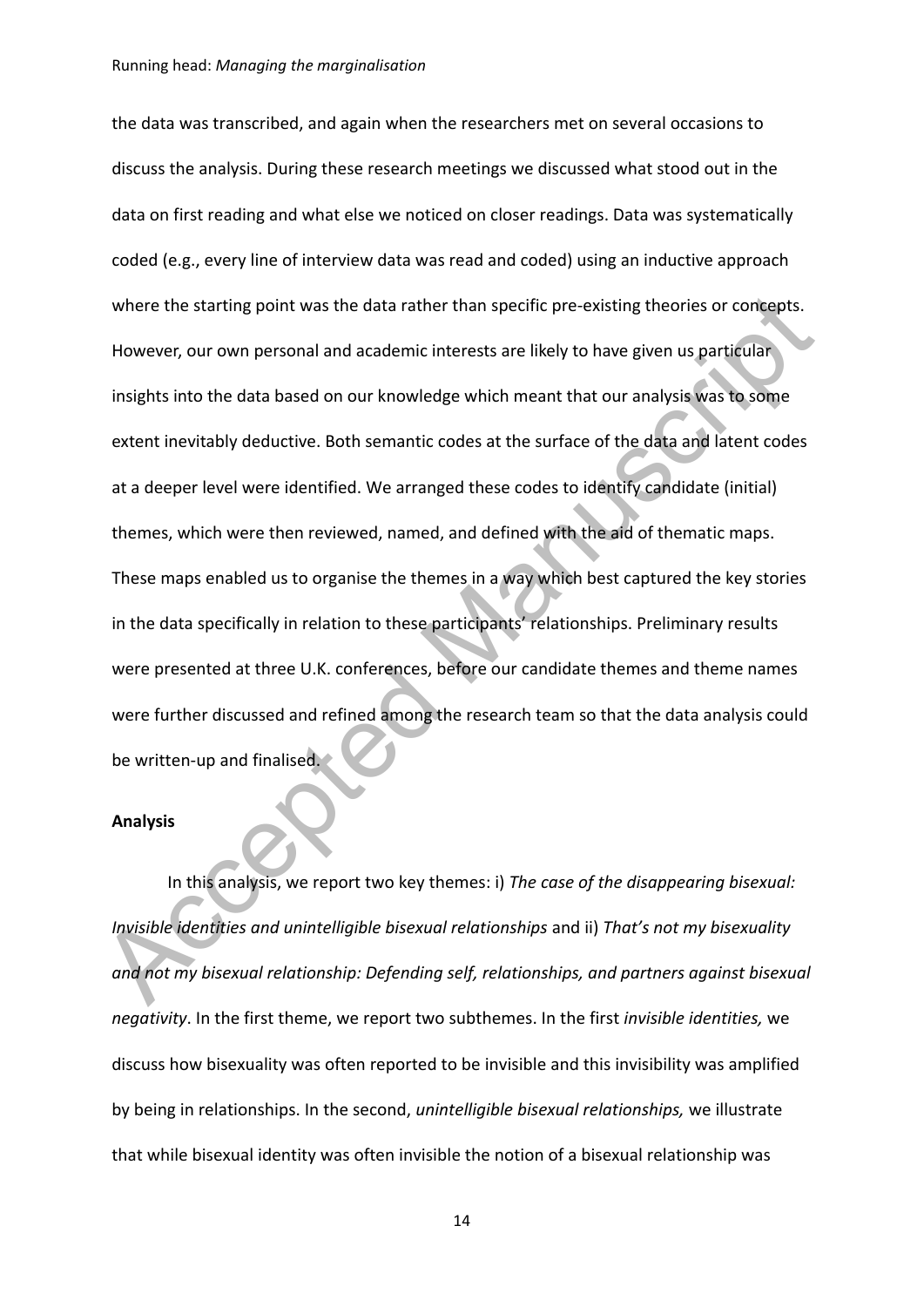seemingly so inconceivable that it was unintelligible. In the second theme, we discuss participants' awareness of binegativity, and how these bisexual people positioned themselves, their relationships, and their partners in defence of negative representations of bisexuality.

*1. The case of the disappearing bisexual: Invisible identities and unintelligible bisexual relationships* 

#### *Invisible identities*

A dominant theme in the data was that bisexual identity was often invisible but that when participants were in enduring relationships this invisibility was amplified to the extent that their bisexuality seemingly completely disappeared. It was commonly reported that others would be likely to overlook the possibility that anyone could be bisexual:

I was actually asked a lot "are you a lesbian". I was asked "are you straight". I was never asked "are you bisexual"? I feel sort of invisible (Toni, 28, cis woman, monogamous marriage with a man)

1. The case of the disappearing bisexual: Invisible identities and unintelligible bisexual<br>
relationships<br>
A dominant theme in the data was that bisexual identity was often invisible but that when<br>
participants were in en Only if you were bisexual you might think that someone else could be bisexual, but besides that … I would be surprised if anyone else, [with] me being in a relationship with Elidi, would ever think that I'm bisexual [...] it's just that you're with a girl, you're straight, you're with a guy, you're gay. That's the assumption (Andrew, 29, man, monogamous relationship with a woman)

Identities are not only defined by individuals but are also interpreted, made sense of, and named by others (Ochs, 2007). Participants' accounts pointed to the persistence of normative understandings of sexuality as binary and relationships as the primary marker of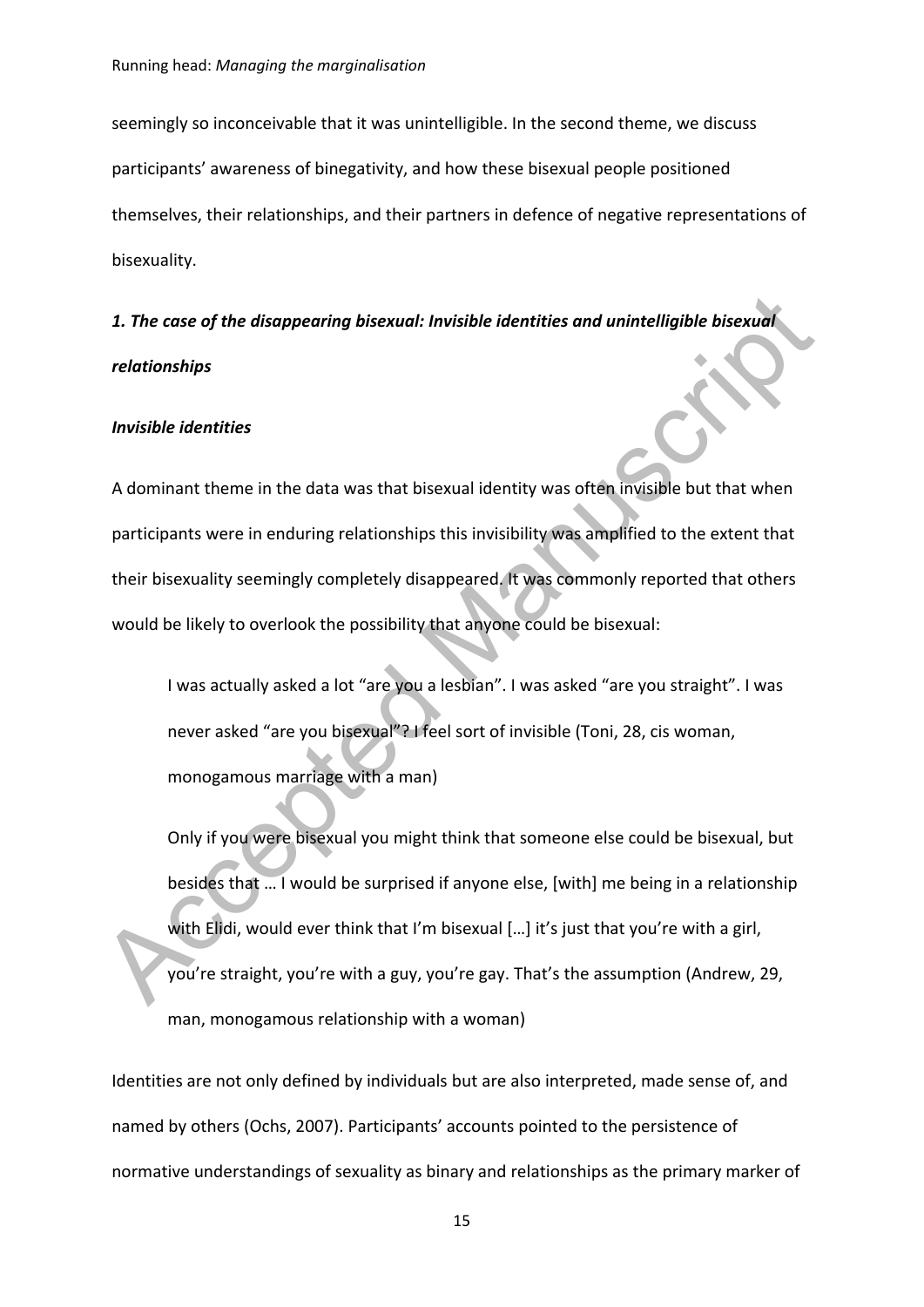when others misread their sexuality on the basis of their current partner's gender (Bradford,<br>
2012; McLean, 2007). This was the case even when participant gender did not fit a<br>
mononormative binary. AI commented: 'I'm no sexuality (McLean, 2007). In this data these understandings endured and effectively removed the possibility of *any* recognition of bisexuality once bisexual people were in relationships (Gonzalez et al., 2016). Participants, particularly those in enduring monogamous relationships, reported that their sexuality was commonly misrecognised when others misread their sexuality on the basis of their current partner's gender (Bradford, 2012; McLean, 2007). This was the case even when participant gender did not fit a mononormative binary. AJ commented: 'I'm non-binary, so no relationship that I'm ever in is really an opposite sex relationship in the traditional sense' (27, non-binary, monogamous relationship with a man). For AJ, being in a relationship with a man, in combination with their gender being misread as a woman, generated a 'revolving door of coming out forever and ever and ever, telling people that I'm bi, because I'm in a relationship where I'm perceived to be straight' (27, non-binary, monogamous relationship with a man). In this sense, relationships functioned as signifiers of what were perceived by others to not only be binary sexualities, but also binary genders. Overall, participants' reports of others' binary and monosexual understandings of sexuality dominated these accounts (e.g., Roberts et al., 2015).

Participants also reported that others understood sexuality within a logic where bisexuality could not endure as a stable form of identity particularly when they were in a relationship. Dal's bisexuality was dismissed as temporary when friends made comments such as 'oh it's just a phase, you're going to be gay' (18, man, in an open relationship with a man). Some participants reported that others had previously known that they were bisexual but that their relationship served to undermine any previous recognition of their bisexuality. Clare reported that her family 'just think it's a phase […] my Dad said "but you're not bi now are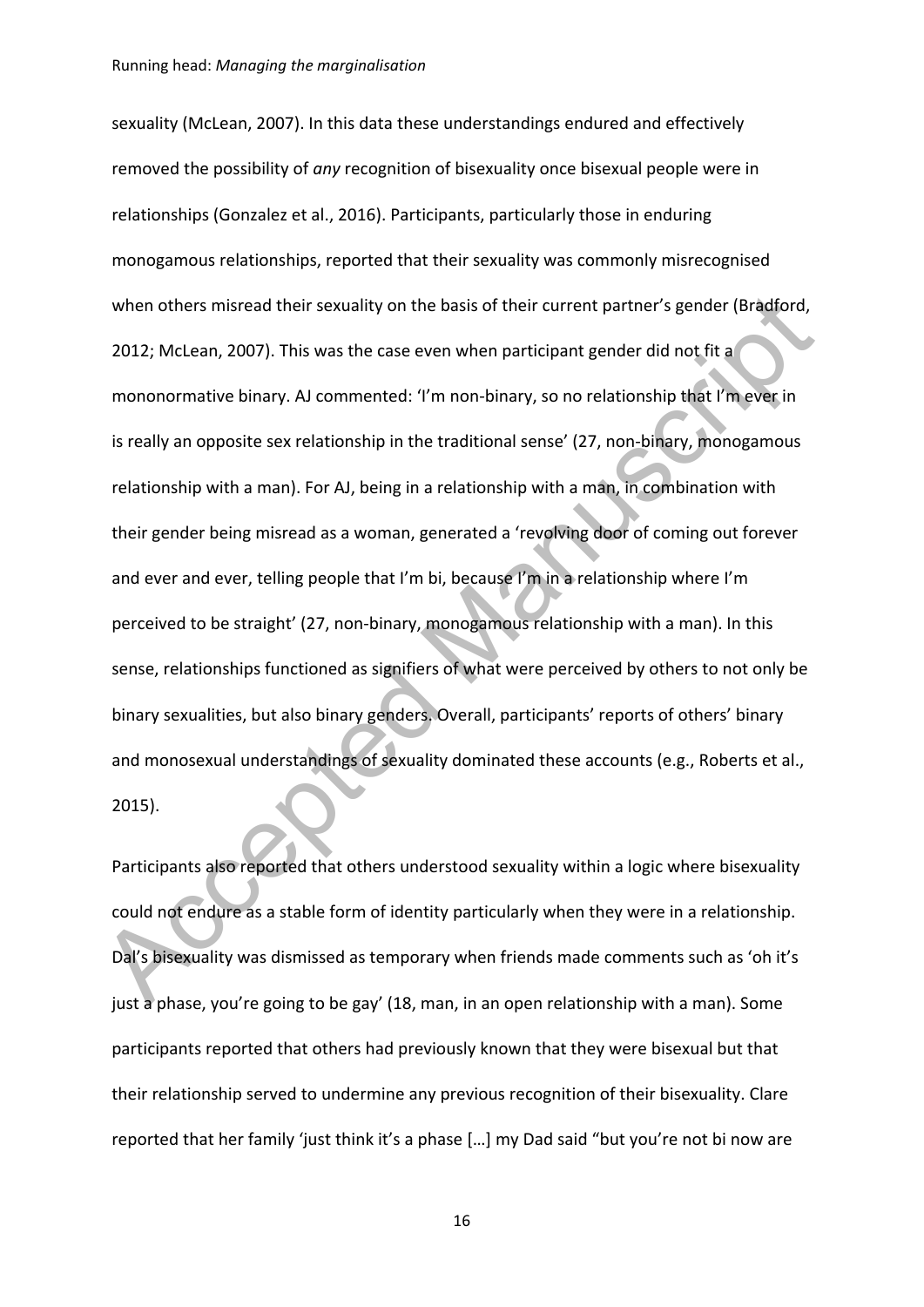you? You're married to Phil"' (32, woman, monogamous marriage to a man). Others' erasure of bisexuality was reported by participants to make them feel that their bisexual identity had disappeared. Rosalina Robbins lamented how friends had concluded '"oh well you count as straight now, sorry, your bisexual past has lapsed"' (25, genderqueer/nonbinary, open relationship with a man). Current relationships superseded all other indicators in communicating information about identity and were interpreted by others to mean that the bisexual person had "chosen their side" (Anderson et al., 2015). The inaccuracy of these interpretations and the subsequent misrecognition of their identity meant that participants reported that they felt misunderstood:

I think that people don't really understand that you can still experience your sexuality and be in, you know, a heterosexual-seeming relationship […] But it's having to be like "no, my sexuality stays the same, no matter who I'm with" (Piper, 19, non-binary, mostly monogamous relationship with a recently identified bisexual man)

binary, open relationship with a man). Current relationships superseded all other indicators<br>
in communicating information about identity and were interpreted by others to mean that<br>
the bisexual person had "chosen their s Someone close to me told me "you were with a girl, you were out, you know, you are going in the closet again!" No, I was never in the closet […] "let's start from the beginning; no, I'm not lesbian, I'm not straight. I'm bisexual" […] Even people who know that I've been with a woman assume that now I'm straight! Which is weird. Like "oh you are straight again?". "No, I'm not straight!" […] I wake up every morning being bisexual (Sofia, 23, woman, monogamous relationship with a man)

Sofia's narrative indicates how even when participants repeatedly reaffirmed their bisexual identity and highlighted their past relationships with partners of multiple genders, this was still insufficient for bisexuality to be understood as an ongoing identity position. It is also of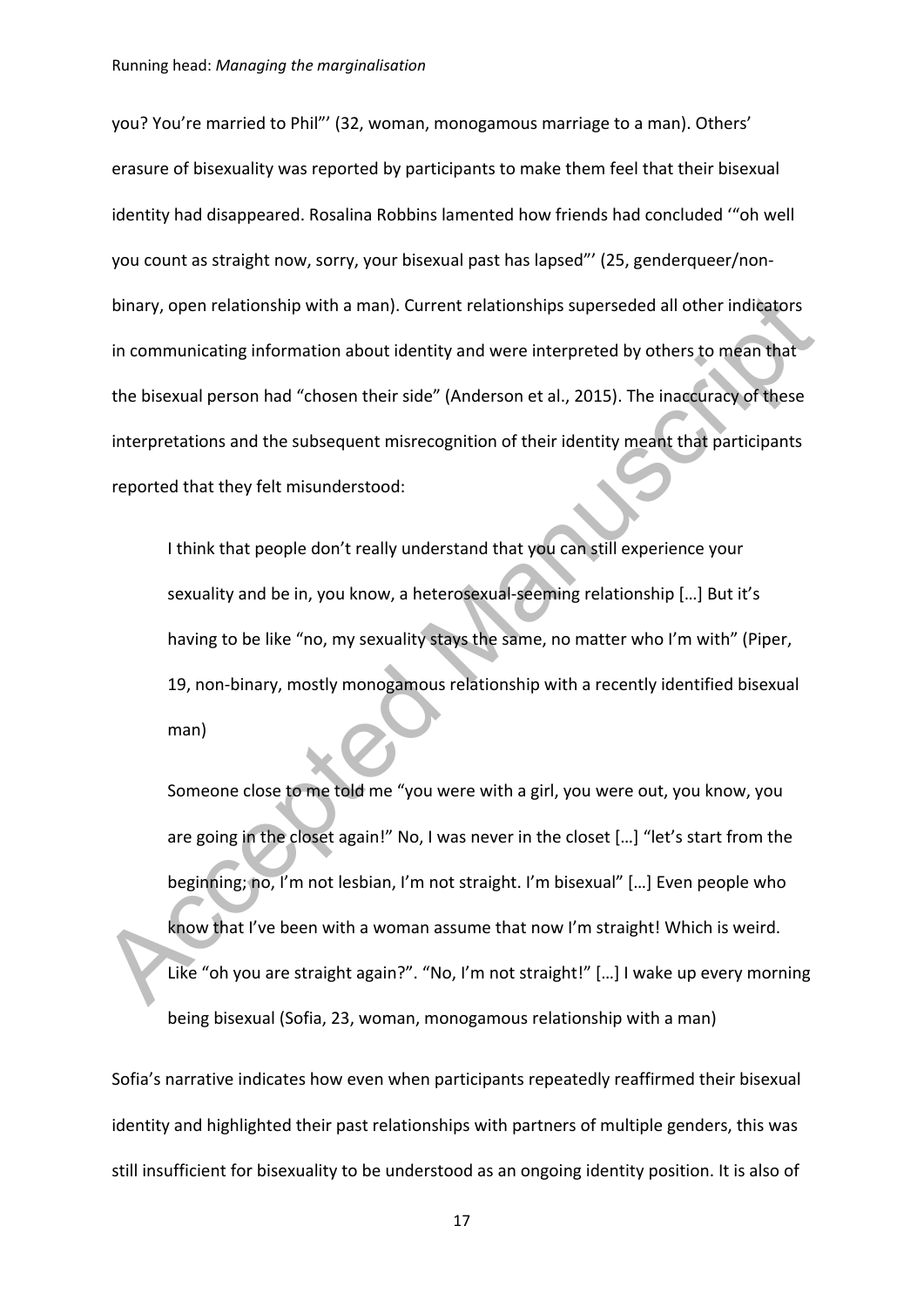concern that participants were seemingly providing the "evidence" of their bisexuality as though needing to prove that they are 'bisexual "enough"' (Eadie, 1993, p.144). In sum, partner gender continues to override all other information in the interpretation of sexuality which renders bisexuality invisible.

#### *Unintelligible bisexual relationships*

Unintelligible bisexual relationships<br>
Participants' discussions drew attention to how relationships take on the town<br>
identity when they are dichotomously designated as either heterosexual or lesbian/gay.<br>
Therefore, bis Participants' discussions drew attention to how relationships take on their own identity when they are dichotomously designated as either heterosexual or lesbian/gay. Therefore, bisexuality was frequently discounted due to participants being in what was interpreted by others as a heterosexual or lesbian/gay relationship (Bradford, 2012; McLean, 2007). However, the notion of a *bisexual* relationship was unintelligible as it was seemingly not something which could possibly be conceived of, or made sense of, as a possible relationship category. Rose was discussing how "I see too many flame wars [on the Internet] about "oh a straight couple shouldn't be at Pride!". It's like, ok, you don't know that [they are straight]' (Rose, 28, cisgender woman, monogamous marriage with a mostly straight man). Stephanie recounted how she and her bisexual partner 'were known as just "the lesbian couple"' (19, woman, monogamous relationship with a bisexual woman), hence even two bisexual people in a relationship is insufficient for a relationship (or the people in it) to be interpreted *as* bisexual. Similarly, Bo was dating a bisexual man and highlighted that 'it just feels like the whole bi thing almost doesn't exist, it's like we're just straight people doing a straight thing somehow […] I just don't want people assuming that I am straight' (34, woman, monogamous relationship with a bisexual man).

Even these bisexual participants did not seemingly describe their own relationships as bisexual. Muriel recounted reassuring a past partner that her sexuality did not determine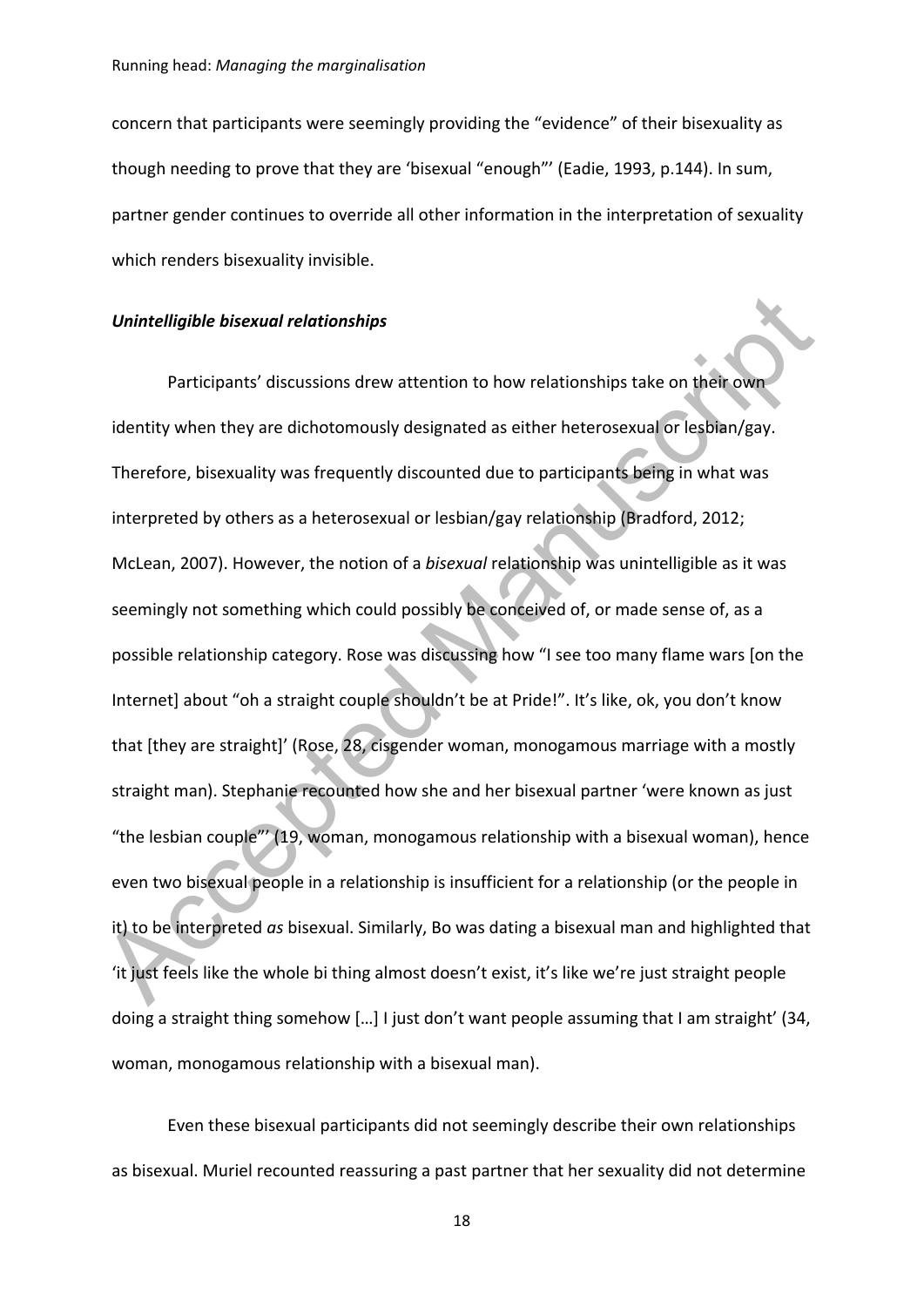the identity of their relationship: 'He said "I don't want to have a bisexual relationship" […] I said "there is no such thing as bisexual relationship!"… Um…because our relationship was heterosexual!' (Muriel, 40, woman, monogamous relationship with a man). For Amber, working out how to define her and her partner's "relationship identity" was an uncomfortable conundrum:

People think we're a straight couple. Are we a straight couple? What is our identity as a couple? And then I got like really stressed because I was like "people think I'm straight". I think about it more when I'm in a relationship [...] I just want to exist as a bisexual woman (Amber, 29, woman, monogamous engagement with a heterosexual man)

uncomfortable conundrum:<br>
People think we're a straight couple. Are we a straight couple? What is our identity<br>
as a couple? And then I got like really stressed because I was like "people think I"m<br>
straight". I think abou Many participants made clear that they wanted to be recognised *as* bisexual (Gonzalez, Ramirez, & Galupo, 2016), and reported feeling frustrated and isolated by their bisexuality seemingly disappearing within their relationships and "relationship identity". Even though participants frequently reiterated their individual bisexual identity (despite it often being invisible to others) even they did not describe their *relationships* as bisexual. Indeed, the notion of a "bisexual relationship" (and the implications and meanings of such a designation) was seemingly unintelligible to these bisexual participants and those around them. Therefore, participants were left with no way to meaningfully name or identify their relationships beyond the mononormative descriptors of lesbian/gay and heterosexual.

# **2. That's not my bisexuality and not my bisexual relationship: Defending self, relationships, and partners against bisexual negativity**

It was clear that our participants were acutely aware of bisexual stereotypes and their narratives evidenced them distancing themselves, their partners, and their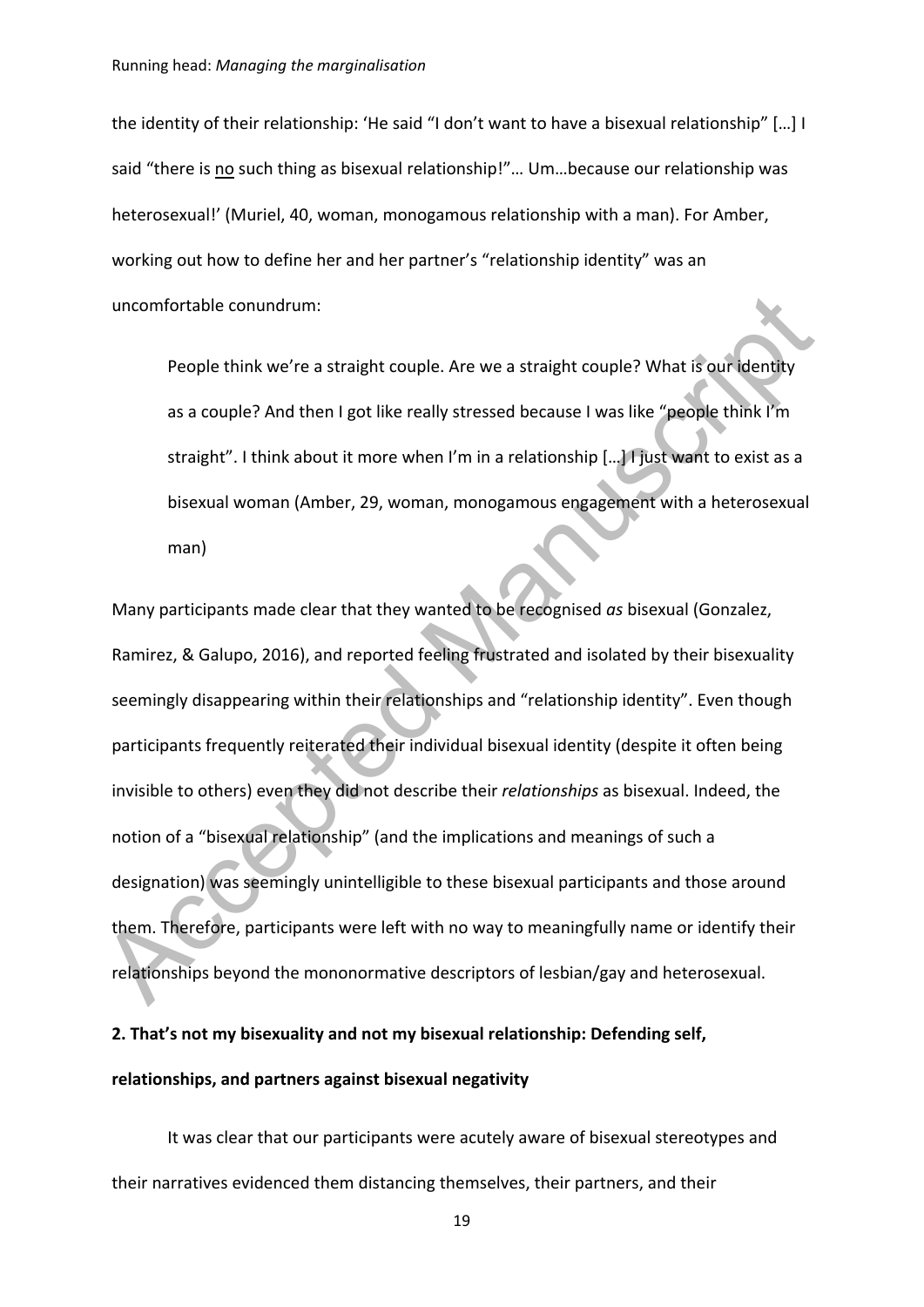relationships, from being tainted by binegativity. Aidan had 'never heard of a positive comment about bisexual identity' (21, woman, monogamous relationship with a straight man). Others were fluent in the language of binegativity, as evidenced in recitals of stereotypes relating to bisexual identity and relationships:

They'll say they'll never date a bisexual girl, or "oh that just means you're gay and you're too scared of saying it", "oh that means you're straight and you just want to experiment", "oh do you mean you're just confused?", "you haven't decided", "but don't all bisexual girls cheat on people", "oh but aren't all bisexual girls sluts?", "oh do you want to have a threesome" (Kate Slater<sup>iv</sup>, 22, woman, monogamous relationship with a lesbian)

They'll say they'll never date a bisexual girl, or "oh that just means you're gay and<br>you're too scared of saying it", "oh that means you're straight and you'just want to<br>experiment", "oh do you mean you're just confused? There's a lot of assumptions made within both the straight and LGBT communities that I am promiscuous, that I am not somebody who has monogamous relationships, and that I'm either gay and in denial about it or straight but, you know, like the attention of making out with a girl for boys to look at […] I find fetishization of my sexuality is something I also find quite irritating (AJ, 27, non-binary, monogamous relationship with a man)

What commonly underpinned these persistently negative notions were dichotomous and highly sexualised understandings of bisexuality. Our research mirrors previous findings that others' understandings of bisexual identity are seemingly informed by negative cultural representations of bisexuality (e.g., Gustavson, 2009; Li et al., 2013). Participants defended against these conceptualisations of bisexuality by distancing themselves from bisexual stereotypes: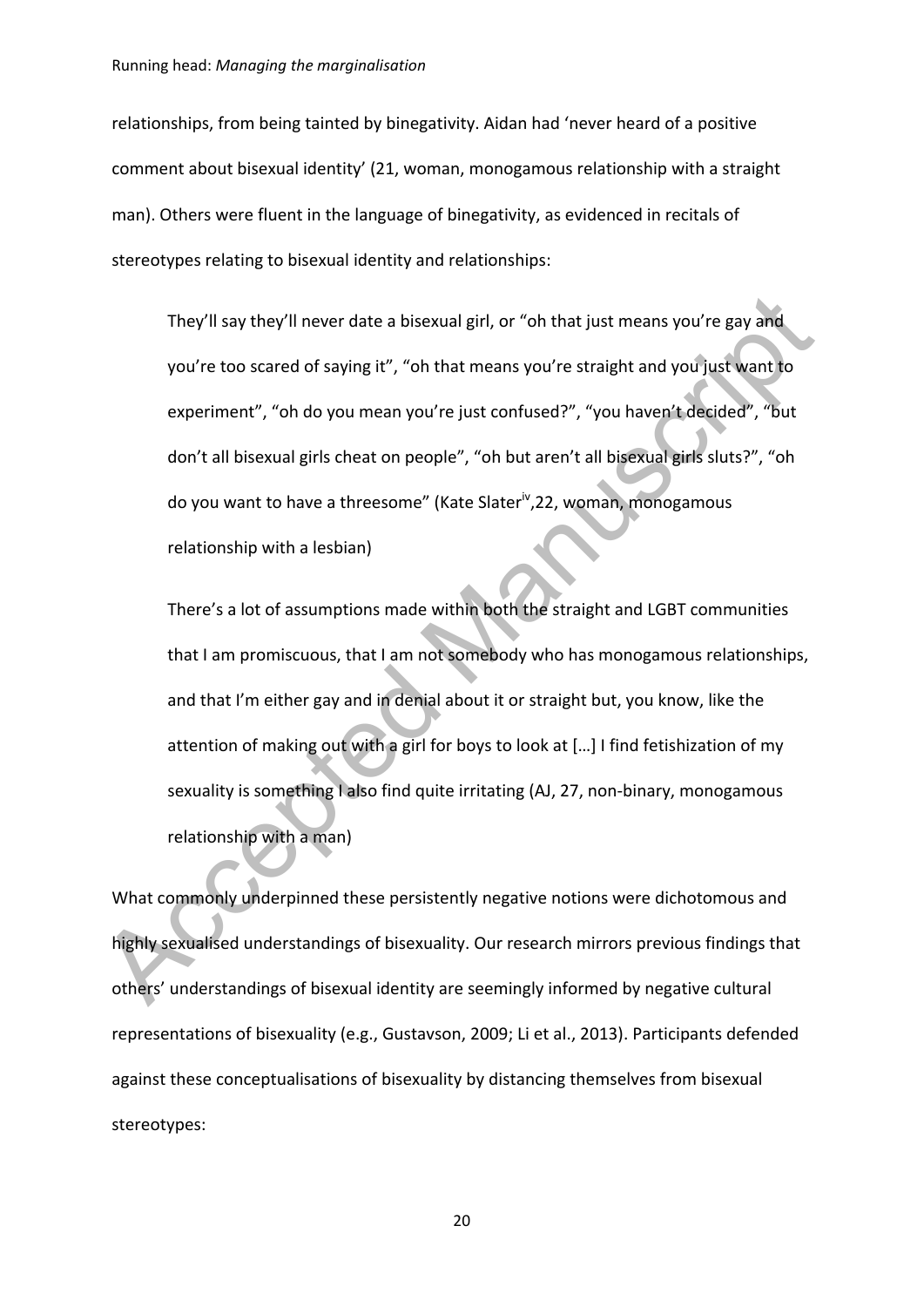It's like the, inverted commas, "slutty bisexual" [laughs] and that idea that you can't be monogamous if you're bisexual […] "Are you up for a threesome then?" and I'm like "no I'm not". Every time I've come out in long-term relationships, I've been like, "no that's not something I want to do" […] I think that's something that's frustrating and annoying (Piper, 19, non-binary, mostly monogamous relationship with a recently identified bisexual man)

and annoying (Piper, 19, non-binary, mostly monogamous relationship with a<br>recently identified bisexual man)<br>Here, Piper positions their bisexuality as not conforming to dominant cultural<br>representations of bisexual people Here, Piper positions their bisexuality as not conforming to dominant cultural representations of bisexual people (Hayfield et al., 2014; Klesse, 2011). Participants repeatedly emphasised that highly sexualised forms of bisexuality did not describe them or their relationships. For Dal, 'people tend to say "oh, so you are a lusty person, do you just like sex?" like "no!" [...] "No, I'm into people, that's it"' (18, man, in an open relationship with a man). Perhaps because bisexuality was understood in such negative and hypersexualised ways, a few participants were tentative about discussing bisexuality with their partners. Amber had discussed her past experiences with women but was uncertain of her partner's feelings about her identity:

I think Alasdair gets it. But then, I think this week when I told him about this interview is the only time I've actually said to him 'I'm bisexual' [Interviewer: Right] I've never actually said it before. And I was worried he was going to be a bit weird about it (Amber, 29, woman, monogamous engagement with a heterosexual man)

Other participants reported that when they had "come out" to partners, they had sometimes had to answer questions and educate them to manage their lack of knowledge and/or misconceptions about bisexuality. For Andrew, when he first told his girlfriend 'she was completely cool about it' but then 'she was asking me lots of questions about it [...] just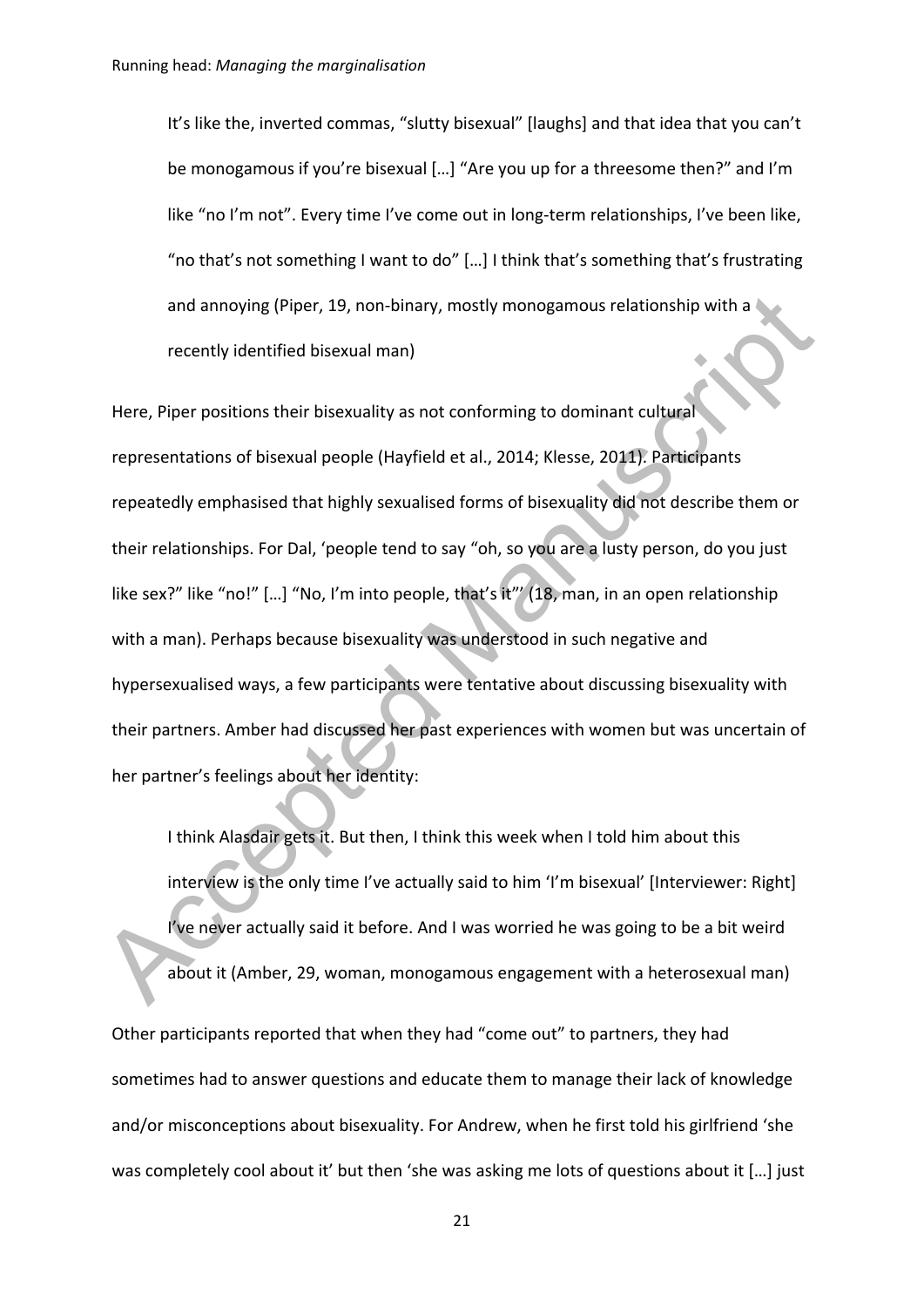others about their sexuality is a form of oppression. Perhaps in defence of their efforts to<br>
educate their partners being understood as a reflection of them being in an oppressive<br>
relationship, participants frequently pr basically lots of questions about what that implies […] I think she was worried about "is it going to affect our relationship?"' (Andrew, 29, man, monogamous relationship with a woman). While participants sometimes indicated that they did not mind educating their partners, Kitzinger (1990) has argued that to expect non-heterosexual people to educate others about their sexuality is a form of oppression. Perhaps in defence of their efforts to educate their partners being understood as a reflection of them being in an oppressive relationship, participants frequently presented *current* partners in a much more positive light than previous partners. This was despite the potential for reading both past and present partners as having similarly negative understandings of bisexuality. Rosalina Robbins spoke about their ex-partner:

[He was] always very negative in terms of bisexuality [...] "you just want to shag everyone, you're greedy" [..] He saw it as a novelty […] an interesting thing to tell his friends […] he was one of those "wahey, we can have threesomes all the time"

This was in contrast with her current partner. The interviewer asks whether he has a good understanding of what bisexuality means:

We've almost been together 4 years, so he does now […] he did think that I needed to get my dose of women otherwise I would go astray! […] at the beginning he was like "if in order to stay with me you also need to go sleep with women, that's ok" and it was cute because it was a misconception […] he wasn't as annoying [laughs] (25, genderqueer/non-binary, open relationship with a man)

Similarly, when Clare told a male ex-partner that she was bisexual: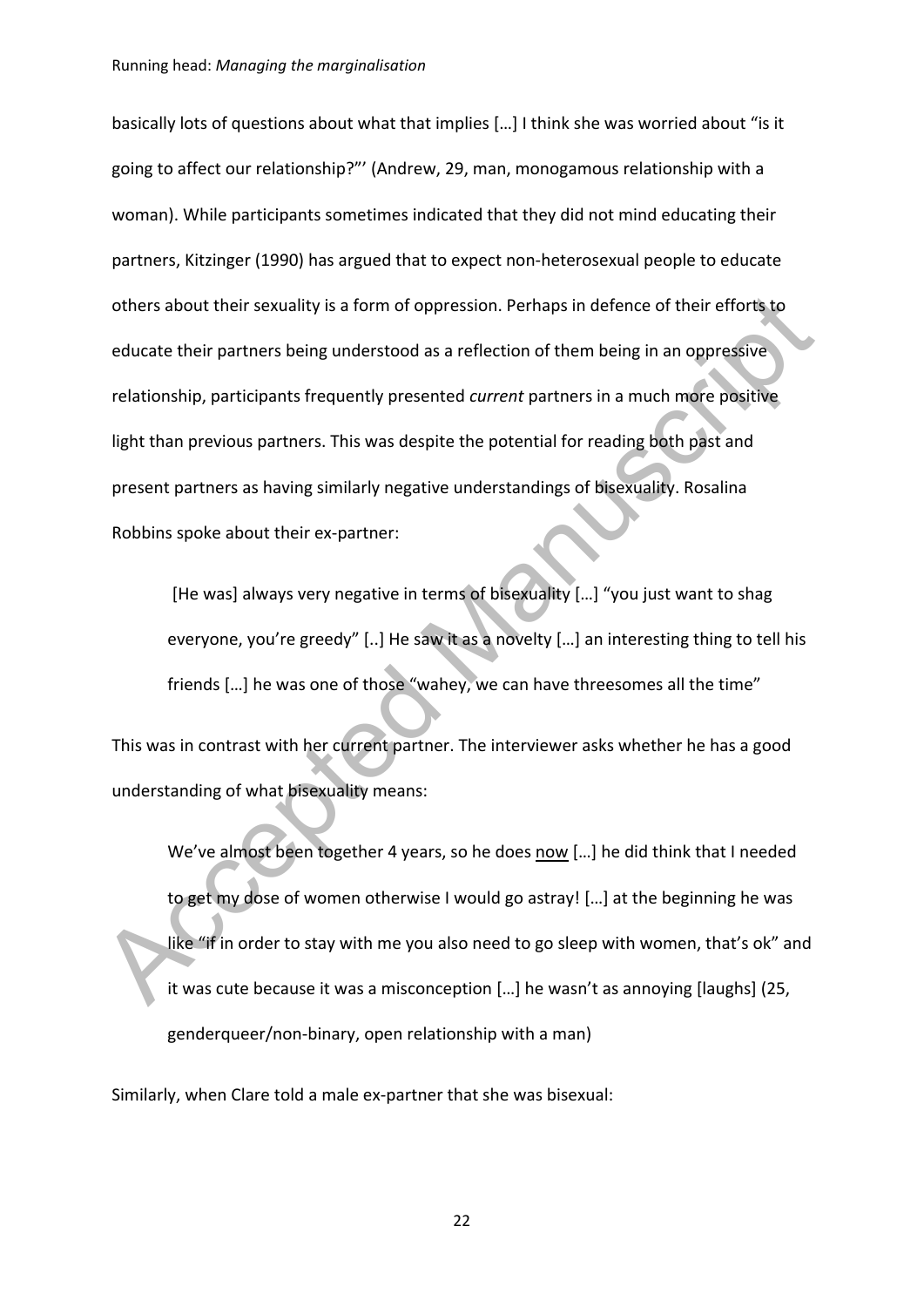His first response was "does that mean I'm going to get a threesome?" Because he's a dick. […] a year after we split up, when I started seeing my ex, Rosie, and he found out and he phoned me up, he was like "does that mean I changed you fully lesbian?"

people she could cheat on me with!" That was his initial response to it, but that went laidly<br>quickly [...] he's just completely accepting of it' (32, woman, monogamous marriage with a<br>man). While we recognise that current In contrast, she reported that her current partner 'was a bit like, "oh well there's even more people she could cheat on me with!" That was his initial response to it, but that went fairly quickly […] he's just completely accepting of it' (32, woman, monogamous marriage with a man). While we recognise that current partners may indeed be more understanding of participants' bisexuality, it was interesting to note that *past* partners were commonly reported to lack understanding, despite participants repeatedly disregarding this as a factor in the relationship breakdown. Present partners were persistently presented far more positively, even when they too had *initially* misunderstood bisexuality. Hence current partners were positioned as enlightened about bisexuality, whereas past partners had not been. We argue that participants were engaged in a process of protecting their current partners from anticipated accusations of binegativity and actively working to present their ongoing relationship as positive. This highlights a specific type of relationship work which bisexual people are effectively required to engage in and which may constitute a form of oppression unique to bisexual people seeking to establish and maintain relationships.

Participants also defended current partners by positioning them as not at fault for having fears about the relationship. Andrew recounted how he had met up with some male ex-partners who he had met on dating sites: 'I went out with one of them to play squash and afterwards we went for some food and … she [his current girlfriend] just kind of said she was feeling a bit insecure'. He went on to defend her and her concerns: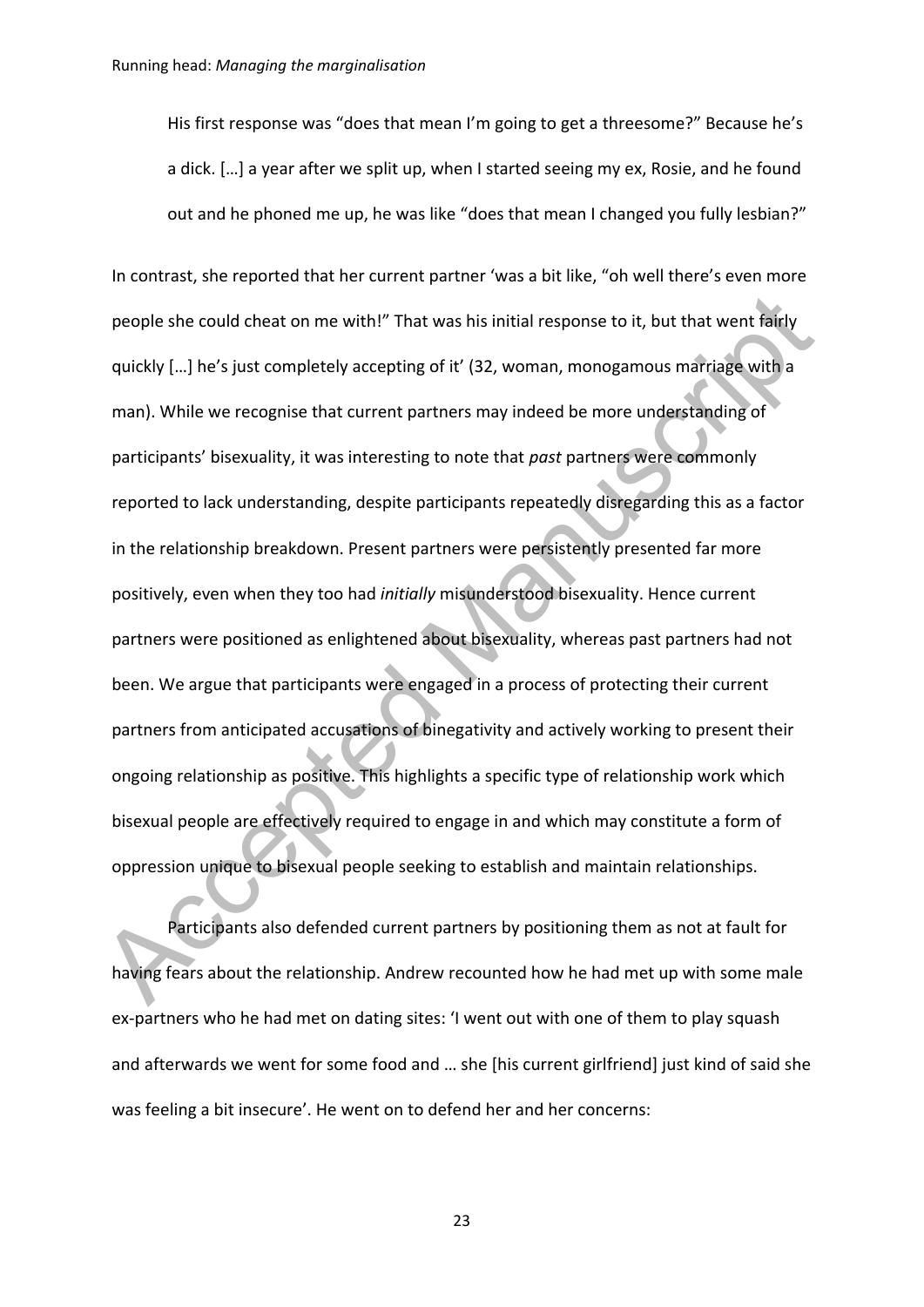But it was a combination of things, that was during the first month, she was like "it just feels like, I don't know how committed you are in this relationship. And also, it just feels like you have, if you want, so many options" […] the thing is … I can understand why, that's why I said straight away how I met them, "we're just friends". And she was fine (Andrew, 29, man, monogamous relationship with a woman).

This defending of selves and partners against binegativity demonstrates how bisexual participants were engaged in both identity and relationship work in order to maintain a positive bisexual identity and relationship.

friends". And she was fine (Andrew, 29, man, monogamous relationship with a<br>woman).<br>This defending of selves and partners against binegativity demonstrates how bisexual<br>participants were engaged in both identity and relati Participants also engaged in additional relationship work to prevent their partners from becoming "tainted" by their bisexuality. Previous research has identified that women in relationships with men who were previously in relationships with women, presented their male partners as *not* very straight, perhaps to narrate their relationships as nonheteronormative (Tabatabai & Linders, 2011). While this strategy was deployed by some of our participants in mixed-gender relationships, several women emphasised that their male partners were *excessively* straight and masculine. This perhaps served as a strategy to prevent their partners being understood as tainted by the negative stereotypes associated with participants' bisexuality. In response to being asked about her partner's sexuality, Sofia said: 'he's straight. He's *very* straight [emphasis added]' (23, woman, monogamous relationship with a man). Similarly, Michelle attributed her "primary" male partner not having attended a Pride event to his working, but then went on to say 'But I'm not sure he would have felt comfortable because he is *so* straight [emphasis added]' (Michelle, 22, woman, in a relationship with a man, a woman, and another man). In sum, participants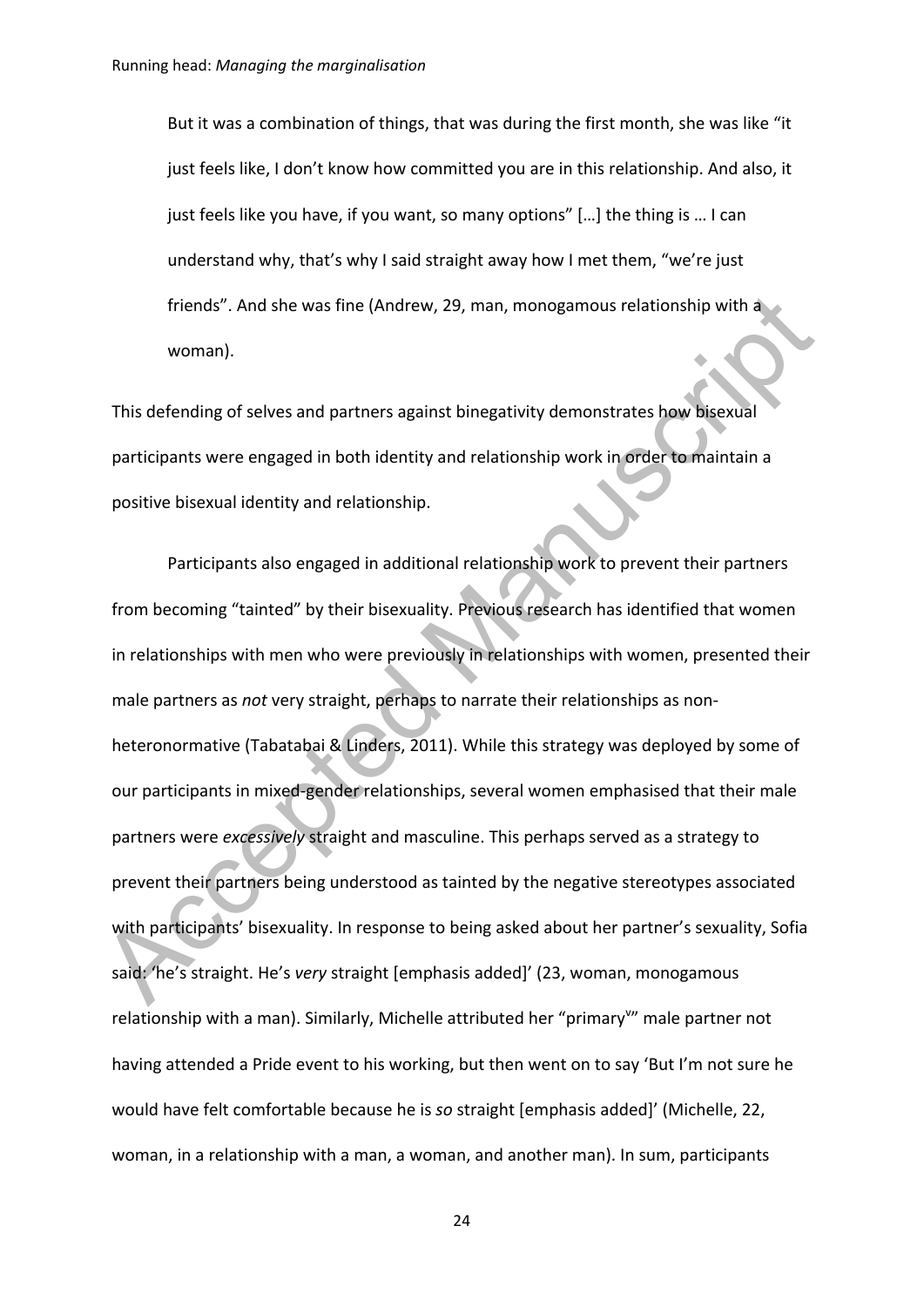defended themselves and their partners against binegativity. They did so by positioning themselves as outside particular common cultural conceptualisations of bisexuality and by defending current partners' lack of knowledge or misunderstandings as temporary and easily resolved, and (for women in relationships with men) by reasserting the stability of their partner's heteronormative identity.

## **Discussion and conclusion**

their partner's heteronormative identity.<br>
Discussion and conclusion<br>
It was clear in this data that dichotomous understandings of sexuality dominated<br>
these acccounts, and participants were frequently understood by others It was clear in this data that dichotomous understandings of sexuality dominated these accounts, and participants were frequently understood by others as straight or gay, but never as bisexual. In our analysis, we provide evidence of the invisibility of bisexuality by reporting how already invisible bisexual identities disappear entirely when bisexual people engage in (particularly monogamous) relationships (Robinson, 2013). A key finding was that bisexual people's identities became erased through use of the terms heterosexual or lesbian/gay to describe "relationship identities". Therefore, we add novel findings in identifying that the notion of a "bisexual relationship" was seemingly unintelligible, which added to participants' lack of visibility and was a source of frustration. There is an important distinction here between participants reporting that their bisexuality was invisible (despite their repeatedly claiming and naming bisexual identity) versus bisexual relationships being unintelligible (whereby the notion of a bisexual relationship is denied any possibility of meaningful existence through the lack of being able to conceive of such a concept). The lack of intelligibility of a bisexual relationship was such that even these bisexual participants did not describe their own relationships *as* bisexual (even if the relationship involved more than one bisexual partner). Previous research has indicated that participants' feelings of invisibility within their relationships linked closely with anxiety and depression (Feinstein et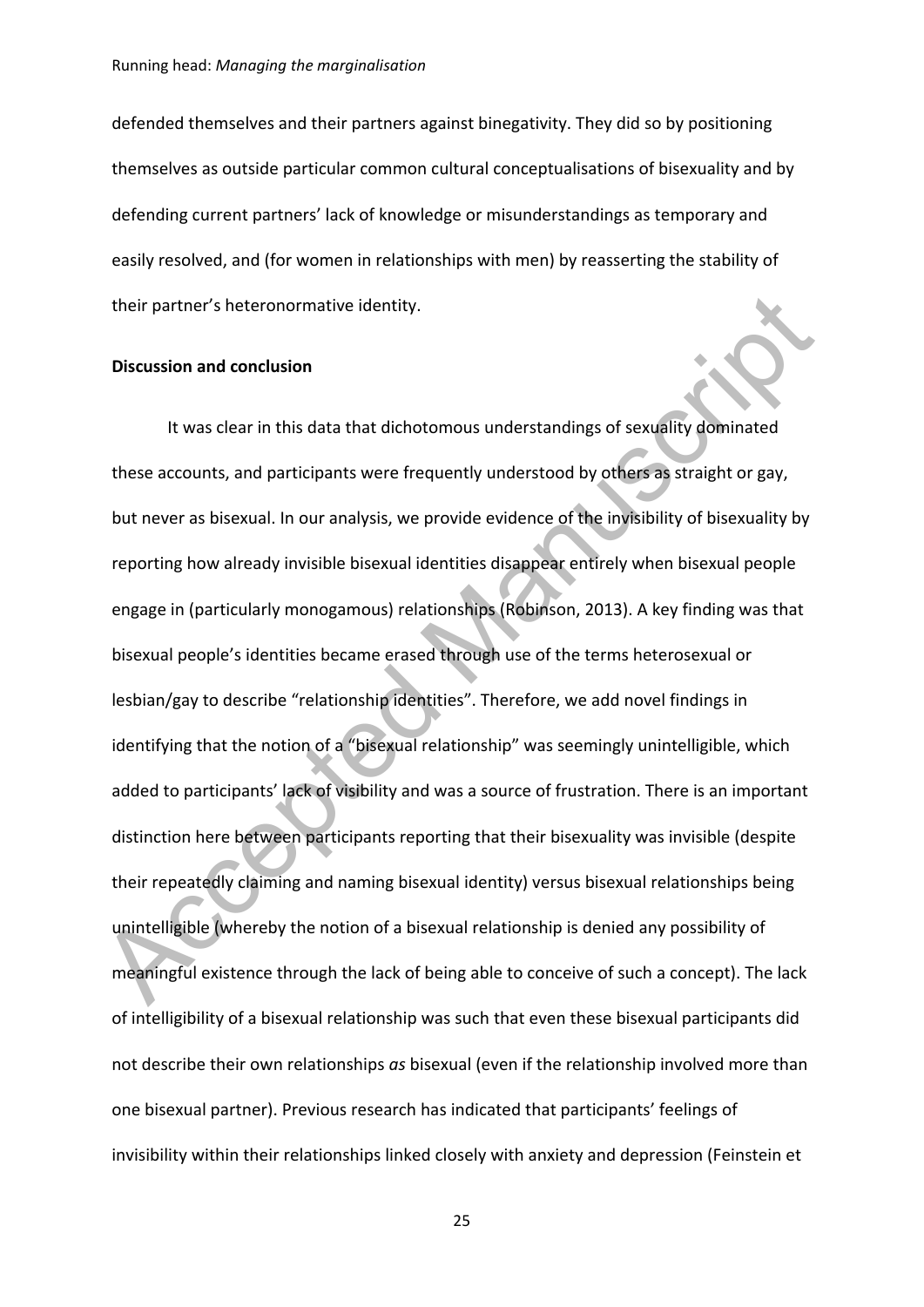al., 2016; Molino, 2015), hence our findings have implications in terms of bisexual people's health and wellbeing. We recommend that psychologists, social scientists, and other activists and practitioners avoid using *identity* terms to describe relationships (e.g. gay relationship, straight/heterosexual relationship). Instead, there are alternative terms such as "mixed-sexuality" or "same-gender" or "different-gender" which could be more appropriate in order to be recognise the possibility that relationships can include a bisexual person.

as "mixed-sexuality" or "same-gender" or "different-gender" which could be more<br>appropriate in order to be recognise the possibility that relationships can include a bisexual<br>person.<br><br>Participants were extremely familiar w Participants were extremely familiar with common cultural stereotypes of bisexuality. Those which dominated in these accounts were of bisexual people as hypersexual, incapable of monogamy or commitment, and "up for threesomes". We add to the literature by identifying how this binegativity manifests and impacts upon how bisexual people experience their relationships. These participants responded to bisexual stereotypes by distancing themselves and their partners from them and thereby defended against themselves, their partners, and their relationships becoming tainted by binegativity. However, this meant ongoing identity and relationship work. To counter misconceptions, our participants took on the task of educating their friends and partners about bisexuality, a scenario which adds additional burden to what are arguably already burdensome bisexual identities. Counsellors and therapists may also lack an understanding of bisexuality (Barker & Langdridge, 2008). In light of this, it is important that psychologists, sociologists, counsellors, therapists, and other professionals become knowledgeable about and validate bisexuality and bisexual relationships.

There were limitations to our research. We aimed to recruit a diverse sample but most participants were relatively young White women in monogamous relationships with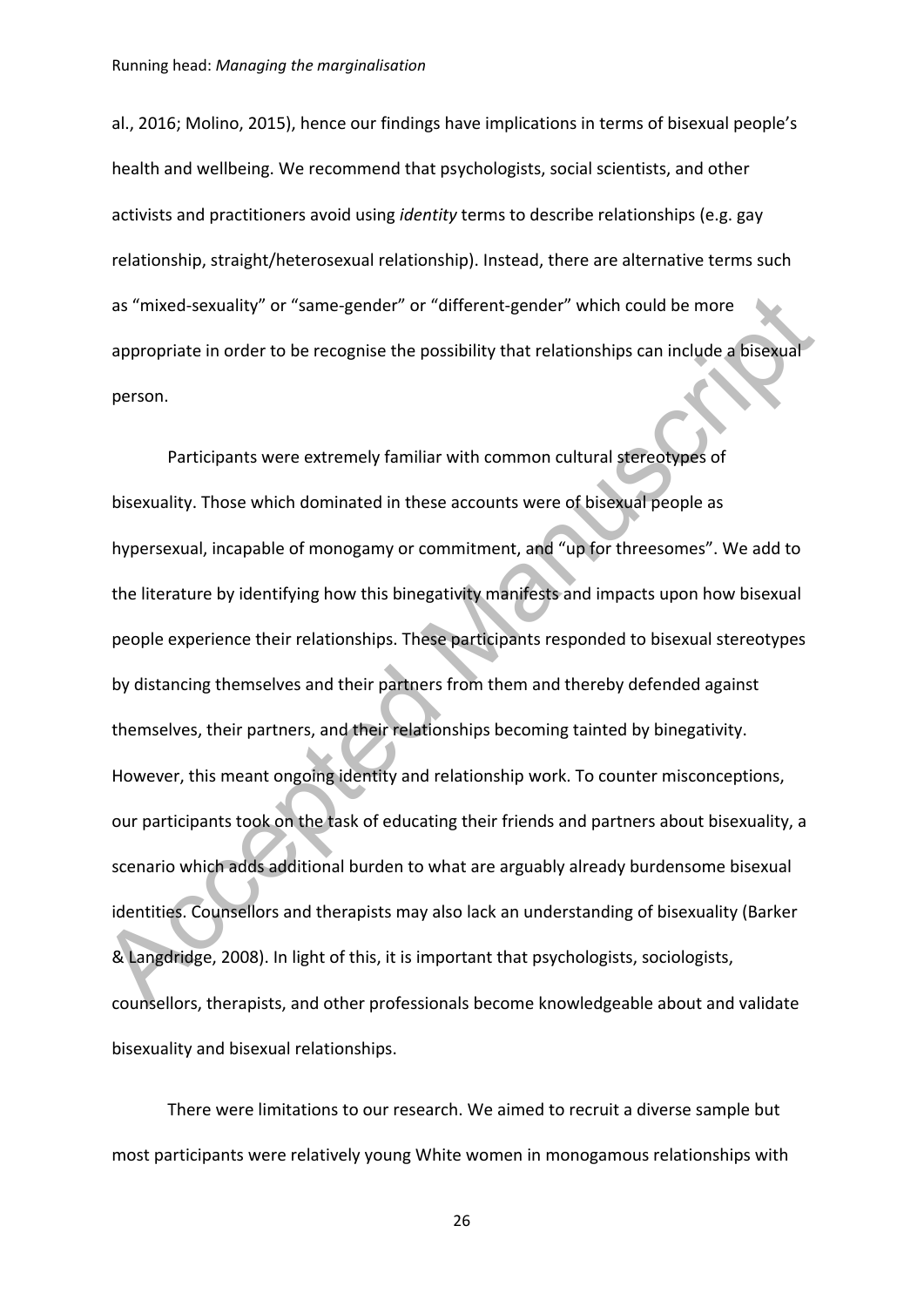men, hence our findings largely reflect this demographic. However, men and nonbinary/genderqueer participants, and those in non-monogamous/polyamorous relationships, had some shared experiences, as evidenced in our analysis. None of our participants reported that they were swingers or that they engaged in threesomes or sex parties and it seems likely that research which included bisexuals who were sexually active in these ways would result in findings which differed from those reported in this paper. We chose to recruit participants who self-identified as bisexual due to our specific focus on bisexual marginalisation. As a result, our results do not represent those who are attracted to or sexually active with people of multiples genders but who do not identify as bisexual. Further research in this area could offer insight into the distinctiveness of their relationship experiences.

parties and it seems likely that research which included bisexuals who were sexually active<br>in these ways would result in findings which differed from those reported in this paper. We<br>chose to recruit participants who self Our sample purposively included non-binary/genderqueer participants, although it was beyond the scope of this paper to focus as closely on the distinctiveness of their experiences as would be ideal. However, we have highlighted that these participants' talk of their identities and relationships was particularly nuanced, especially with regard to their experiences of invisibility. Sensitive research around bisexuality and non-binary gender identities is particularly important (Barker, et al., 2012). Additionally, bisexual people in relationships with trans/non-binary/genderqueer people may have unique relationship experiences (Klesse, 2011). Bisexual men also continue to be minimally researched yet are likely to have distinctive experiences of their lives and relationships, not least due to differing perceptions of bisexuality according to gender (Armstrong & Reissing, 2014).

The predominance of White participants is in line with other researchers' samples which have often tended to be predominantly White (e.g. Hartman-Linck, 2014; Mereish,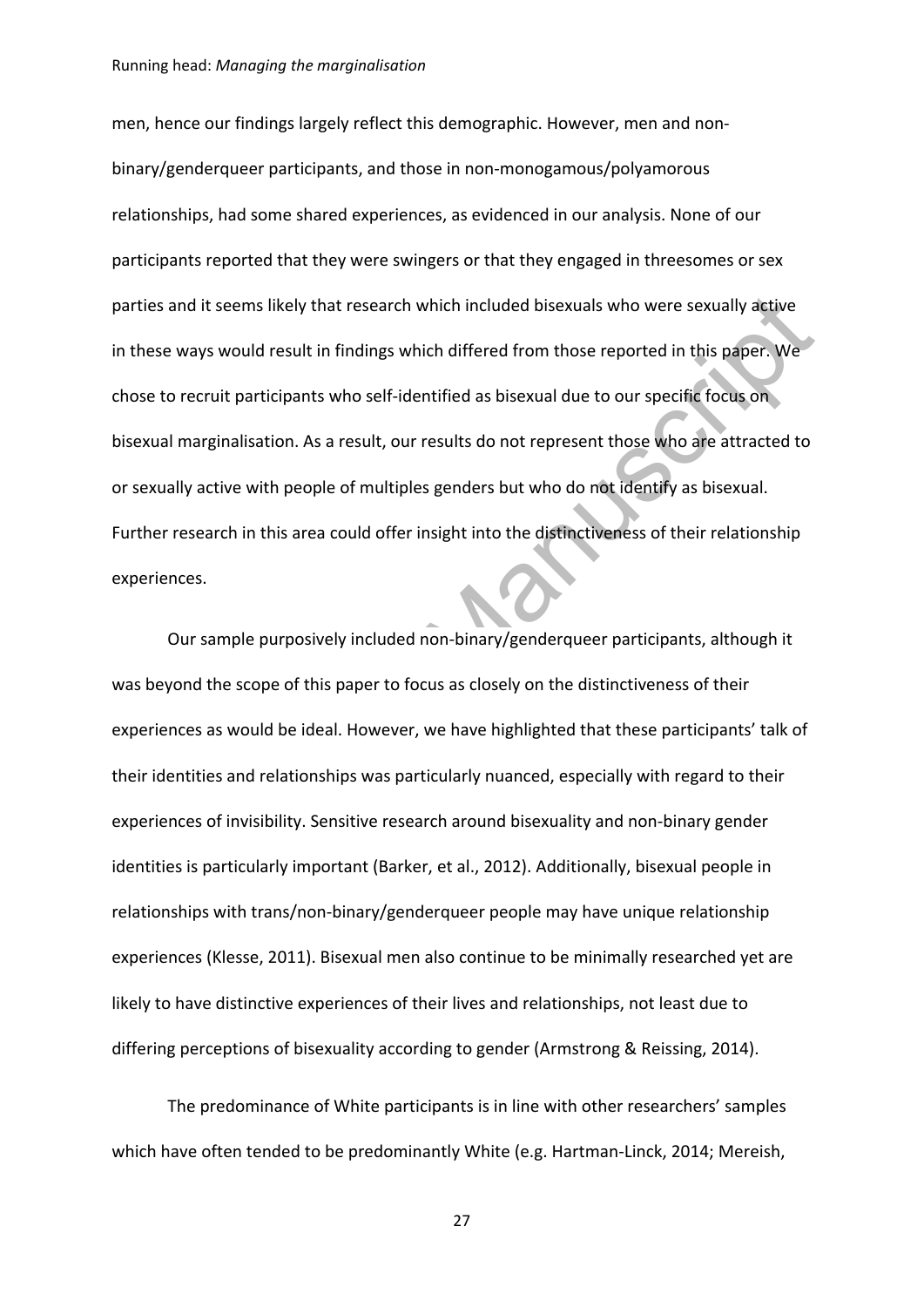Katz-Wise and Woulfe, 2017). However, this is problematic, and the lack of bisexual people of colour in research may be a reflection of White privilege and supremacy (Steinhouse, 2002). It is important that future researchers consider the intersections of bisexuality and race/ethnicity because race and racism are likely to intersect with bisexual marginalisation in ways which impact on the lived experiences and identities of people of colour (e.g., Collins, 2004; Steinhouse, 2002). Our sample was also relatively young and older bisexual people may have different insights and experiences of their identities and relationships. Many of our participants identified with multiple identity terms. As young people increasingly affiliate with alternative non-binary identities such as pansexual (Lapointe, 2017), these are rapidly becoming an important area for future researchers to specifically focus on when exploring identity and relationships.

in ways which impact on the lived experiences and identities of people of colour (e.g.,<br>Collins, 2004; Steinhouse, 2002). Our sample was also relatively young and older bisexual<br>people may have different insights and exper Our research contributes new knowledge about the complexities of how bisexual people maintain and manage their bisexuality in relationships within a context where their identities are misrecognised and marginalised by others. Despite activists, academics, and others affirming the visibility and validity of bisexual identity the invisibility and marginalisation of bisexuality dominated our participants' accounts. It may be that raising awareness of binegativity in educating about bisexuality inadvertently serves to partly disseminate knowledge of negative stereotypes rather than successfully repudiate them. Therefore, further focus on the positive aspects and the diversity of bisexual lives and relationships could add additional nuance to our knowledge which could potentially provide opportunities to further disrupt dominant representations of bisexuality.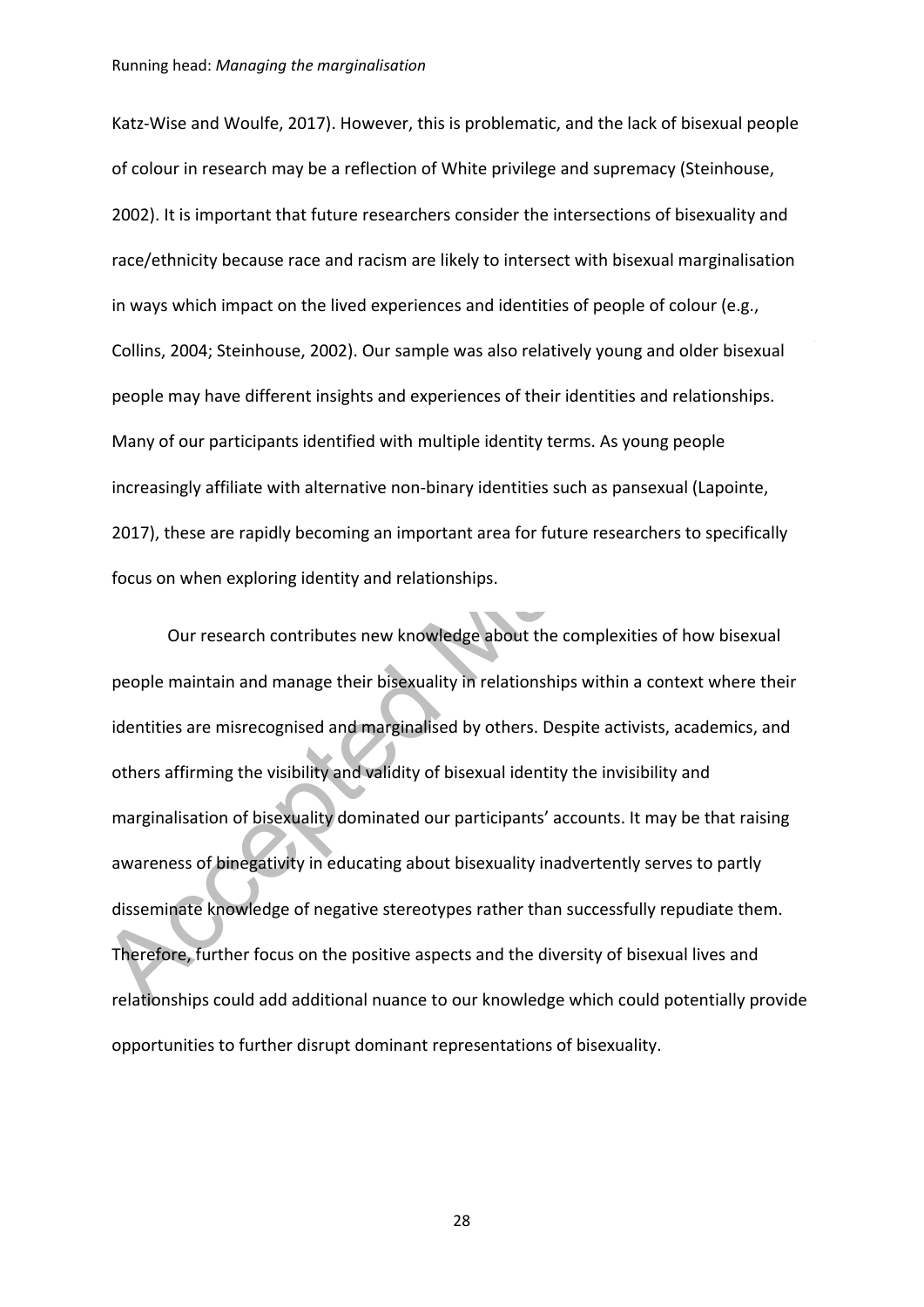#### **References**

Alarie, M., & Gaudet, S. (2013). "I don't know if she is bisexual or if she just wants to get attention": Analyzing the various mechanisms through which emerging adults invisibilize bisexuality. *Journal of Bisexuality*, *13*(2), 191-214. DOI: 10.1080/15299716.2013.780004

Anderlini-D'Onofrio, S. (2004). Introduction: Plural loves: Bi and poly utopias for a new millennium. *Journal of Bisexuality*, *4*(3-4), 1-6. DOI: 10.1300/J159v04n03\_01

Anderson, E., Scoats, R., & McCormack, M. (2015). Metropolitan bisexual men's relationships: Evidence of a cohort effect. *Journal of Bisexuality, 15*(1), 21-39. DOI: 10.1080/15299716.2014.994055

Anderlini-D'Onofrio, S. (2004). Introduction: Plural loves: Bi and poly utopias for a new<br>
millennium. Journal of Bisexuality, 4(3-4), 1-6. DOI: 10.1300/J159v04n03\_01<br>
Anderson, E., Scoats, R., & McCormack, M. (2015). Metr Armstrong, H. L., & Reissing, E. D. (2014). Attitudes toward casual sex, dating, and committed relationships with bisexual partners. *Journal of Bisexuality*, *14*(2), 236-264. DOI: 10.1080/15299716.2014.902784

Barker, M.J., & Iantaffi, A. (2017) Psychotherapy. In C. Richards, W.P. Bouman, & M.J. Barker (Eds.). *Genderqueer and non-binary genders* (pp.103-124). London: Palgrave Macmillan.

Barker, M., & Langdridge, D. (2008). Bisexuality: Working with a silenced sexuality. *Feminism & Psychology*, *18*(3), 389-394. DOI: 10.1177/0959353508092093

Barker, M., & Langdridge, D. (2010). Whatever happened to non-monogamies? Critical reflections on recent research and theory. *Sexualities*, *13*(6), 748-772. DOI:

10.1177/1363460710384645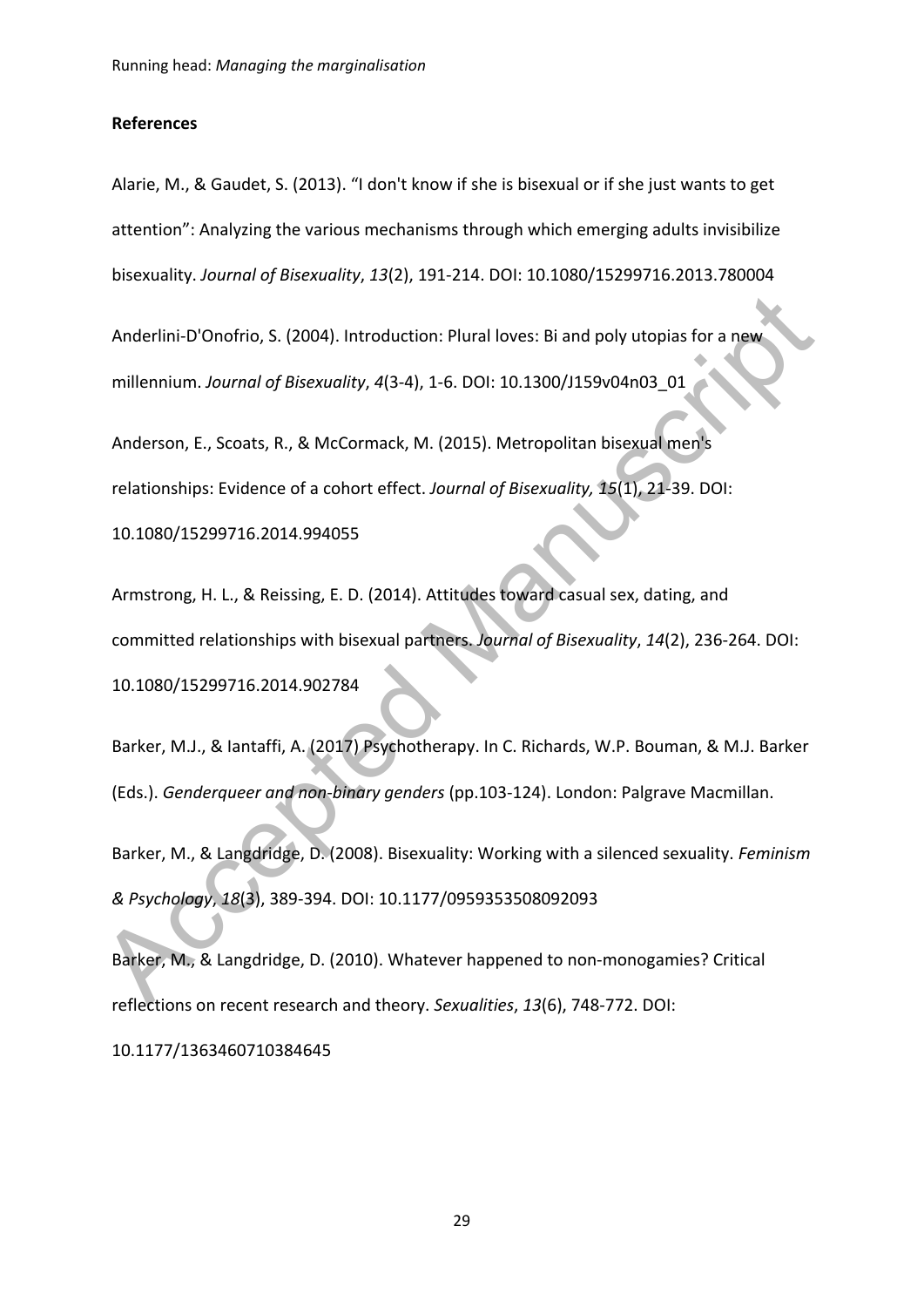Barker, M., Yockney, J., Richards, C., Jones, R., Bowes-Catton, H., & Plowman, T. (2012). Guidelines for researching and writing about bisexuality. *Journal of Bisexuality*, *12*(3), 376- 392. DOI: 10.1080/15299716.2012.702618

Bradford, M. (2012). Couple therapy with GLB-straight relationships. *Journal of GLBT Family* 

*Studies*, *8*(1), 5-22. DOI: 10.1080/1550428X.2012.641368

Bradford, M. (2004a). The bisexual experience: Living in a dichotomous culture. *Journal of* 

*Bisexuality*, *4*(1-2), 7-23. DOI: 10.1300/J159v04n01\_02

Bradford, M. (2004b). Bisexual issues in same-sex couple therapy. *Journal of Couple & Relationship Therapy*, *3*(2-3), 43-52. DOI: 10.1300/J398v03n02\_05

Braun, V., & Clarke, V. (2006). Using thematic analysis in psychology. *Qualitative Research in Psychology, 3*(2), 77-101. DOI: 10.1191/1478088706qp063oa

Butler, J. (2004). *Undoing gender*. New York: Routledge

Butler, J. (1990). *Gender trouble: Feminism and the subversion of identity*. New York: Routledge

Studies, 8(1), 5-22. DOI: 10.1080/1550428X.2012.641368<br>
Bradford, M. (2004a). The bisexual experience: Living in a dichotomous culture. Journal of<br>
Bisexuality, 4(1-2), 7-23. DOI: 10.1300/1159v04n01\_02<br>
Bradford, M. (2004b Buxton, A. P. (2006). Counseling heterosexual spouses of bisexual men and women and bisexual-heterosexual couples: Affirmative approaches. *Journal of Bisexuality*, *6*(1-2), 105- 135. DOI: 10.1300/J159v06n01\_07

Buxton, A. P. (2004). Works in progress: How mixed-orientation couples maintain their marriages after the wives come out. *Journal of Bisexuality*, *4*(1-2), 57-82. DOI: 10.1300/J159v04n01\_06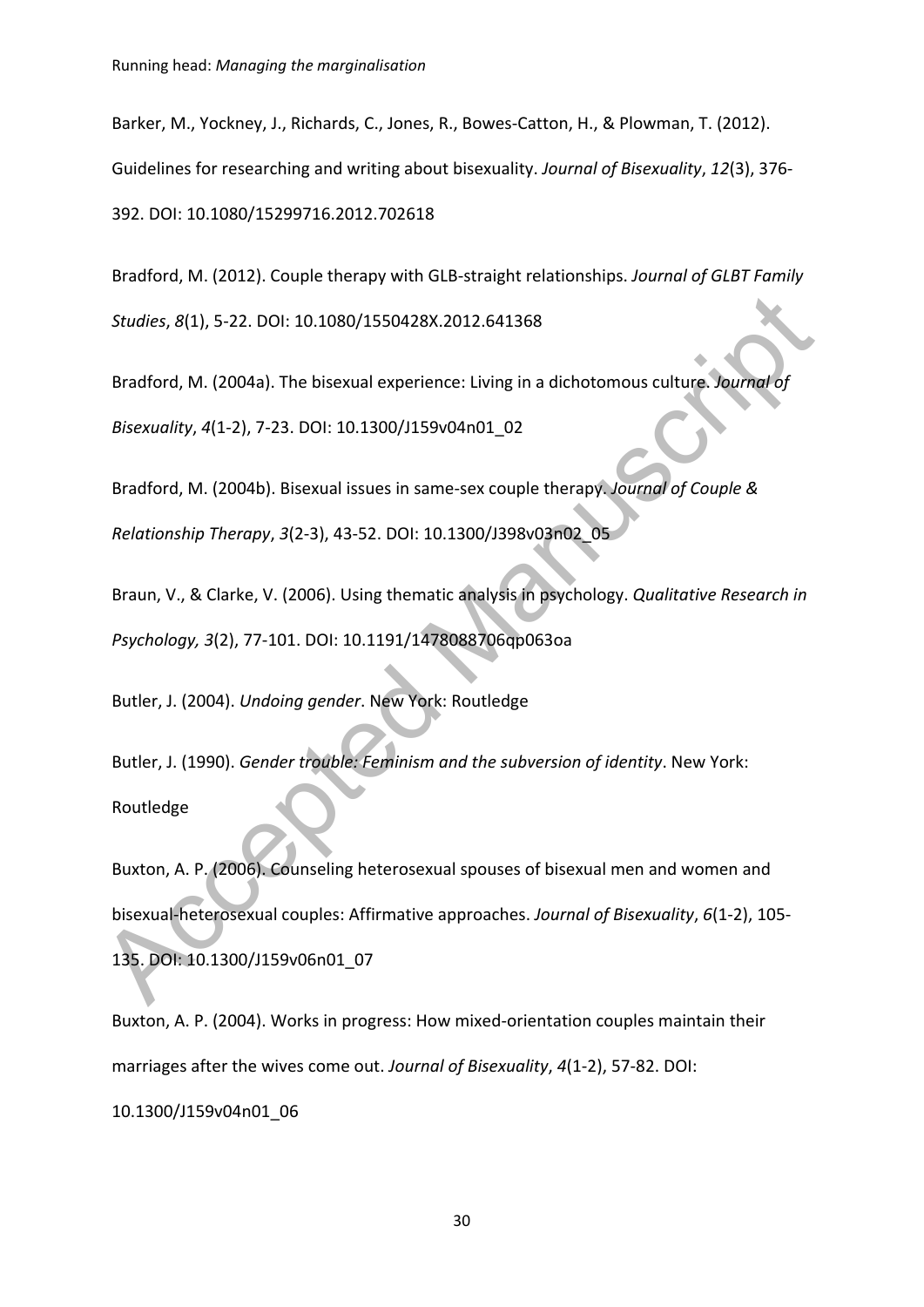Buxton, A. P. (2001). Writing our own script: How bisexual men and their heterosexual wives maintain their marriages after disclosure. *Journal of Bisexuality*, *1*(2-3), 155-189. DOI: 10.1300/J159v01n02\_06

Callis, A. S. (2009). Playing with Butler and Foucault: Bisexuality and queer theory. *Journal of Bisexuality*, *9*(3-4), 213-233. DOI: 10.1080/15299710903316513

Clarke, V., Ellis, S. J., Peel, E., & Riggs, D. W. (2010). *Lesbian, gay, bisexual, trans and queer psychology: An introduction*. Cambridge: Cambridge University Press.

Bisexuality, 9(3-4), 213-233. DOI: 10.1080/15299710903316513<br>
Clarke, V., Ellis, S. J., Peel, E., & Riggs, D. W. (2010). Lesbian, gay, bisexual, trans and queer<br>
psychology: An introduction. Cambridge: Cambridge University Collins, J. F. (2004). The intersection of race and bisexuality: A critical overview of the literature and past, present, and future directions of the "borderlands". *Journal of Bisexuality*, *4*(1-2), 99-116. DOI: 10.1300/J159v04n01\_08

Diamond, L. M. (2005). 'I'm straight, but I kissed a girl': The trouble with American media representations of female-female sexuality. *Feminism & Psychology*, *15*(1), 104-110. DOI: 10.1177/0959353505049712

Eadie, J. (1993). Activating bisexuality: Towards a bi/sexual politics. In J. Bristow & A.R. Wilson (Eds.). *Activating theory: Lesbian, gay, bisexual politics* (pp.139-170). London: Lawrence and Wishart.

Edser, S. J., & Shea, J. D. (2002). An exploratory investigation of bisexual men in monogamous, heterosexual marriages. *Journal of Bisexuality*, *2*(4), 5-43. DOI: 10.1300/J159v02n04\_02

Edwards, R. & Holland, J. (2013). *What is qualitative interviewing*? London: Bloomsbury Academic.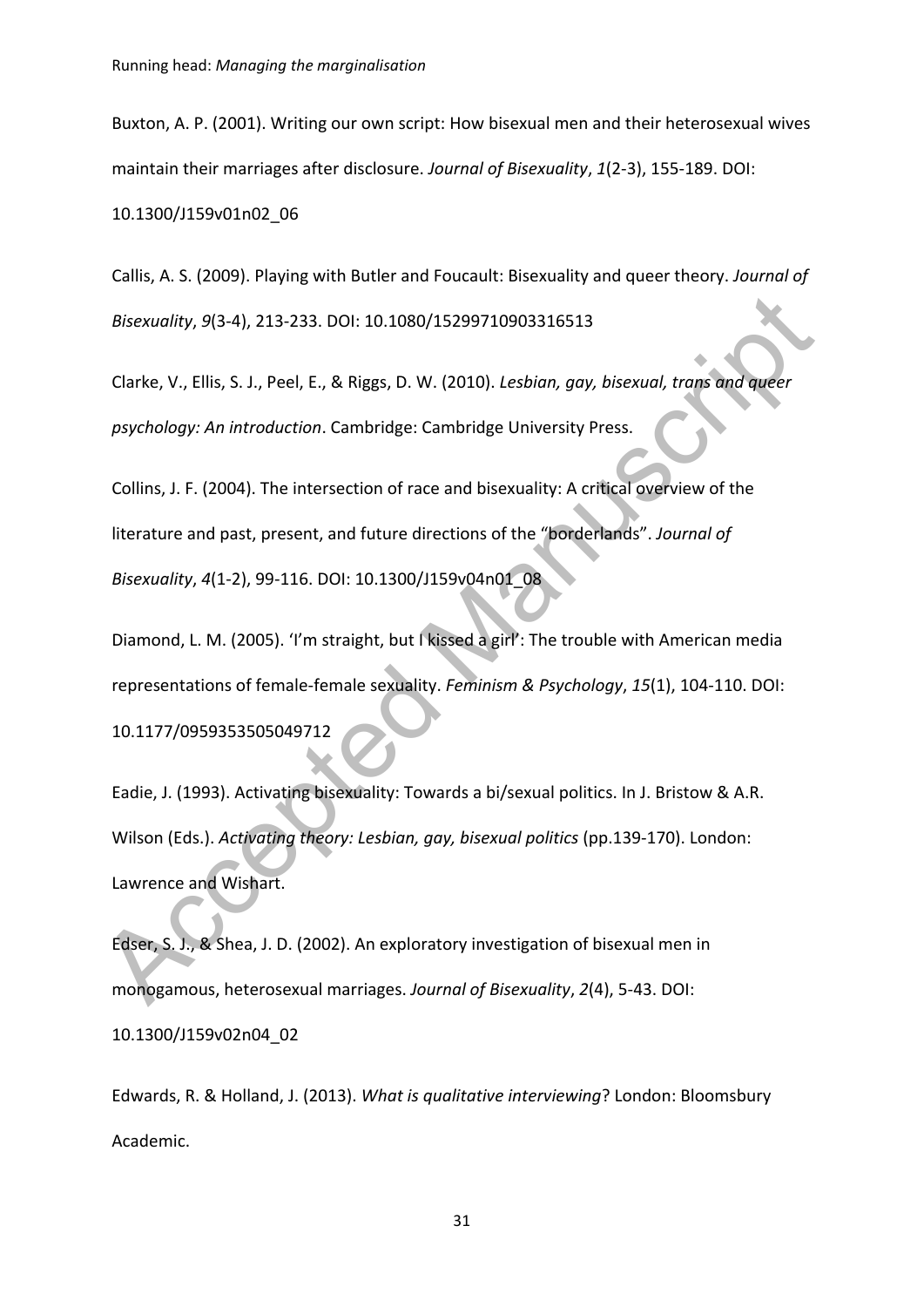Eliason, M. J. (1997). The prevalence and nature of biphobia in heterosexual undergraduate students. *Archives of Sexual Behavior*, *26*(3), 317-326. DOI:

10.1023%2FA%3A1024527032040

Elliott, R., Fischer, C. T., & Rennie, D. L. (1999). Evolving guidelines for publication of qualitative research studies in psychology and related fields. *British Journal of Clinical Psychology*, *38*(3), 215-229. DOI: 10.1348/014466599162782

qualitative research studies in psychology and related fields. *British Journal of Clinical*<br> *Psychology, 38*(3), 215-229. DOI: 10.1348/014466599162782<br> **Feinstein, B. A., Dyar, C., Bhatia, V., Latack, J. A., & Davila, J.** Feinstein, B. A., Dyar, C., Bhatia, V., Latack, J. A., & Davila, J. (2016). Conservative beliefs, attitudes toward bisexuality, and willingness to engage in romantic and sexual activities with a bisexual partner. *Archives of Sexual Behavior*, *45*(6), 1535-1550. DOI: 10.1007/s10508-015- 0642-x

Feinstein, B. A., Latack, J. A., Bhatia, V., Davila, J., & Eaton, N. R. (2016). Romantic relationship involvement as a minority stress buffer in gay/lesbian versus bisexual individuals. *Journal of Gay & Lesbian Mental Health*, *20*(3), 237-257. DOI: 10.1080/19359705.2016.1147401

Finn, M. (2012). Monogamous order and the avoidance of chaotic excess. *Psychology & Sexuality*, *3*(2), 123-136. DOI: 10.1080/19419899.2011.551834

Foucault, M. (1978). *The history of sexuality. Volume I: An introduction.* New York: Vintage.

Gates, G.J. (2011). *How many people are lesbian, gay, bisexual, and transgender?* The Williams Institute, April 2011. Retrieved December 7, 2017, from

http://www2.law.ucla.edu/williamsinstitute/pdf/How-many-people-are-LGBT-Final.pdf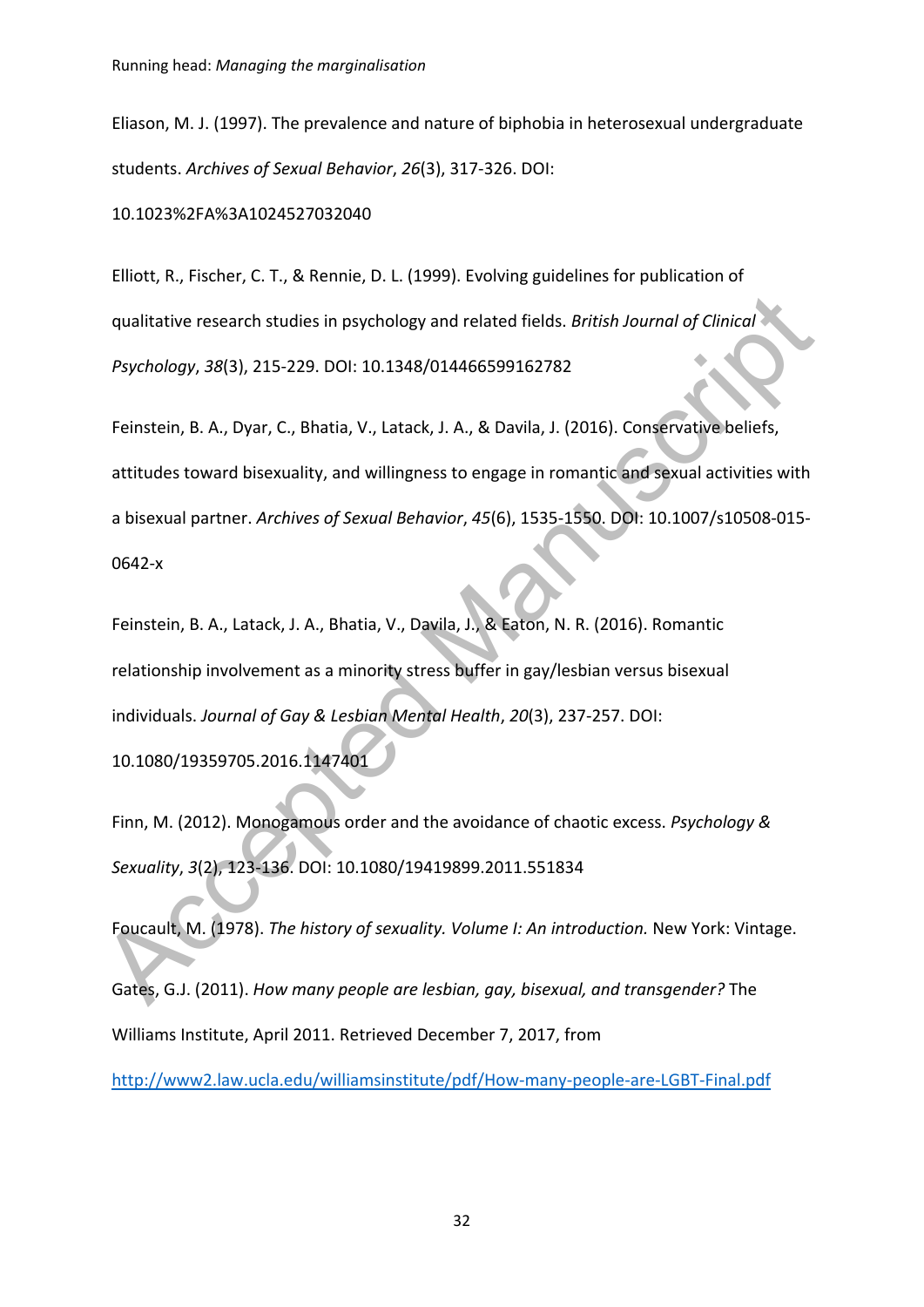Gonzalez, K. A., Ramirez, J. L., & Galupo, M. P. "I was and still am": Narratives of Bisexual Marking in the #StillBisexual Campaign. *Sexuality & Culture*, 1-23. DOI: 10.1007/s12119-016- 9401-y

Grunt-Mejer, K., & Campbell, C. (2016). Around consensual nonmonogamies: Assessing attitudes toward nonexclusive relationships*. Journal of Sex Research, 53*, 45-53. DOI: 10.1080/00224499.2015.1010193

Gustavson, M. (2009). Bisexuals in relationships: Uncoupling intimacy from gender ontology. *Journal of Bisexuality*, *9*(3-4), 407-429. DOI: 10.1080/15299710903316653

Hanna, P. (2012). Using internet technologies (such as *Skype*) as a research medium: A research note. *Qualitative Research, 12*(2), 239-242. DOI: 10.1177/1468794111426607

Hartman-Linck, J. E. (2014). Keeping bisexuality alive: Maintaining bisexual visibility in monogamous relationships. *Journal of Bisexuality*, *14*(2), 177-193. DOI:

10.1080/15299716.2014.903220

attitudes toward nonexclusive relationships, Journal of Sex Research, 53, 45-53, DOI:<br>
10.1080/00224499.2015.1010193<br>
Gustavson, M. (2009). Bisexuals in relationships: Uncoupling intimacy from gender ontology.<br>
Journal of Hayfield, N., Clarke, V., & Halliwell, E. (2014). Bisexual women's understandings of social marginalisation: "The heterosexuals don't understand us but nor do the lesbians". *Feminism & Psychology*, *24*(3), 352-372. DOI: 10.1177/0959353514539651

Hayfield, N., & Huxley, C. (2015). Insider and outsider perspectives: Reflections on researcher identities in research with lesbian and bisexual women. *Qualitative Research in Psychology*, *12*(2), 91-106. DOI: 10.1080/14780887.2014.918224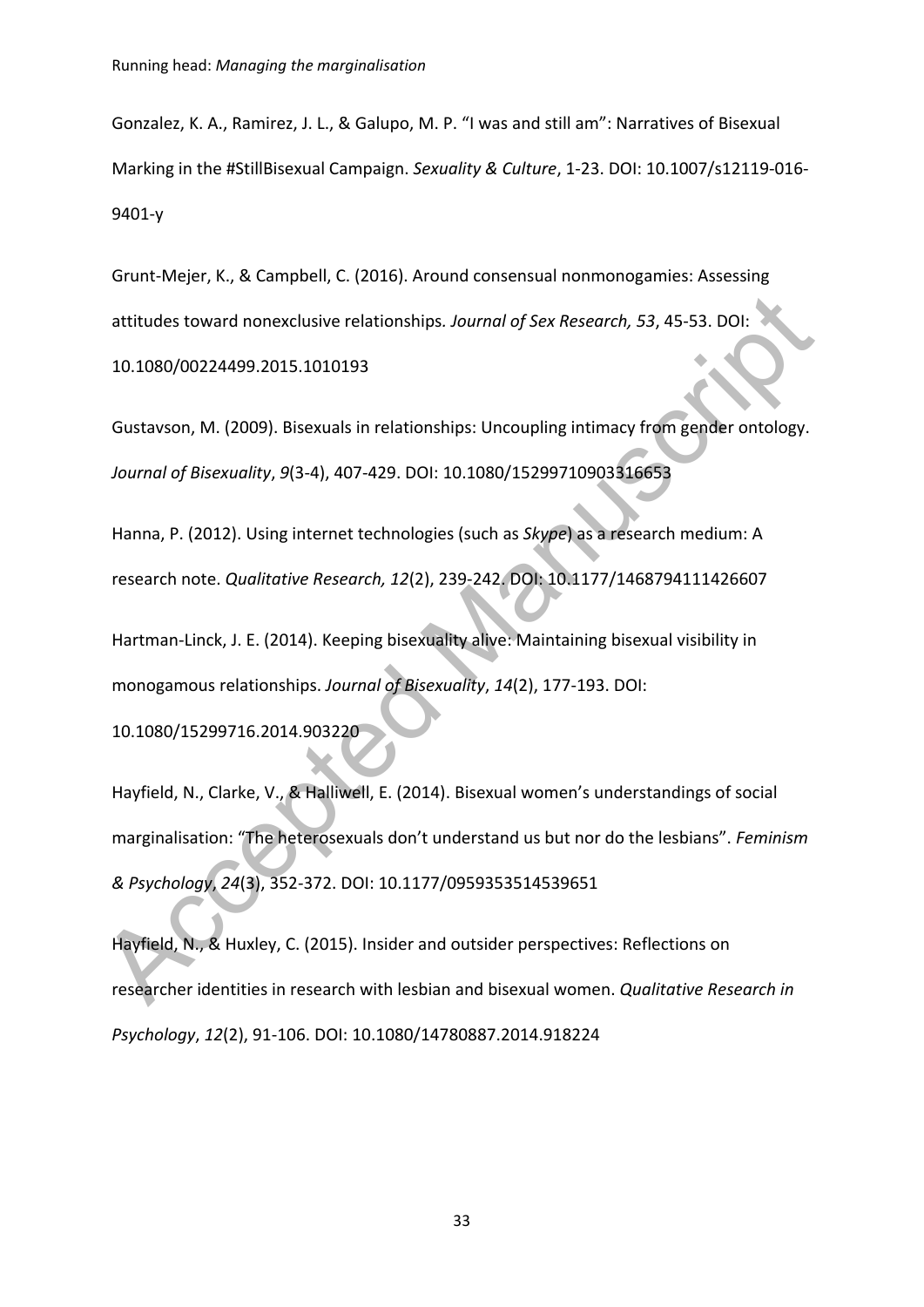Hernandez, B. C., Schwenke, N. J., & Wilson, C. M. (2011). Spouses in mixed-orientation marriage: A 20-year review of empirical studies. *Journal of Marital and Family Therapy*, *37*(3), 307-318. DOI: 10.1111/j.1752-0606.2010.00202.x

Kitzinger, C. (1990) The token lesbian chapter. In S. Wilkinson (Ed.) *Feminist social psychologies: International perspectives* (pp. 119-144). Open University Press, Buckingham

Klesse, C. (2011). Shady characters, untrustworthy partners, and promiscuous sluts: Creating bisexual intimacies in the face of heteronormativity and biphobia. *Journal of Bisexuality*,

*11*(2-3), 227-244. DOI: 10.1080/15299716.2011.571987

Klesse, C. (2006). Polyamory and its 'others': Contesting the terms of non-monogamy. *Sexualities*, *9*(5), 565-583. DOI: 10.1177/1363460706069986

Klesse, C. (2005). Bisexual women, non-monogamy and differentialist anti-promiscuity discourses. *Sexualities*, *8*(4), 445-464. DOI: 10.1177/1363460705056620

psychologies: International perspectives (pp. 119-144). Open University Press, Buckingham<br>Klesse, C. (2011). Shady characters, untrustworthy partners, and promiscuous sluts: Creating<br>bisexual intimacies in the face of hete Lahti, A. (2015). Similar and equal relationships? Negotiating bisexuality in an enduring relationship. *Feminism & Psychology*, *25*(4), 431-448. DOI: 10.1177/0959353515574786

Lannutti, P. J. (2008). "This is not a lesbian wedding": Examining same-sex marriage and bisexual-lesbian couples. *Journal of Bisexuality*, *7*(3-4), 237-260. DOI:

10.1080/15299710802171316

Lapointe, A. A. (2017). "It's not pans, it's people": Student and teacher perspectives on bisexuality and pansexuality. *Journal of Bisexuality, 17*(1), 88-107. DOI: 10.1080/15299716.2016.1196157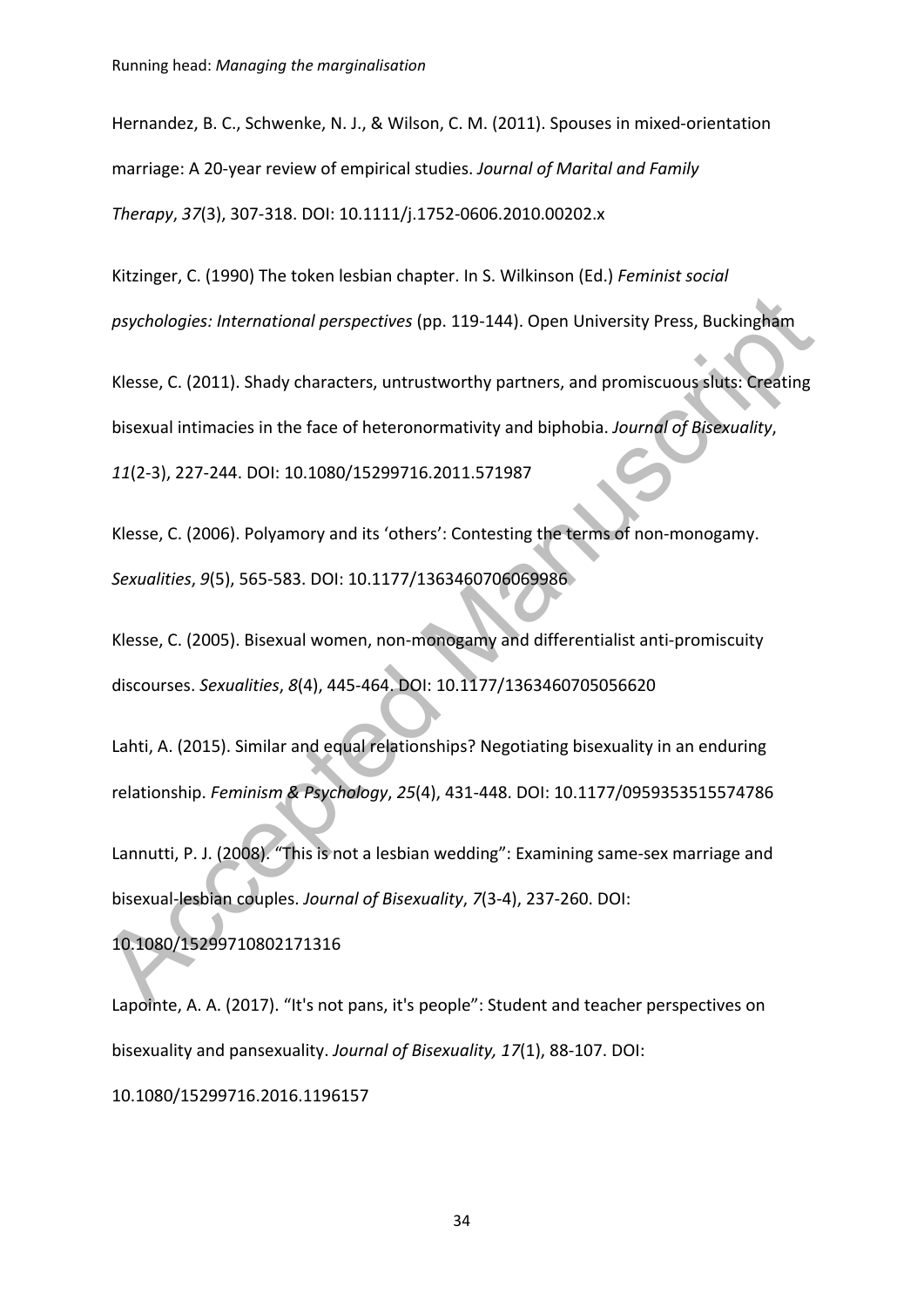Li, T., Dobinson, C., Scheim, A. I., & Ross, L. E. (2013). Unique issues bisexual people face in intimate relationships: A descriptive exploration of lived experience. *Journal of Gay & Lesbian Mental Health*, *17*(1), 21-39. DOI: 10.1080/19359705.2012.723607

McLean, K. (2007). Hiding in the closet? Bisexuals, coming out and the disclosure imperative. *Journal of Sociology*, *43*(2), 151-166. DOI: 10.1177/1440783307076893

McLean, K. (2004). Negotiating (non)monogamy: Bisexuality and intimate relationships. *Journal of Bisexuality*, *4*(1-2), 83-97. DOI: 10.1300/J159v04n01\_07

Journal of Sociology, 43(2), 151-166. DOI: 10.1177/1440783307076893<br>
McLean, K. (2004). Negotiating (non)monogamy: Bisexuality and intimate relationships.<br>
Journal of Bisexuality, 4(1-2), 83-97. DOI: 10.1300/J159v04n01\_07<br> Mereish, E.H., Katz-Wise, S.L., & Woulfe, J. (2017) We're here and we're queer: Sexual orientation and sexual fluidity differences between bisexual and queer women. *Journal of Bisexuality, 17*(1), 125-139, DOI: 10.1080/15299716.2016.1217448

Monro, S. (2015). *Bisexuality: Identity, politics, and theories.* Basingstoke: Palgrave Macmillan.

Monro, S., Hines, S., & Osborne, A. (2017). Is bisexuality invisible? A review of sexualities scholarship 1970–2015. *The Sociological Review* (online first) DOI:

10.1177/0038026117695488

Moss, A. R. (2012). Alternative families, alternative lives: Married women doing bisexuality. *Journal of GLBT Family Studies*, *8*(5), 405-427. DOI: 10.1080/1550428X.2012.729946

Mulick, P. S., & Wright Jr, L. W. (2002). Examining the existence of biphobia in the heterosexual and homosexual populations. *Journal of Bisexuality, 2*(4), 45-64. DOI: 10.1300/J159v02n04\_03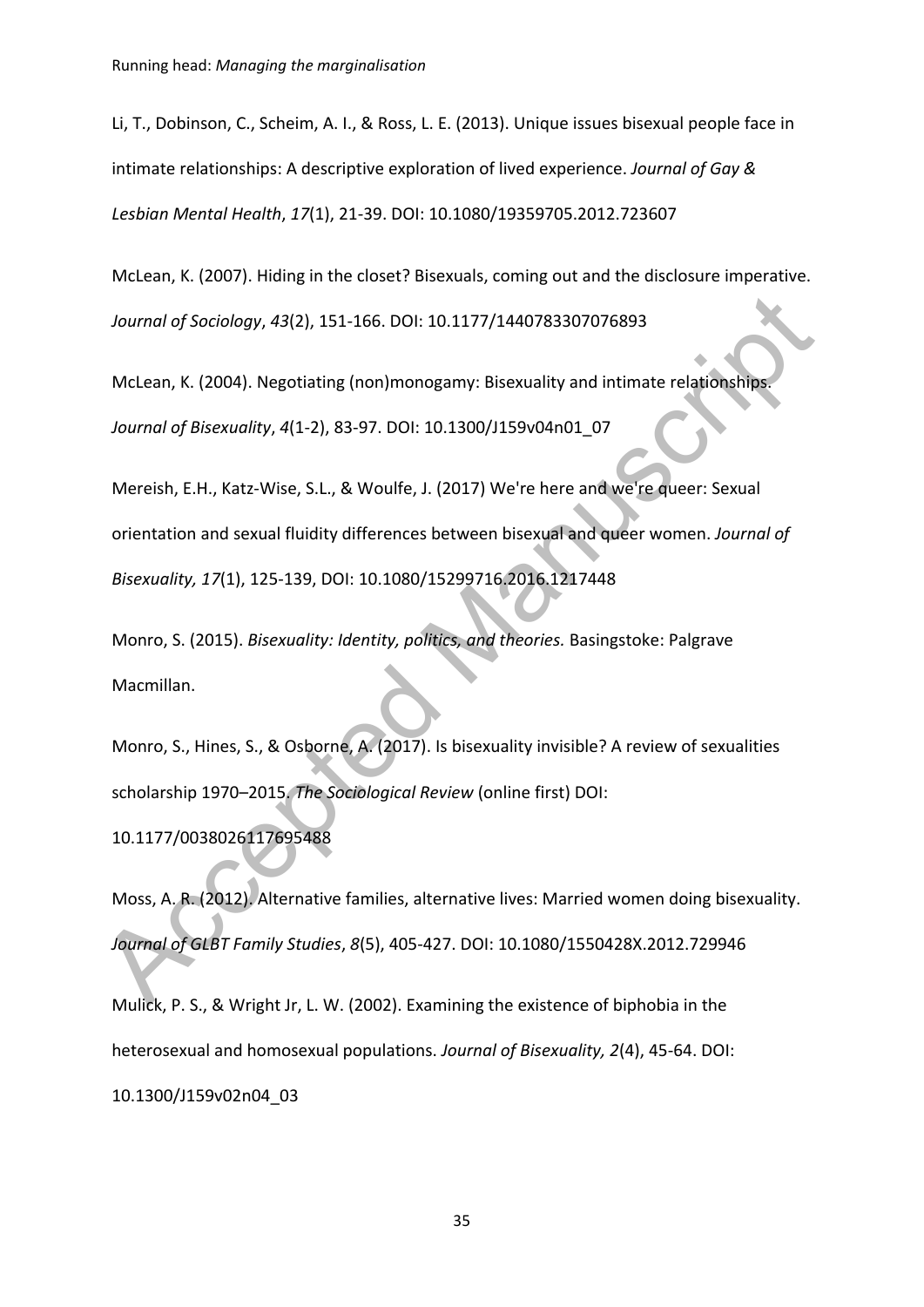Ochs, R. (2007). What's in a name? Why women embrace or resist bisexual identity in B.A. Firestein (Ed.) *Becoming visible: Counseling bisexuals across the lifespan (pp.72-86).* Columbia University Press: Chichester, West Sussex.

Ochs, R. (1996). Biphobia: It goes more than two ways. In B. A. Firestein (Ed.), *Bisexuality: The psychology and politics of an invisible minority* (pp. 217–239). Thousand Oaks, CA: Sage.

Pew Research Center (2013). *A survey of LGBT Americans: Attitudes, experiences and values* 

*in changing times*. Retrieved March 2, 2018, from

www.pewsocialtrends.org/files/2013/06/SDT\_LGBT-Americans\_06-2013.pdf

Pallotta-Chiarolli, M., & Lubowitz, S. (2003). Outside belonging: Multi-sexual relationships as border existence. *Journal of Bisexuality*, *3*(1), 53-85. DOI: 10.1300/J159v03n01\_05

Pieper, M. and Bauer, R. (2006). *Polyamory and mono-normativity: Results of an empirical study of non-monogamous patterns of intimacy* (unpublished article).

Reinhardt, R. V. (2001/2002). Bisexual women in heterosexual relationships. *Journal of Bisexuality*, *2*(2-3), 163-171. DOI: 10.1300/J159v02n02\_11

The psychology and politics of an invisible minority (pp. 217–239). Thousand Oaks, CA: Sigge.<br>
Pew Research Center (2013). A survey of LGBT Americans: Attitudes, experiences and values<br>
in changing times. Retrieved March 2 Roberts, T. S., Horne, S. G., & Hoyt, W. T. (2015). Between a gay and a straight place: Bisexual individuals' experiences with monosexism. *Journal of Bisexuality*, *15*(4), 554-569. DOI: 10.1080/15299716.2015.1111183

Robinson, O.C. (2014). Sampling in interview-based qualitative research: A theoretical and practical guide. *Qualitative Research in Psychology, 11*(1) 25-41. DOI: 10.1080/14780887.2013.801543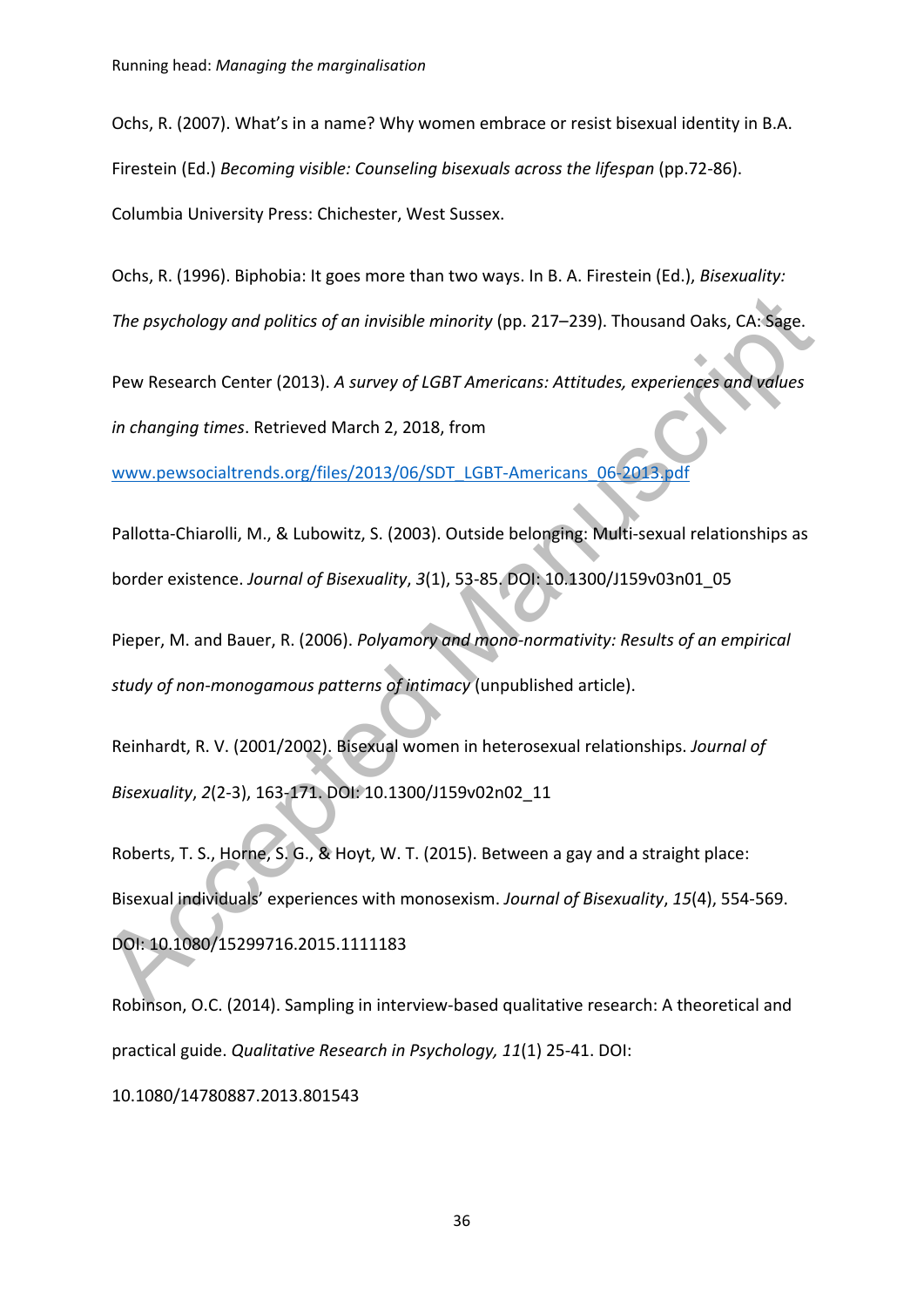Robinson, M. (2013). Polyamory and monogamy as strategic identities. *Journal of Bisexuality*, *13*(1), 21-38. DOI: 10.1080/15299716.2013.755731

Rubel, A. N., & Bogaert, A. F. (2015). Consensual nonmonogamy: Psychological well-being and relationship quality correlates. *Journal of Sex Research, 52*(9), 961-982.

DOI:10.1080/00224499.2014.942722

Serano, J. M. (2010). The case against autogynephilia. *International Journal of Transgenderism*, *12*(3), 176-187. DOI: 10.1080/15532739.2010.514223

Steinhouse, K. (2002). Bisexual women: Considerations of race, social justice and community building. *Journal of Progessive Human Services*, *12*(2), 5-25.

Tabatabai, A., & Linders, A. (2011). Vanishing act: Non-straight identity narratives of women in relationships with women and men. *Qualitative Sociology*, *34*(4), 583-599. DOI: 10.1007/s11133-011-9202-4

DOI:10.1080/00224499.2014.942722<br>
Serano, J. M. (2010). The case against autogynephilia. International Journal of<br>
Transgenderism, 12(3), 176-187. DOI: 10.1080/15532739.2010.514223<br>
Steinhouse, K. (2002). Bisexual women: C Vencill, J. A., & Wiljamaa, S. J. (2016). From MOM to MORE: Emerging research on mixed orientation relationships. *Current Sexual Health Reports*, *8*(3), 206-212. DOI: 10.1007/s11930-016-0081-2

Vernallis, K. (1999). Bisexual monogamy: Twice the temptation but half the fun? *Journal of Social Philosophy*, *30*(3), 347-368. DOI: 10.1111/0047-2786.00022

Wilkinson, S. (1996). Bisexuality "a la mode". *Women's Studies International Forum, 19*(3), 293-301. DOI: 10.1016/0277-5395(96)00016-7

Willig, C. (2001). *Introducing qualitative research in psychology: Adventures in theory and method*. Maidenhead: Open University Press.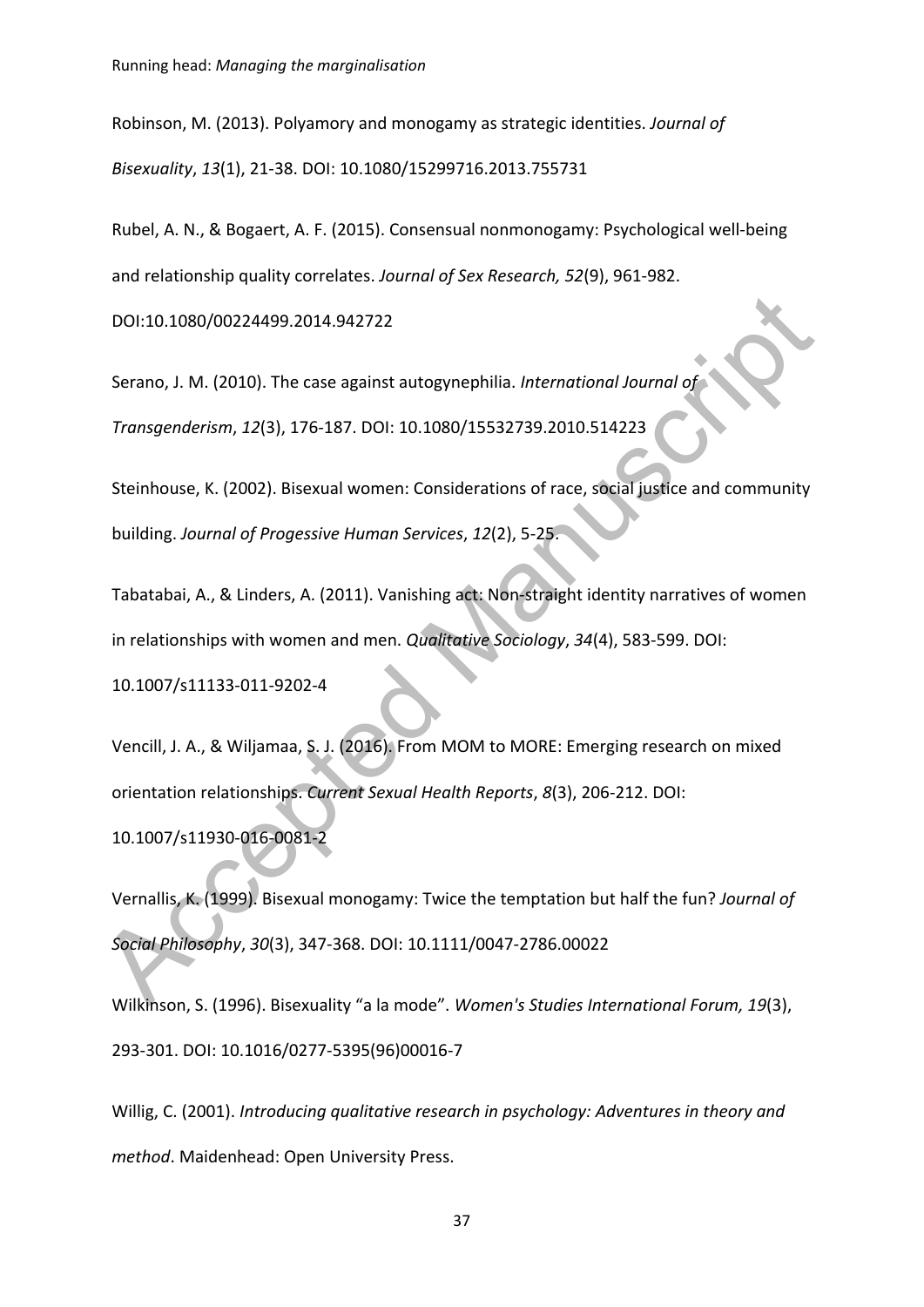Wosick-Correa, K. (2010). Agreements, rules and agentic fidelity in polyamorous relationships. *Psychology & Sexuality*, *1*(1), 44-61. DOI: 10.1080/19419891003634471

Yoshino, K. (2000). The epistemic contract of bisexual erasure. *Stanford Law Review*, 52(2), 353-461. DOI: 10.2307/1229482

Zinik, G. (1985). Identity conflict or adaptive flexibility? Bisexuality reconsidered. Journal of<br>Homosexuality, 11(1-2), 7-20. DOI: 10.1300/J082v11n01\_02<br>Accepted Manuscriptics of the Contract of the Contract of the Contr Zinik, G. (1985). Identity conflict or adaptive flexibility? Bisexuality reconsidered. *Journal of Homosexuality*, *11*(1-2), 7-20. DOI: 10.1300/J082v11n01\_02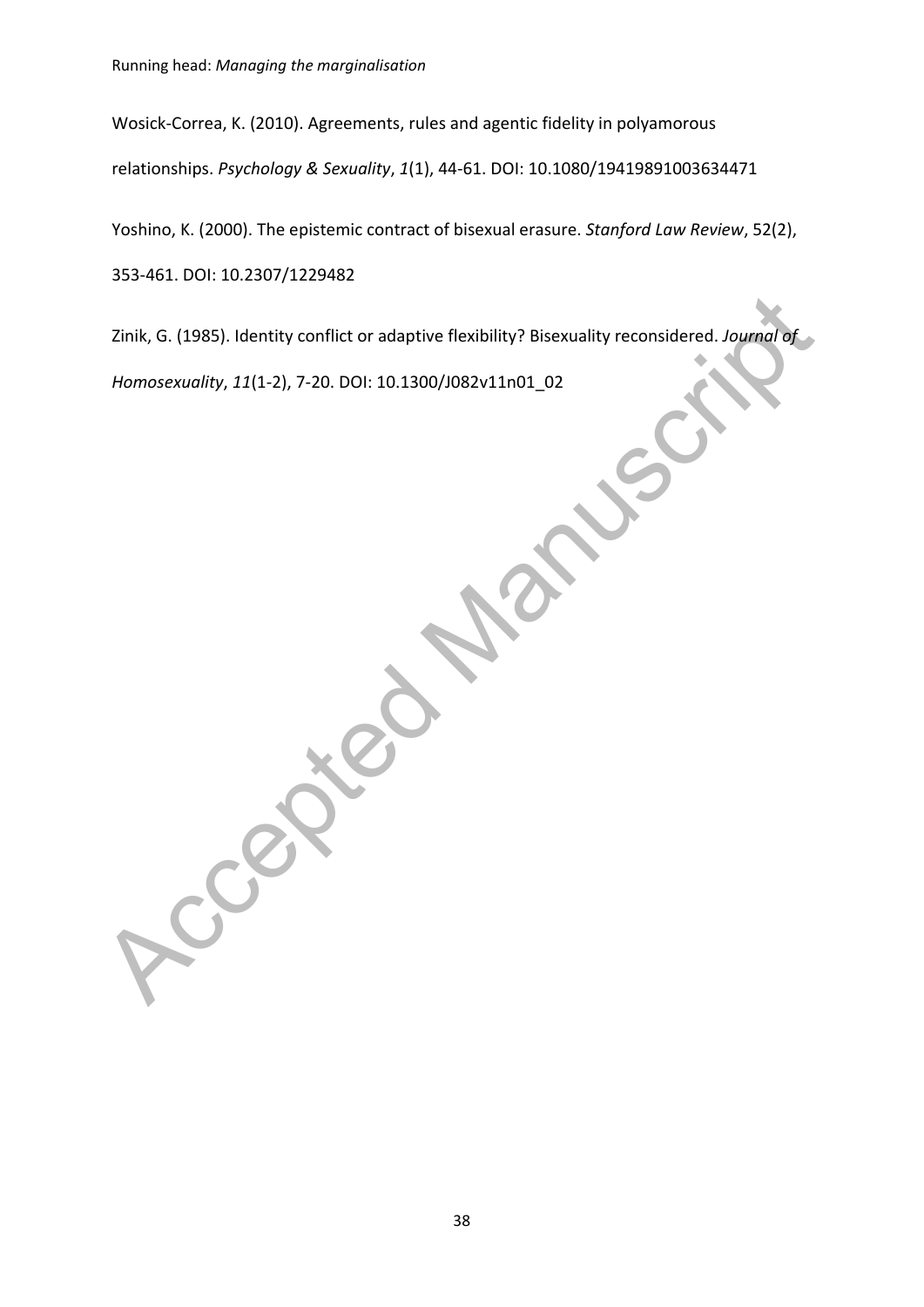*Misrecognition and managing marginalisation: Bisexual people's experiences of bisexuality* 

# *and relationships*

# **Table 1: Participant Demographics**

| Demographic               | <b>Details</b>                                                 |
|---------------------------|----------------------------------------------------------------|
| Age                       | Range: 18 - 40 years / Mean: 28                                |
| Terms other than          | Queer: 9                                                       |
| bisexual used to describe | Pansexual: 7 (+1 maybe)                                        |
| sexuality                 | Panromantic: 1                                                 |
|                           | Demisexual (maybe): 1                                          |
|                           | Homoromantic: 1                                                |
|                           | Sapiosexual: 1                                                 |
|                           |                                                                |
|                           | None other than bisexual: 7                                    |
| Gender                    | Woman: 13                                                      |
|                           | Man: 4 (1 trans)                                               |
|                           | Genderqueer/non-binary: 3                                      |
| Relationship              | Monogamous: 14                                                 |
|                           | Open/non-monogamous/polyamorous: 6                             |
| Race/Ethnicity            | White British: 10                                              |
|                           | White European: 4                                              |
|                           | White Welsh: 1                                                 |
|                           | White Other: 1                                                 |
|                           | Eurasian: 1                                                    |
|                           | Latino: 1                                                      |
|                           | <b>Multiracial: 1</b>                                          |
|                           | Singaporean Chinese: 1                                         |
| <b>Social Class</b>       | Middle: 12                                                     |
|                           | Working: 5                                                     |
|                           | Working-middle: 2                                              |
|                           | Upper-middle: 1                                                |
| <b>Disabilities</b>       | Disabled: 7 (autistic; anxiety/chronic anxiety; blind; chronic |
|                           | fatigue syndrome; chronic migraine; chronic illness; complex   |
|                           | PTSD; depression; dyspraxia; dyslexia; fibromyalgia; obsessive |
|                           | compulsive disorder; a genetic muscle disorder; a perceptual   |
|                           | processing disorder)                                           |
| Employment                | Full-time: 10                                                  |
|                           | Part-time: 7                                                   |
|                           | Unemployed: 3                                                  |
| Education (highest level) | Degree: 8                                                      |
|                           | Postgraduate degree: 7                                         |
|                           | A-Level: 4                                                     |
|                           | General Certificate of Secondary Education (GCSE): 1           |
| Student status            | Full-time: 4                                                   |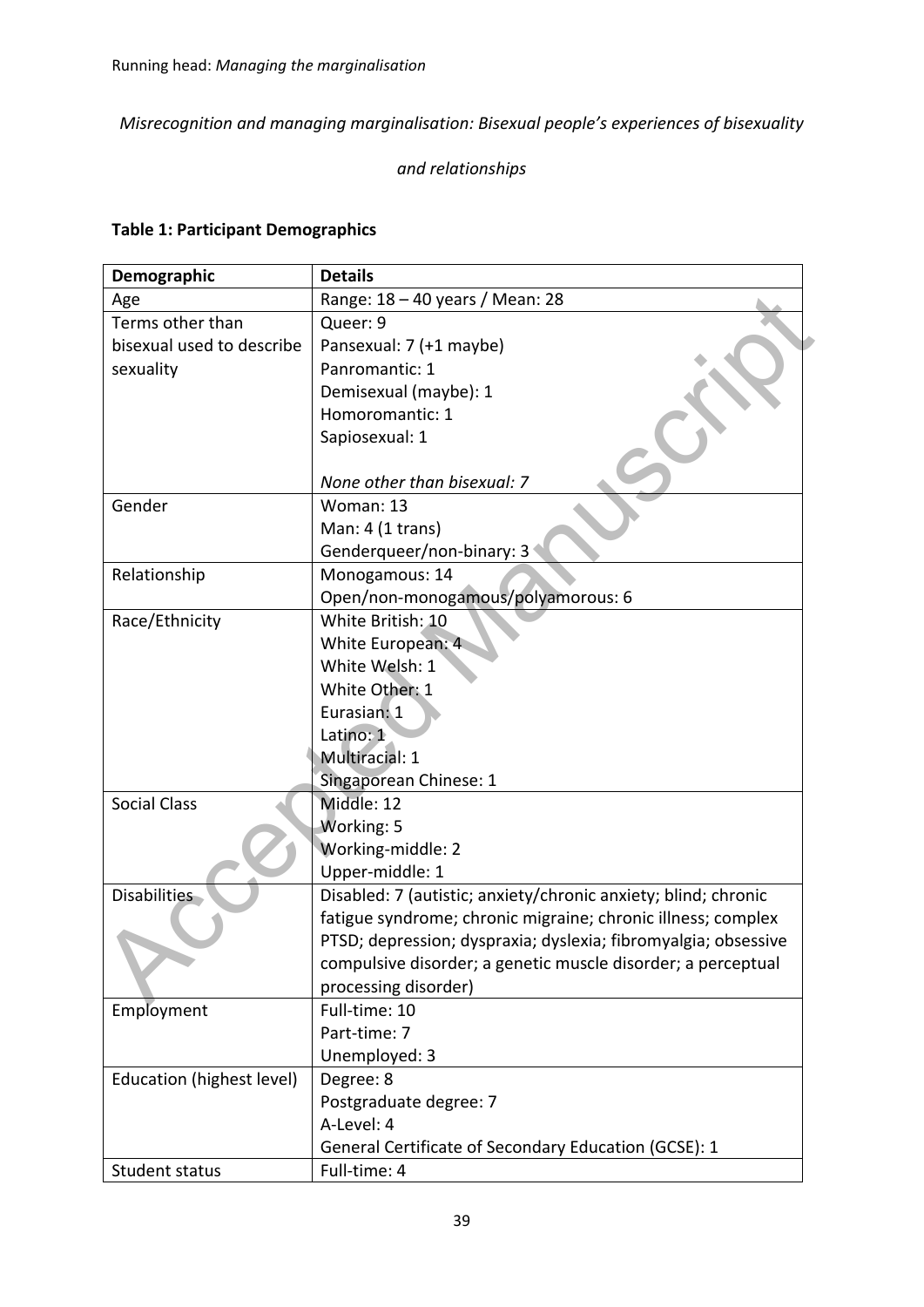Part-time: 4

Ccepted Manuscrit